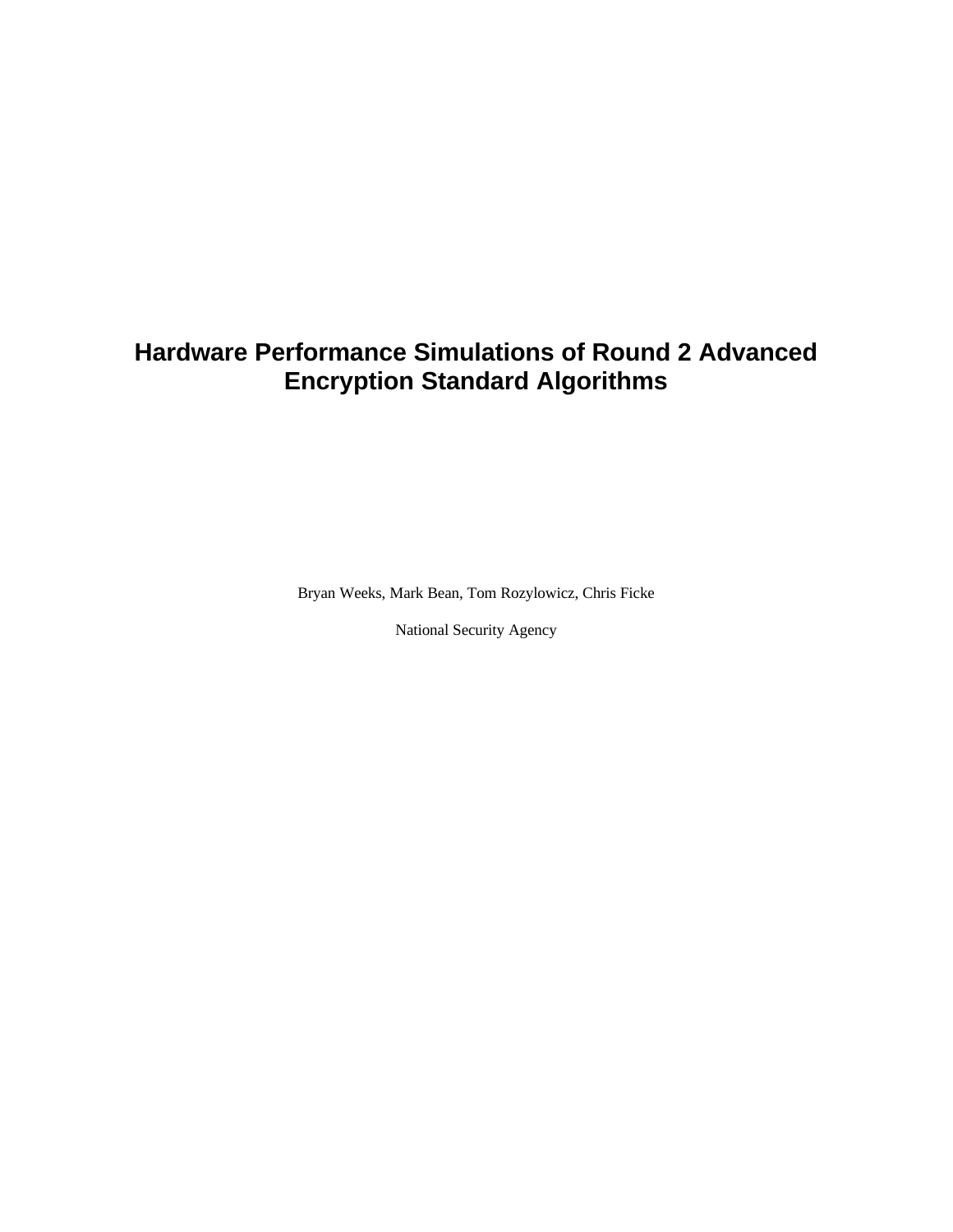#### **Abstract**

The National Security Agency (NSA) is providing hardware simulation support and performance measurements to aid NIST in their selection of the AES algorithm. Although much of the Round 1 analysis focused on software, much more attention will be directed towards hardware implementation issues in the Round 2 analysis. As NIST has stated, a common set of assumptions will be essential in comparing the hardware efficiency of the finalists. This paper presents a technical overview of the methods and approaches used to analyze the Round 2 candidate algorithms (MARS, RC6, RIJNDAEL, SERPENT and TWOFISH) in 0.5um CMOS-based hardware. Both design procedures and architectures will be presented to provide an overview of each of the algorithms and the methods used. To cover a wide range of potential hardware applications, two distinct architectures will be targeted for comparison, specifically a medium speed, small area iterated version and a high speed, large area pipelined version. The standard design approach will consist of creating hardware models using VHDL and an underlying library of cryptographic components to completely describe each algorithm. Once generated, the model can be verified for correctness through simulation and comparison to test vectors, and synthesized to a common CMOS hardware library for performance analysis. Hardware performance data will be collected for a variety of design constraints for each of the algorithms to ensure a wide range of measured data. A summary report of the findings will be presented to demonstrate algorithm performance across a wide range of metrics, such as speed, area, and throughput. This report will provide a common baseline of information, which will enable NIST and the community to compare the hardware performance of the algorithms relative to one another.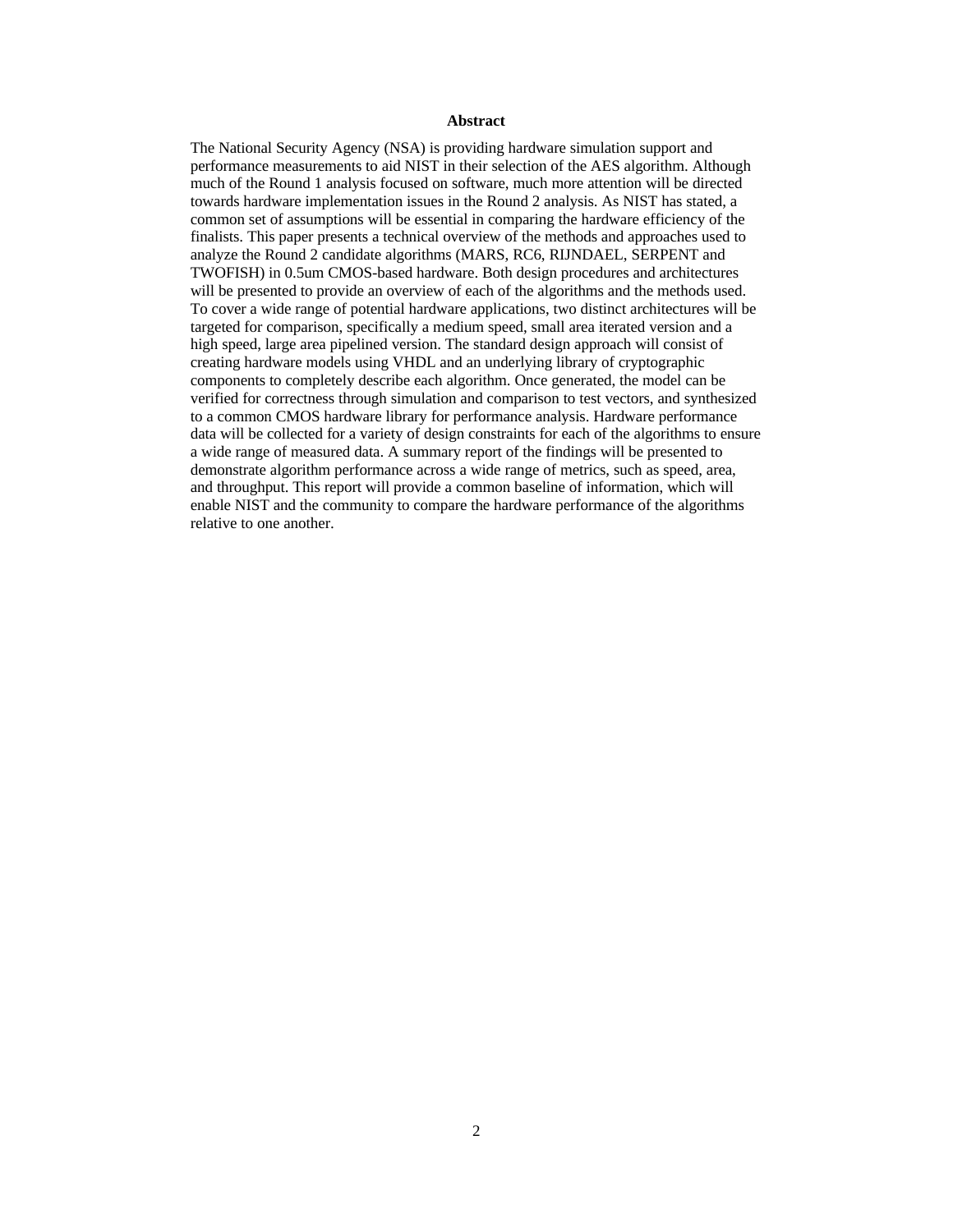# **1 Introduction**

The National Security Agency (NSA) agreed to provide technical support to the National Institute of Standards and Technology (NIST) in the form of an analysis of the hardware performance of the Round 2 Advanced Encryption Standard (AES) algorithm submissions. This analysis consisted of the design, coding, simulation and synthesis of the five algorithms using the procedure outlined below. Throughout this evaluation, NSA has taken care to assure that best design practices were used and that all algorithms received equal treatment. No attempt was made to optimize any particular design, but care was taken to find the best configuration for each algorithm. Cross-validation measures during design and simulation were used to overcome the subjective effects of the design process and to ensure that all designs receive the same amount of attention. The results of this analysis should provide an accurate measure of the hardware performance of each algorithm relative to the others. Undoubtedly more optimized (and hence better performing) implementations of these algorithms can be designed, so the individual score of any particular algorithm is not very valuable outside the context of this environment. The point of this analysis is to provide a controlled setting in which a meaningful comparison can be made.

Based on a mathematical description of the Round 2 algorithms, and C code reference models when necessary for clarification, NSA designers fully described each of the algorithm submissions in a hardware modeling language. A review by a team of design engineers followed the initial design stage to reduce the effects of coding style on performance. Using commercially available analysis, simulation and synthesis tools, NSA design engineers have performed simulations to produce performance estimates based on each of the hardware models. In order to provide a wider perspective on the performance of the algorithms, two different architectures or applications were simulated for each algorithm: an iterative version to provide a medium speed operation at minimal area/transistor count, and a pipelined version to provide optimum speed operation, but at the cost of a larger area. This report is a summary of the performance of the Round 2 AES candidate algorithms, and will compare and contrast the results of the analysis.

# **2 Hardware Design Background**

## **2.1 Design Guidelines**

For this analysis effort, one of the main goals was to provide an unbiased comparison of the algorithms in hardware, specifically in Application Specific Integrated Circuits (ASICs). To that end, the overhead found in typical hardware implementations, such as a robust user-interface, was minimized to reduce the impact on the overall performance of the algorithms. The user-interface is the Input/Output (I/O) connections and logic needed to take the plaintext and key and present them to the algorithm, and take the output ciphertext and present it off the chip. All inputs and control signals were registered in a common interface in order to provide uniformity across all of the algorithms, with fixed setup and hold times identical for all algorithms. A wide variety of architectures could be used to implement a given algorithm. In order to restrict all possible choices and yet capture valuable data points, two fundamental architectures were chosen: iterative and pipelined. All algorithms were designed in each architecture style. There are several variations on these approaches, including multiple copies of an iterative implementation for parallel processing, a partially pipelined implementation, or a combination of these hybrids (multiple copies of a partially pipelined implementation). The approach chosen will depend on the needs of the system, but these variations will likely result in performance within the ranges given by the iterative and fully pipelined implementations. However, these optimizations were beyond the scope of this study.

## **2.1.1 Target Applications**

## **2.1.2 Iterative Architecture**

The iterated approach to implementing the algorithm focuses on providing a medium to low speed version of the algorithm, with efforts placed on limiting the physical size of the hardware. In this instance of the algorithm, one step is performed per clock period, with the output of the previous step being used as the input to the next step. Data is only placed on the output after the required number of algorithm rounds has been completed.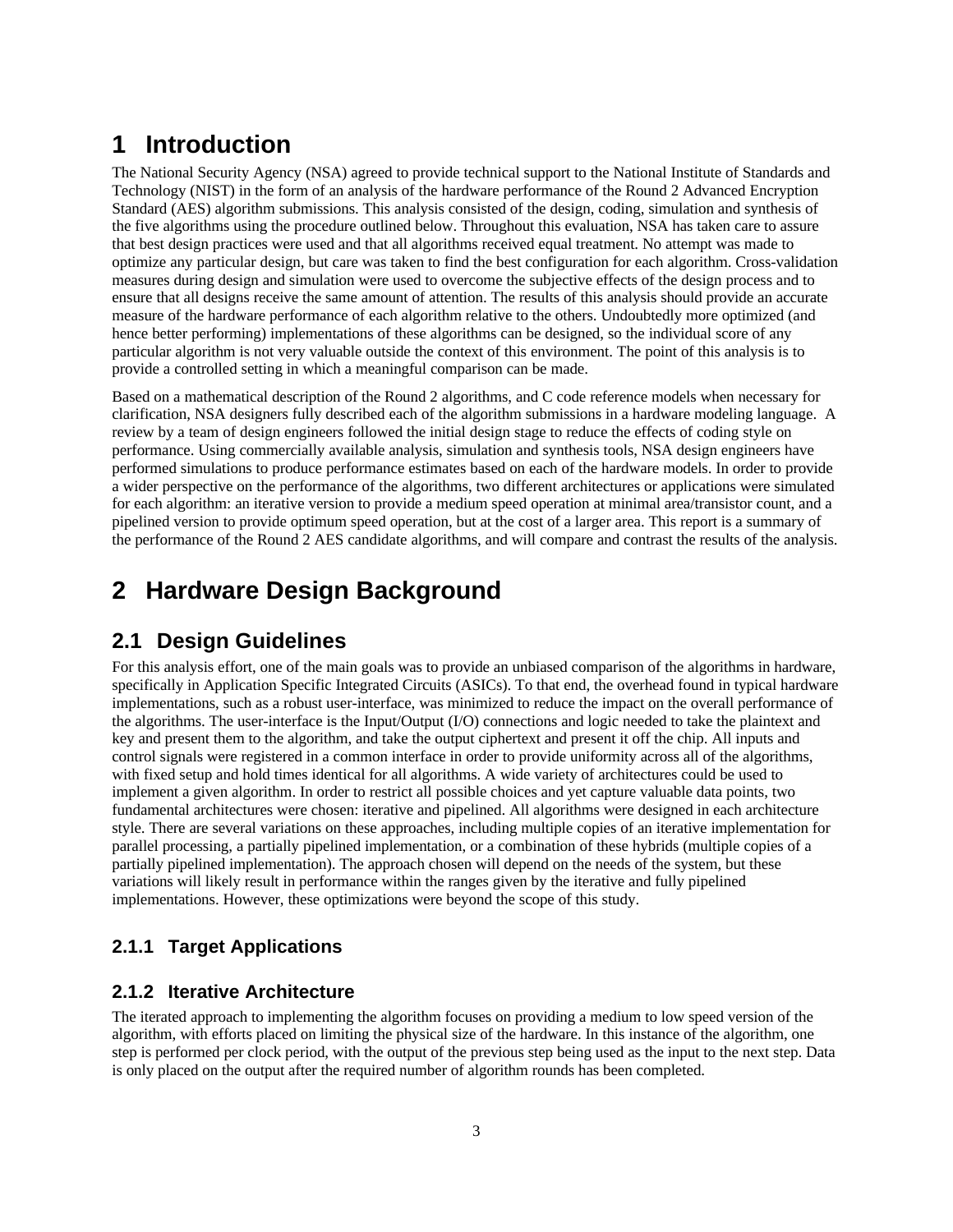## **2.1.3 Pipelined Architecture**

The pipelined approach to implementing an algorithm centers on providing the highest throughput to the design, sacrificing area to obtain the level of performance needed. In the case of pipelining, all of the steps in computing the algorithm are cascaded into a single design, with each stage feeding the next stage. The latency remains the same as in the iterated case, but the throughput is increased significantly as new data is placed on the output on every clock cycle. Pipelining has been shown to be an effective method of dramatically increasing the throughput capabilities of a given algorithm. However, it comes at the expense of limiting the number of cryptographic modes that can be supported at the maximum throughput rate. For example, since the latency of an encryption cycle remains the same as an iterative case, there is no throughput advantage when using feedback modes such as Cipher Block Chaining (CBC). High performance applications, such as high speed network encryption, will require the increase in throughput, and as a result, often focus on a non-feedback mode of operation such as counter mode to obtain performance.<sup>1</sup>

## **2.2 Parameter Description**

There are many design parameters that can be reported for each design implementation. Some parameters will have much more significance in a given application or environment than others. This evaluation reports on these parameters as a method of comparison among the five algorithms, and does not claim that any single parameter has been fully optimized. The following is a description of the parameters being reported. Some have a direct impact or relation to performance metrics (e.g. throughput) and some are simply a function of the algorithm itself (e.g., I/O requirements). Algorithm performance in each of the evaluation categories will be documented for each algorithm submission.

## **2.2.1 Area**

As an estimate based on an available MOSIS library, the results of the synthesis area reporting will consist of prelayout area estimates of the algorithm. Although potentially different from a post-layout estimate, the area reported by Synopsys (version 1999.10) will provide a relative comparison of each of the algorithm submissions. Generally, the two varieties of architectures-– iterative and pipeline -– will be on the extremes of area with the iterative being the smallest, and the pipelined being the largest.

## **2.2.2 Throughput**

In most cases, throughput is directly proportional to area; as area decreases, throughput decreases. As with area, the iterative and pipelined architectures will report the extremes of throughput. Iterative architectures will have much lower throughput rates since there is a minimum amount of hardware, and it is re-used on multiple clock cycles of execution. Thus, the throughput is limited by the amount of hardware reuse. More specifically, it is limited by the number of rounds in a codebook algorithm. On the other hand, a pipelined architecture dedicates hardware for performing all calculations in any given clock cycle. This maximizes throughput by allowing data to be written and read from the device on every clock. In this case, throughput is a function of the worst-case delay in any one given stage of the algorithm. Throughput will be reported for both iterative and pipelined architectures.

## **2.2.3 Transistor Count**

Transistor count is a more specific measure than area and is often more useful. While transistor count is somewhat dependent on the design library being used, it is a useful method of comparing the algorithms since they were compiled using the same library. In addition, the transistor count will be a more useful figure than area when estimating programmable logic implementations since these devices typically report the number of useable gates (which is also directly related to transistor count). Based on the synthesized netlist (from Synopsys), an additional report describing the number of transistors required to implement the algorithm will be provided.

## **2.2.4 Input/Outputs (I/O) Required**

With the goal of consistency among algorithms, the I/O was fixed identically for all algorithms. However, since this parameter is highly useful to hardware designs, it will still be reported.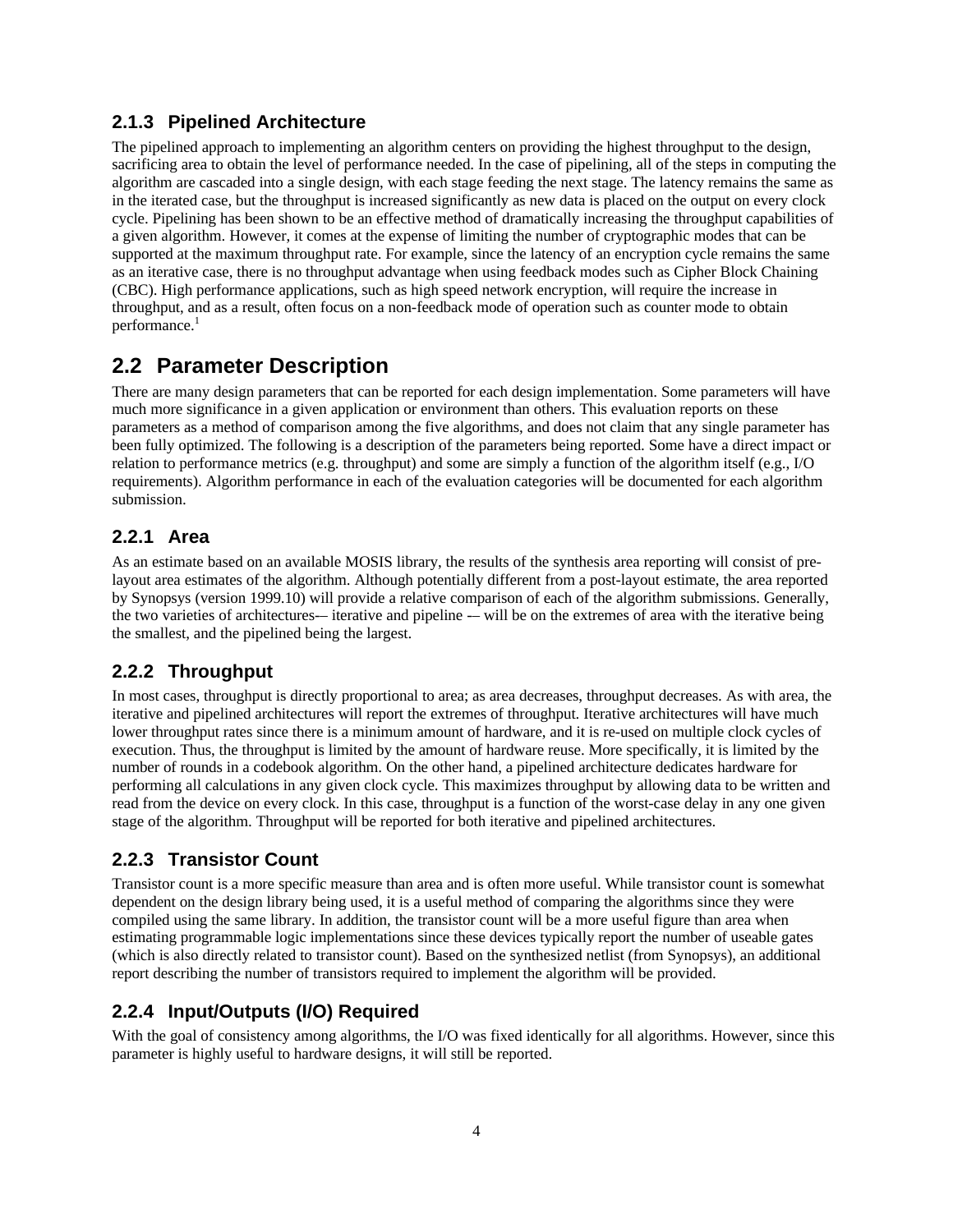## **2.2.5 Key Setup Time**

The key setup time refers to the amount of time required before subkey expansion is ready to execute. Some algorithms use the user-supplied key directly in the subkey expansion thereby reducing the key setup time to zero. Others require some pre-calculation or translation of the key prior to subkey expansion steps. Key setup times will be examined to assess the overhead of each algorithm in establishing a usable key.

## **2.2.6 Algorithm Setup Time**

Similar to key setup time, the algorithm setup time reports the minimum amount of time before an algorithm is ready to process data. Time to create look-up tables, etc. will fall in this category. None of the evaluated algorithms contained an algorithm setup time greater than zero.

## **2.2.7 Time to Encrypt One Block**

This paramter will address minimum latency times for each of the algorithm submissions. The time to encrypt one block, measured in nanoseconds, is a function of two parameters: the worst-case path delay between any two registers, and the number of rounds in the algorithm.

## **2.2.8 Time to Decrypt One Block**

As above, this parameter will address minimum latency times for each of the algorithm submissions. Decryption does not always require identical processing as encryption. Therefore, the time required to decrypt one block is reported.

## **2.2.9 Time to Switch Keys**

Originally, this parameter was included as a measure to encompass both key setup time and algorithm setup time overhead. However, since none of the evaluated algorithms contained an algorithm setup time, this parameter is identical to key setup time. Therefore, it will not be reported further in this document.

# **3 Methodology**

## **3.1 Standard Design Flow**

The design process followed a common methodology used by ASIC designers. The process started with the documentation supplied by the algorithm authors and was completed with a gate-level schematic, which included the performance metrics data. A complete ASIC development would require physical layout and fabrication. These steps were beyond the scope of this effort. However, the performance metrics data obtained here closely matches that which would be found from actual fabrication and testing. Previous efforts using these tools have correlated estimated performance from the schematic to the actual testing. Figure 1 shows the steps in the design flow.



**Figure 1 Standard Design Flow**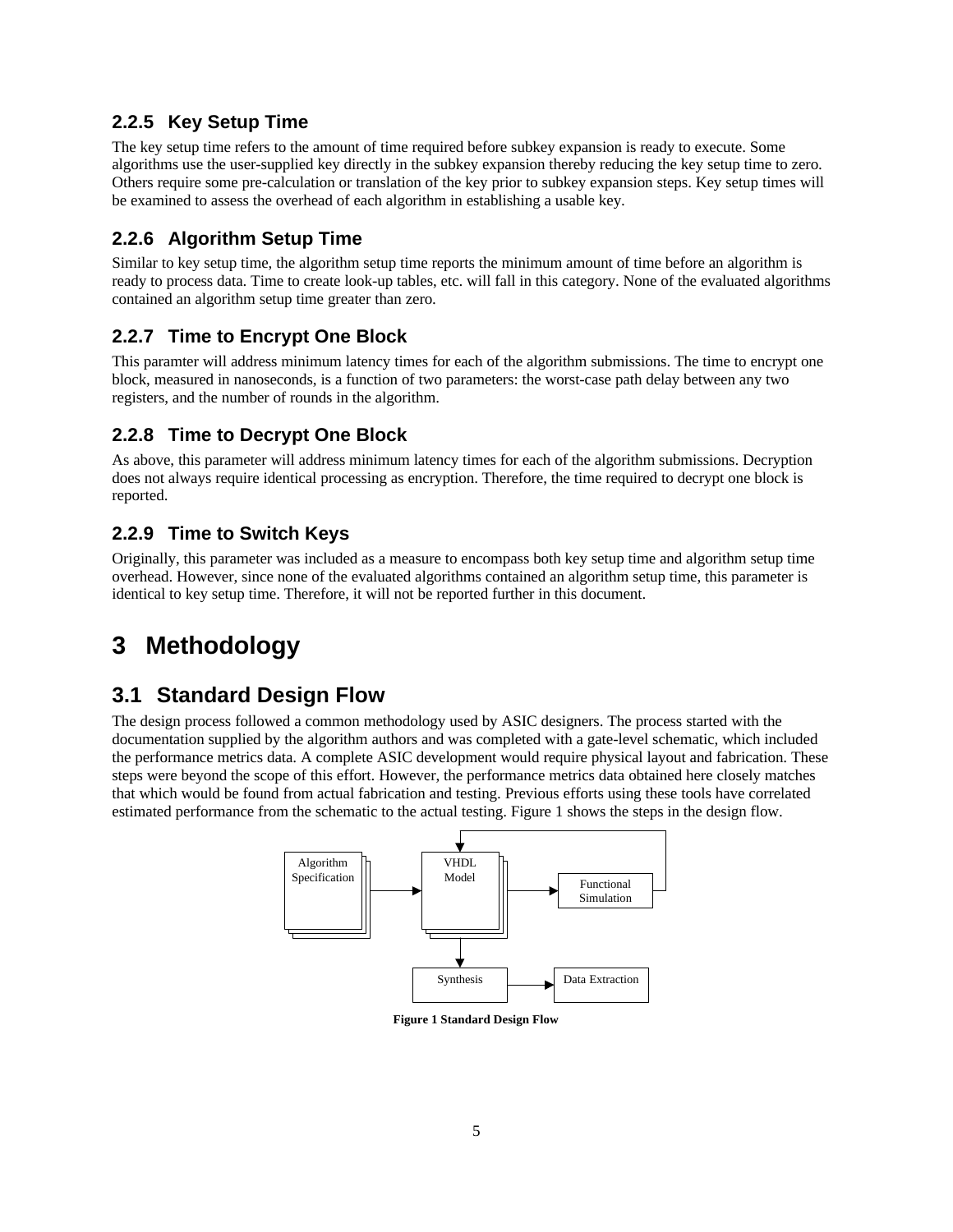## **3.1.1 VHDL code generation**

#### *VHSIC Hardware Description Language (VHDL)*

VHDL modeling is analogous to programming simulations in C code and follows much of the same syntax. However, unlike a behavioral description of the algorithm, VHDL (IEEE 1076) specifies how the algorithm will be implemented in hardware. Using this hardware language, NSA designers fully described the hardware necessary to implement each of the algorithm submissions. Performance metrics, such as speed, area, etc. (see below) can be estimated from the hardware description using available analysis and computer aided design (CAD) tools. There are different styles in which to code VHDL models, offering various levels of abstraction. For this evaluation, the designers used the register transfer logic (RTL) coding style. For this style, the placement of registers and corresponding logic between registers is chosen by the designer and is determined at the VHDL code level. There are many different methods for identifying an optimized placement of registers. Ideally, there would be an equal amount of logic delay between registers for all stages of the design. However, in order to simplify the design cycle and to be consistent among all algorithms, the designers chose a common placement of registers, even if this placement is not fully optimized. Specifically, the output of each "round" (as defined by the algorithm authors) is registered for both a key schedule round and an algorithm round.

### **3.1.2 Simulation and Verification**

NSA followed the design phase with a functional VHDL simulation of the designs using the Synopsys VHDL System Simulator (VSS) to verify the correct operation of the algorithm. The test vectors submitted to NIST for each algorithm were applied to assure that the design was working as intended. Specifically, the Variable Key and Variable Text tests were performed for each algorithm implementation and mode (e.g., iterative encrypt, pipelined decrypt, etc.). The modeled algorithm output was also compared with the C code model supplied to provide an added assurance that the simulation was operating as expected.

### **3.1.3 Code review**

NSA had one or more engineers design the VHDL for each algorithm submitted. Initial hardware designs were straightforward implementations of the core algorithm. Following completion of each initial design, an informal group of engineers met to review and provide feedback for the design. Improvements and alternatives to the initial design were examined to determine potential benefits from differing architecture approaches (area compression, pipelining, etc.). Variants of the design that improve the performance of the algorithm were then programmed for comparison.

### **3.1.4 Synthesis**

Gate-level synthesis of the algorithm utilized the Synopsys Design Compiler to produce a functionally equivalent schematic in hardware. A MOSIS-specific technology library was used to generate a gate-level schematic of the design and provide more accurate area and timing estimates, as if the design were to be implemented in an integrated circuit (IC). The MOSIS library is based on a publicly available fabrication facility's model of a specific CMOS process (0.5um), thus giving real performance metrics for an available ASIC line. The VHDL model can be re-targeted to any supported hardware or field programmable gate array (FPGA) design libraries.

The synthesis process can generate a wide range of implementations depending on the constraints provided to the synthesis tool. For example, one implementation may minimize area while another may minimize delay time. In hardware synthesis, the two fundamental parameters are time and area. These parameters are directly related. As delay time decreases, area increases. Timing and area curves that further illustrate this point are shown in subsequent sections. The constraints provided for each algorithm synthesis routine were maintained consistently. Therefore, differences among algorithm synthesis results will be a function of the logic required (algorithm specific) and the synthesis tool's ability to meet the given constraints.

### **3.1.5 Documentation**

In addition to a summary report containing performance data, both design notebooks and VHDL documentation will be provided to NIST for evaluation. The design notebooks will contain reporting information for all of the hardware data that was collected, with all algorithms, designs, and architectures represented. The VHDL models and their testbenches (for simulation verification) will also be included.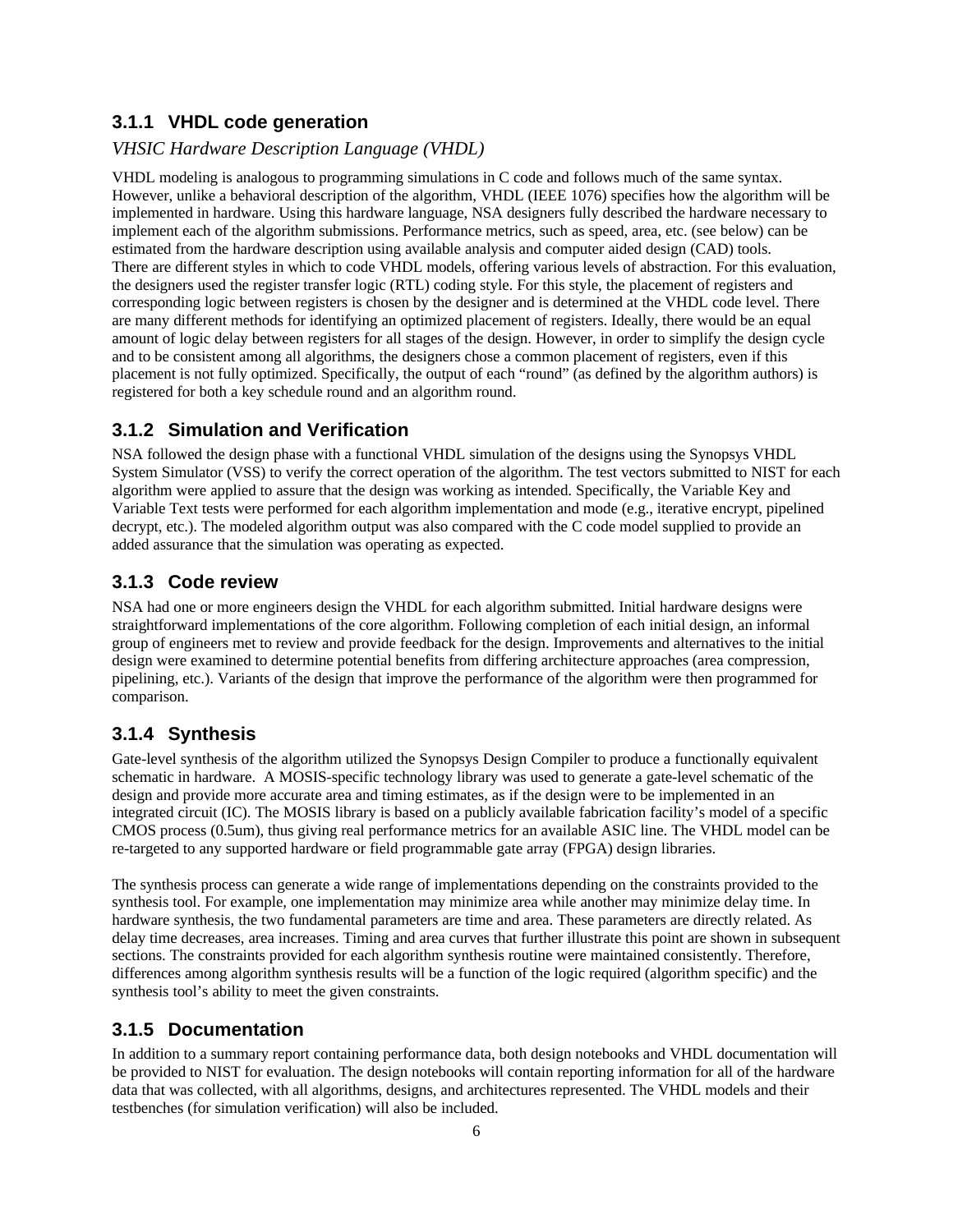## **3.2 Synthesis Analysis**

### **3.2.1 Function Characterization**

Although the hardware design of the algorithms followed a top-down approach, the synthesis portion of the analysis proceeded from the bottom of the design up through the hierarchy. In order to obtain an accurate picture of the performance of the sub-blocks and functions in this type of analysis, a sweep was performed on each of the functional blocks to graphically depict performance versus design constraints. Specifically, the timing constraints, such as output delay and clock frequency, of each of the blocks were varied to observe the performance output of the block. The results of the sweep make up the characterization for that particular block. All subsequent blocks of the hierarchy will be analyzed using these methods.

#### **3.2.2 Cryptographic Library**

With characterization curves for each of the sub-blocks complete, five speed grade implementations were selected to cover the performance range of the block. A variety of key performance points were selected to reflect requirements for both high speed and small area. Figure 2 shows typical timing and area curves following a sweep of maximum delay time constraints. These curves allow design engineers to select specific implementations of a given function. Specifically, five implementations, or speed grades, were chosen for each function. In this example, the five selected implementations are noted in the figure, and they represent one minimum time delay, one minimum area, and three other points that have desired characteristics such as large area savings for a small increase in delay time.



**DES IGNWARE\_FUNCT T im ing & A rea Charac teristic**

#### **Figure 2 Sample Function Sweep**

The five implementations were selected only for the functions of each of the algorithms, and then assembled into a cryptographic library. Each library contained implementations of all the functions required to build the given algorithms.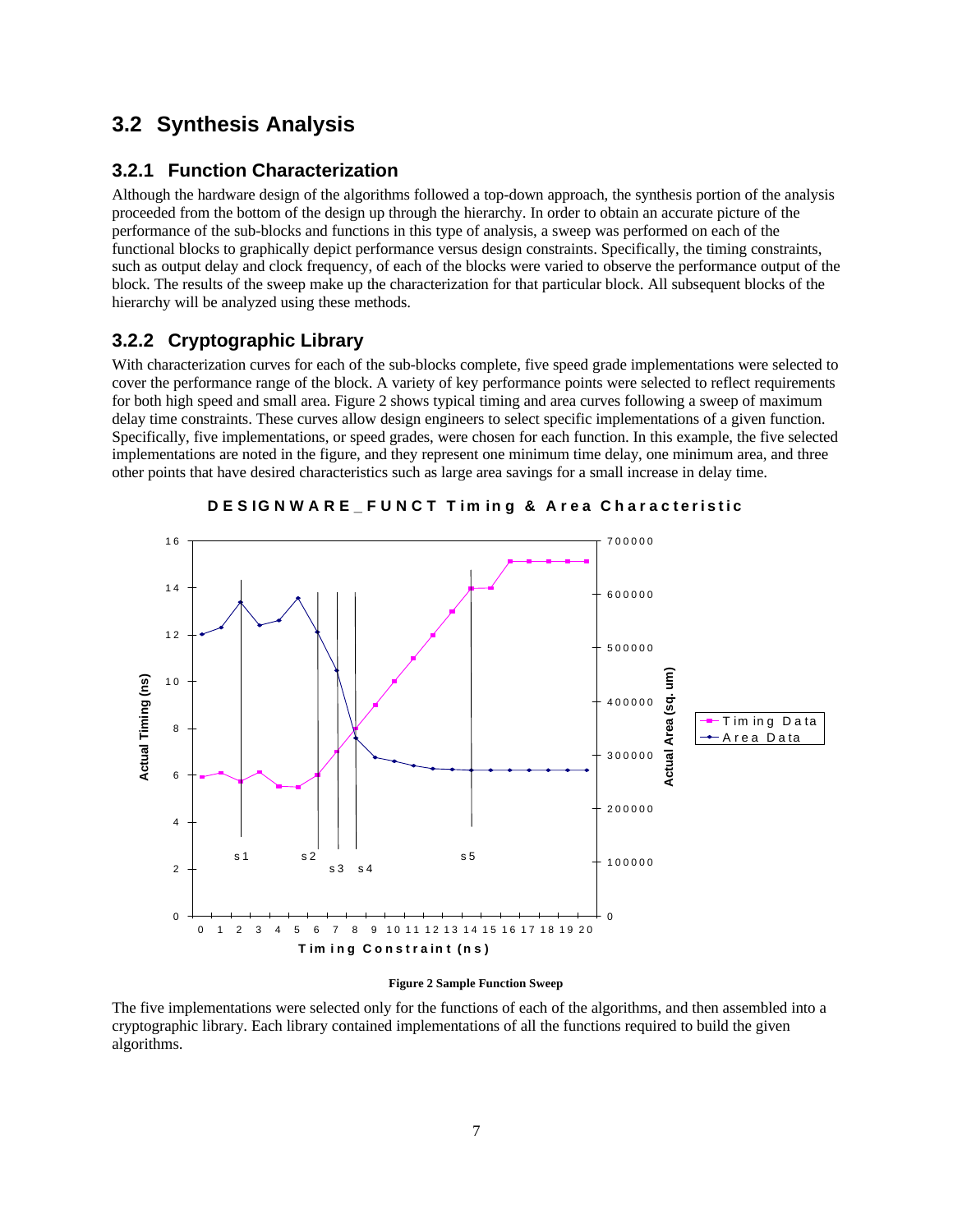#### **3.2.3 Block Level Characterization**

Continuing with the bottom up approach, the higher level blocks underwent the same performance sweep as described for the function level. The design constraints were varied across the entire range of the block to fully describe the performance curve of the block. At each iteration of the synthesis process, components (e.g., functions) were selected from the cryptographic library based on the required speed and performance. Performance curves at the block level encompassed components of several different speed grades depending on design constraints. At the top level, the characterization curve reflected the performance of the entire design across a wide range of design constraints.

## **4 General Architecture Approach**

## **4.1 Top Level Architecture**

The design of each algorithm started with a common top level architecture that is well suited for virtually any codebook algorithm. The generalized top level architecture consists of an Interface, an Algorithm block, a Key Schedule block and a Controller. Figure 3 shows a block diagram of the architecture.



#### **Figure 3 Top Level Architecture**

The Interface serves to register all data inputs. This is consistent with the hardware design methodology of placing registers at the chip boundary, thus minimizing strict setup-and-hold timing requirements. In some cases, the interface also provides minimum functionality, such as padding keys when appropriate. The Key Schedule performs the generation of subkeys to be used in by the Algorithm. This includes any required key setup as well as the expansion itself. The Algorithm performs the actual encryption or decryption of data provided from the Interface using the subkeys from the Key Schedule. For iterative implementations, the Algorithm and Key Schedule implement a single round with internal feedback datapaths; the pipelined implementations expand these sections to include as many implementations of a round as required by the particular algorithm. Finally, the Controller provides any necessary control signals for maintaining proper synchronization among the various blocks.

## **5 Algorithm Evaluation**

A description of how each algorithm was architected is given for both the pipelined and iterative cases. Any nuances of how the rounds were simulated and the key schedule implemented are also given along with specific examples of approaches to reduce redundancy or streamline the design. Following the architecture for each of the algorithms, each section will provide a summary of the results of the hardware analysis for the individual algorithm.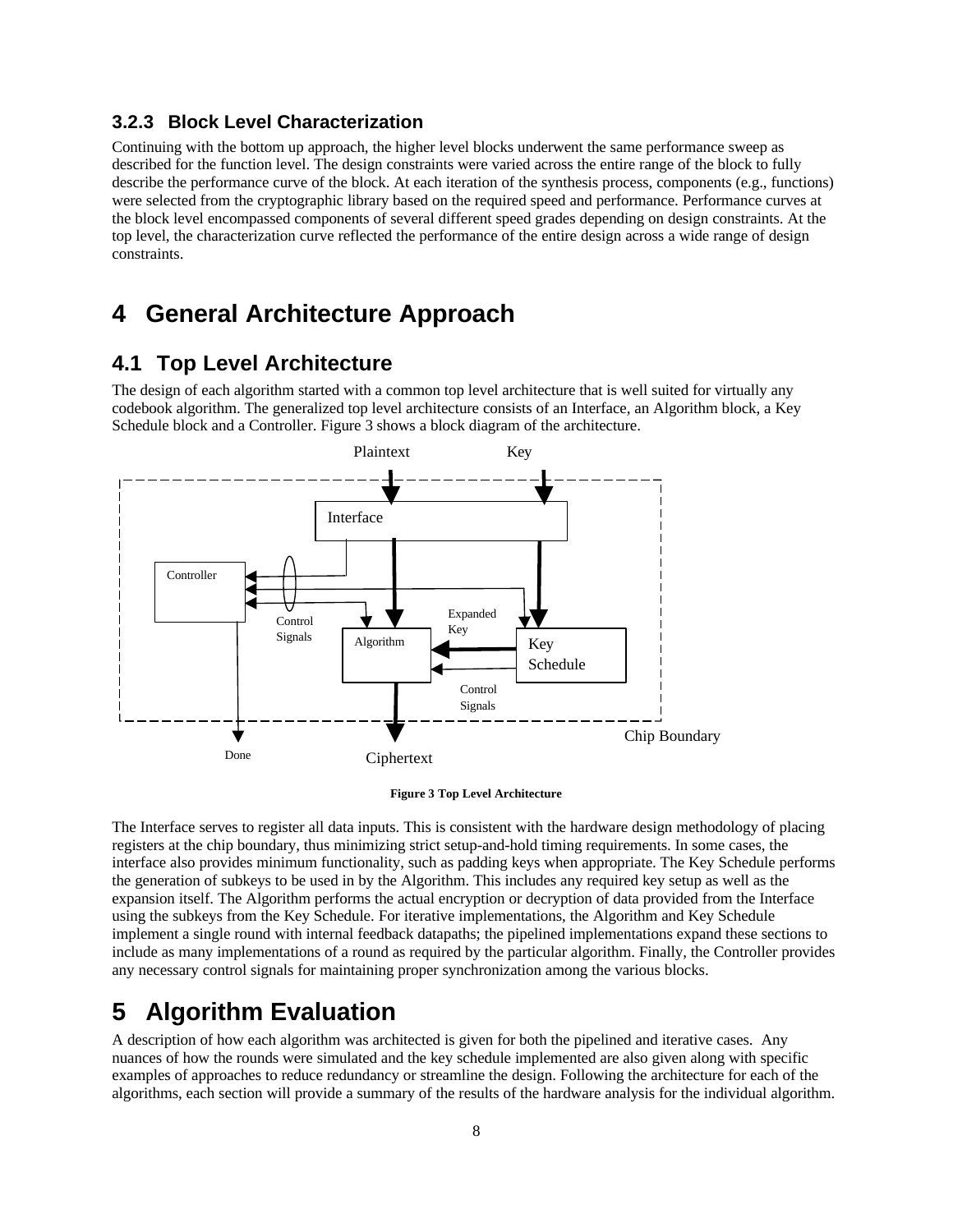A table of performance parameters is then provided for two different key sizes -- the 128 bit and a hybrid that combines all three key sizes in one key schedule that can be controlled for any particular key size. In some cases, the combined three-in-one key schedule must make compromises to achieve the greater degree of flexibility. Each of the performance parameters is described in more detail in Sections 6-7, along with comparisons across the five algorithms.

## **5.1 MARS**

## **5.1.1 Architecture**

The MARS algorithm requires several different types of rounds<sup>2</sup>. Specifically, there are unkeyed forward mixing, keyed forward transformation, keyed backwards transformation and unkeyed backwards mixing rounds, as well as pre-addition and post-subtraction. The mixture of keyed and unkeyed rounds resulted in the requirement for complex control and data flow operations between the Key Schedule and Algorithm blocks. Specifically, a complex control situation results from the fact that subkeys are required immediately for the pre-addition stage, whereas the next subkeys are not required until the eight unkeyed forward mixing rounds are completed. This architecture presented some unique timing and data synchronization issues.

#### **5.1.1.1 Pipelined Key Schedule**

As with all pipelined implementations, the subkey from each round must be registered. However, for MARS, the subkeys are not utilized on consecutive clock cycles, making additional pipelined storage necessary. The updated key schedule of MARS following AES Round 1 allowed for separating the 40 subkeys into groups of 10. The VHDL model takes advantage of this operation by adding pipelined storage for groups of 10 subkeys, only as long as necessary, rather than creating pipelined storage for all 40 subkeys. This reduced the total number of registers required. Additionally, the pipelined registers are controlled by a latch signal rather than updating on every clock. Again, this reduced the number of registers by removing redundancy.

#### **5.1.1.2 Pipelined Algorithm**

Relative to the intricacies of the key schedule, the pipelined algorithm implementation is straightforward. It consists of six different types of rounds, each one with its own registered output: one key addition, eight unkeyed forward mixings, eight keyed forward transformations, eight keyed backwards transformations, eight unkeyed backwards mixings and one key subtraction. This makes a total of 34 rounds to complete the algorithm.

#### **5.1.1.3 Iterative Key Schedule**

The MARS algorithm key schedule generates 10 subkeys at a time. Therefore, the traditional iterative methodology of a single round implementation for generating a single subkey (or set of subkeys as required by a single algorithm round) did not apply. Instead, a single round implementation per 10 subkeys was generated resulting in a key expansion round iterated four times for one encryption cycle. This presents some additional logic overhead for iterative applications in that a "round" generates 10 subkeys simultaneously rather than the exact amount needed by the algorithm at a given stage. (In the case of MARS, two 32-bit subkeys are required per keyed round in the cryptographic core.) In addition to the subkey expansion overhead, there is a storage overhead for the remaining subkeys. Also, decryption requires a full expansion of subkeys prior to beginning data processing. Therefore, the full set of 40 subkeys is stored in registers.

#### **5.1.1.4 Iterative Algorithm**

The iterative algorithm is consistent with the pipelined algorithm in its relative simplicity when compared to the key schedule. There is a single register for all rounds. The input to the register depends on the round number. For example, the input for the first round of encryption is the key addition round result; for the second round it is the unkeyed forward mixing round result and so on.

Subkeys are presented to the algorithm block as an array of all 40 subkeys. This differs from other iterative algorithm implementations that present only one subkey at a time. The rationale for this design was to eliminate duplicate logic in both the Key Schedule block and Algorithm block. Due to the timing gaps in the application of subkeys and the fact that all 40 subkeys are generated prior to decryption processing, it was considered advantageous to allow a 40 element bus to connect the two blocks.

#### **5.1.1.5 Effects of Single Key Sizes**

For MARS, the effects of implementing single key sizes is limited to the key expansion portion only. Both the algorithm and number of rounds will remain constant across key size. The effect of using the single key size was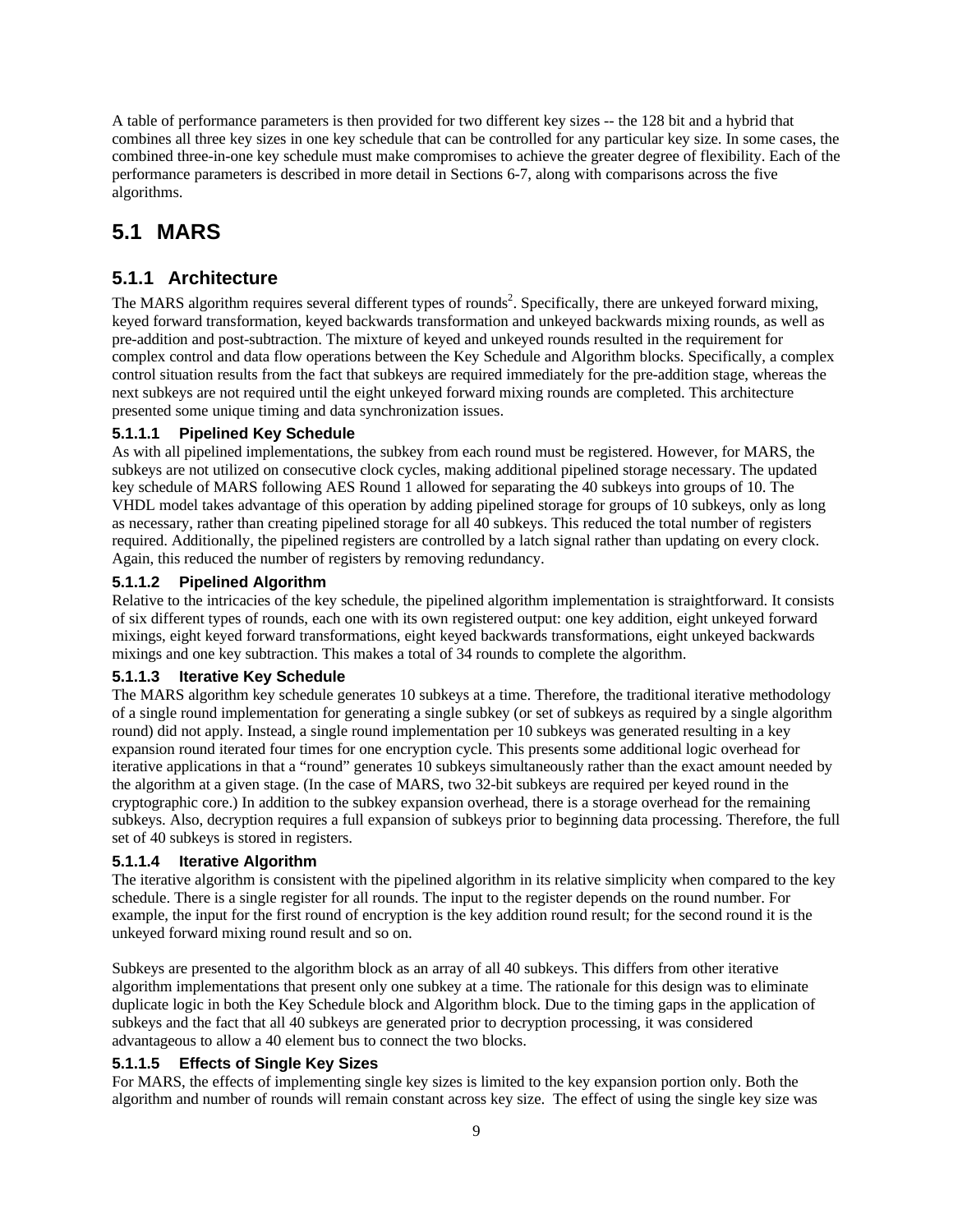marginal because the core function that changes was initializing T. This was relatively minor compared the much larger STIR/SBOX function which was independent of the key length.

#### **5.1.2 MARS 3-in-1 Results**

|                                |            | Iterative 3in1 | Pipelined 3in1 |               |  |
|--------------------------------|------------|----------------|----------------|---------------|--|
| Parameter                      | Mn.        | Max.           | Mn.            | Max.          |  |
| Area (um2)                     | 52,717,560 | 127,432,766    | 670,181,619    | 1,333,099,627 |  |
| <b>Transistor Count</b>        | 734,751    | 1,950,277      | 9,340,818      | 20,667,308    |  |
| <b>Input/Outputs Required</b>  | 520        | 520            | 520            | 520           |  |
| Throughput (Mbps)              | 29.06      | 56.71          | 1123.89        | 2189.16       |  |
| Key Setup Time Encrypt (ns)    | 9553       | 27470          | 3718           | 10206.23      |  |
| Key Setup Time Decrypt (ns)    | 9553       | 27470          | 3718           | 10206.23      |  |
| Algorithm Setup Time (ns)      |            |                |                |               |  |
| Time to Encrypt One Block (ns) | 2256.92    | 8600.1928      | 1987.98        | 3872.26       |  |
| Time to Decrypt One Block(ns)  | 2256.92    | 8600.1928      | 1987.98        | 3872.26       |  |

**Table 1 MARS Summary**

#### **5.1.3 MARS 128 Bit Key Results**

|                                | Iterative 128-Bit |             | Pipelined 128-Bit |               |
|--------------------------------|-------------------|-------------|-------------------|---------------|
| Parameter                      | Mn.               | Max.        | Mn.               | Max.          |
| Area (um2)                     | 51,986,292        | 126,827,662 | 669,735,987       | 1,332,658,283 |
| <b>Transistor Count</b>        | 724,403           | 1,941,371   | 9,334,605         | 20,661,116    |
| <b>Input/Outputs Required</b>  | 520               | 520         | 520               | 520           |
| Throughput (Mbps)              | 29.06             | 56.71       | 1123.89           | 2189.16       |
| Key Setup Time Encrypt (ns)    | 9553              | 27429       | 3712              | 10199         |
| Key Setup Time Decrypt (ns)    | 9553              | 27429       | 3712              | 10199         |
| Algorithm Setup Time (ns)      |                   |             |                   |               |
| Time to Encrypt One Block (ns) | 1987.98           | 3872.26     | 1987.98           | 3872.26       |
| Time to Decrypt One Block(ns)  | 1987.98           | 3872.26     | 1987.98           | 3872.26       |

**Table 2 - MARS 128 Bit Key Summary**

## **5.2 RC6**

### **5.2.1 Architecture**

The following provides a high level description of the major blocks in the RC6 algorithm. Details of the components, sweeps, and their implementations can be found in the design workbook.

#### **5.2.1.1 Pipelined Key Schedule**

The RC6 key schedule is pipelined using a slightly different method than the other algorithms. Since a significant number of computations for the key schedule are required before any expanded keys are generated, the architecture takes advantage of the run-up by performing the expansion at the start of the pipeline. Only a single copy of the expansion hardware is required, but additional registering is needed to maintain the keys on a time dependent basis, discarding keys from previous stages (i.e., the keys have already been used). Keys are then passed from register to register to follow the data in the pipeline.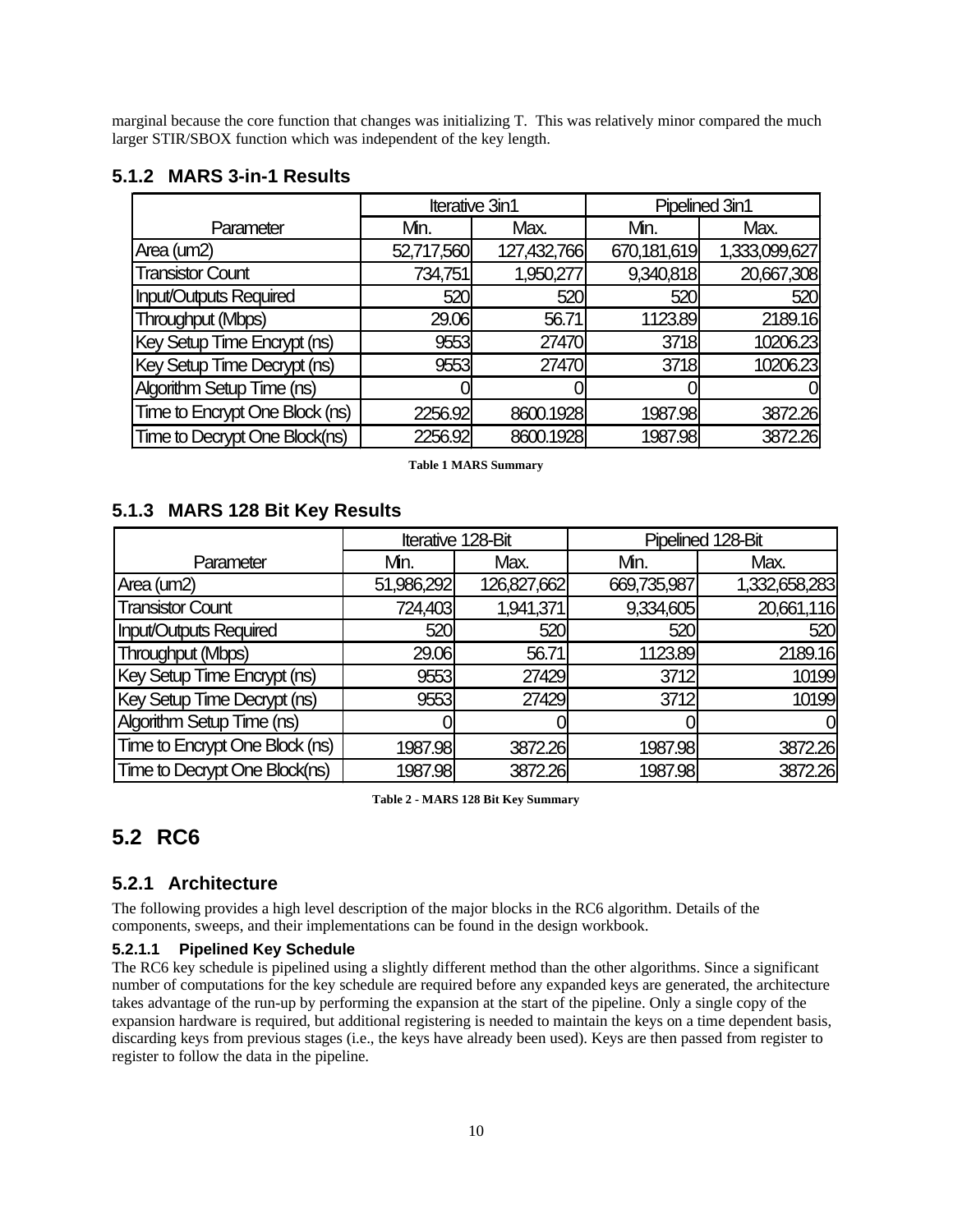#### **5.2.1.2 Pipelined Algorithm**

The pipelined implementation "unrolls" the stages of the algorithm into a pipeline, following the algorithm description for function ordering and naming conventions. Combination functions are used to perform cases where distinct operations need to be performed in encrypt and decrypt. For example, the pre-add will contain both addition and subtraction to accommodate both cases. A similar condition exists in the algorithm round function, with slightly different functions needed for encrypt and decrypt. However, synthesis optimization can take advantage of common operations, such as the multiply, to reduce the total number of operators needed.

#### **5.2.1.3 Iterative Key Schedule**

The iterative key schedule is designed to perform a single round of expansion per clock. Expanded keys are fed to the algorithm block after the controller initiates a start signal. However, the key setup has been designed to compute single or multiple steps of the run-up in a single clock, depending on the performance needed by the rest of the system. A load cryptovariable (i.e., load key) signal from the controller will initiate the key setup. Once complete, the expansion can be started.

#### **5.2.1.4 Iterative Algorithm**

The RC6 iterative algorithm closely reflects the pipelined version. The same round instance is called repeatedly to process input data. The encrypt and decrypt are symmetrical with respect to operations performed in a similar manner (e.g., pre-add, round, post-add), so the same block can be called without additional overhead.

#### **5.2.1.5 Effects of Single Key Sizes**

The effects of single key sizes on RC6 were confined mostly to the key expansion portions of the algorithm. The core algorithm section was not greatly affected by a difference in key size, and the only noticeable changes occurred in the top-level algorithm design where different I/O requirements were used. The key expansion portions, however, showed the greatest changes in performance and area as a result of implementing different key sizes. In fact, every single layer in the key schedule design was affected by using a single key implementation. For the most part, these differences were a result of additional muxing and associated logic in the 3 in 1 case. However, there also exists a slightly greater memory requirement for storing larger keys along with associated look-up tables used to compute the array of sub-keys. These differences in area and performance, although minor at the lower levels, were greatly enhanced by the large number of iterations necessary to create the expanded keys.

|                                |            | Iterative 3in1 | Pipelined 3in1 |             |  |
|--------------------------------|------------|----------------|----------------|-------------|--|
| Parameter                      | Mn.        | Max.           | Min.           | Max.        |  |
| Area (um2)                     | 16,027,545 | 21,660,006     | 318,931,799    | 592,088,503 |  |
| <b>Transistor Count</b>        | 248,686    | 430,436        | 7,304,500      | 16,055,292  |  |
| <b>Input/Outputs Required</b>  | 520        | 520            | 520            | 520         |  |
| Throughput (Mbps)              | 54.94      | 103.98         | 1192.47        | 2170.96     |  |
| Key Setup Time Encrypt (ns)    | 8,139.00   | 15,348.96      | 3,659.51       | 6,922.53    |  |
| Key Setup Time Decrypt (ns)    | 8,139.00   | 15,348.96      | 3,659.51       | 6,922.53    |  |
| Algorithm Setup Time (ns)      |            |                |                |             |  |
| Time to Encrypt One Block (ns) | 1233.2     | 2329           | 1179.2         | 2146.8      |  |
| Time to Decrypt One Block(ns)  | 1233.2     | 2329           | 1179.2         | 2146.8      |  |

## **5.2.2 RC6 3-in-1 Results**

**Table 3 RC6 3-in-1 Summary**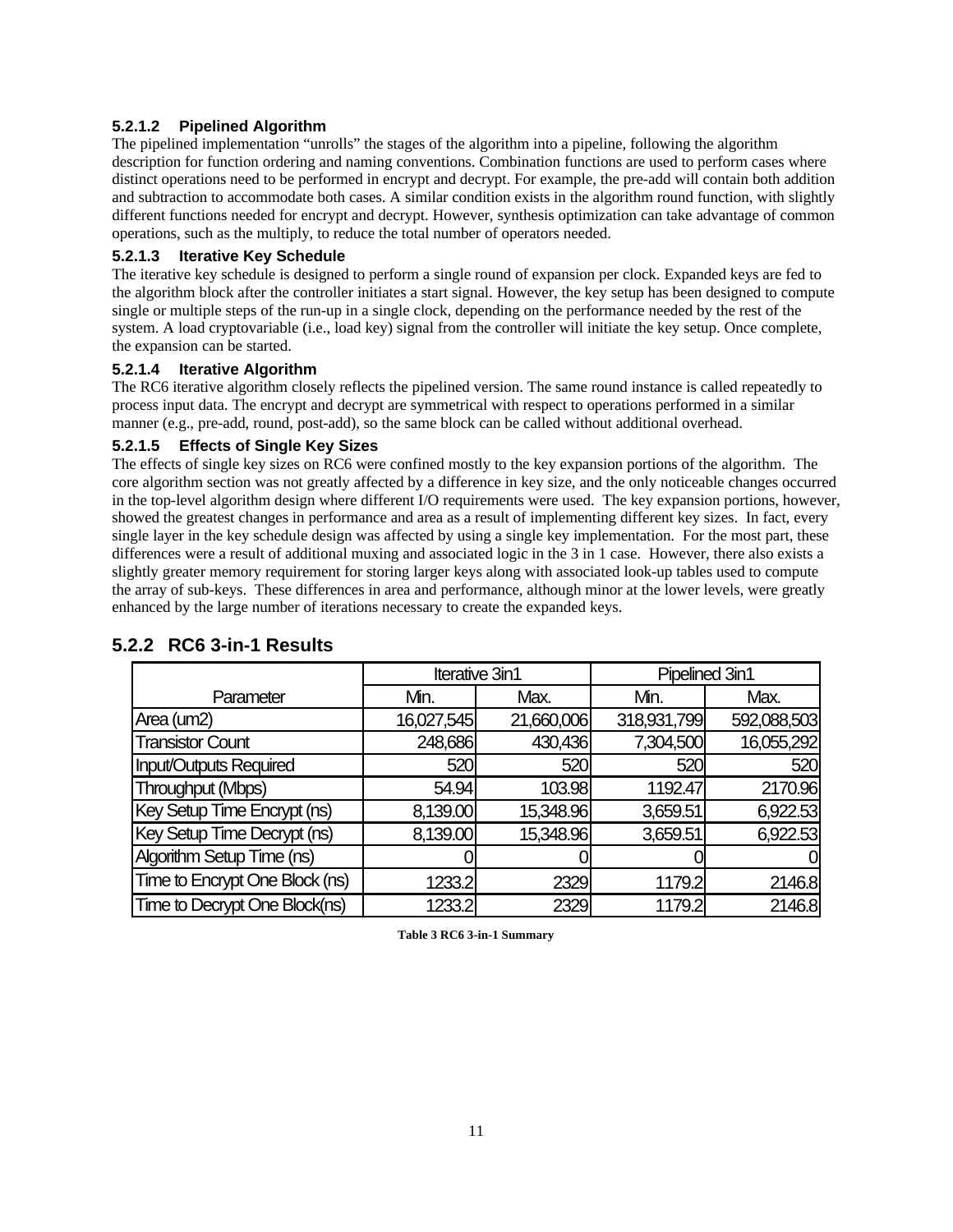|                                |            | Iterative 128-Bit | Pipelined 128-Bit |             |  |
|--------------------------------|------------|-------------------|-------------------|-------------|--|
| Parameter                      | Min.       | Max.              | Min.              | Max.        |  |
| Area (um2)                     | 13,966,637 | 19,248,830        | 285,334,063       | 453,248,223 |  |
| <b>Transistor Count</b>        | 217,008    | 307,247           | 6,853,619         | 11,611,314  |  |
| <b>Input/Outputs Required</b>  | 520        | 520               | 520               | 520         |  |
| Throughput (Mbps)              | 59.68      | 102.83            | 1216.38           | 2196.67     |  |
| Key Setup Time Encrypt (ns)    | 5,742.00   | 13,776.64         | 3,728.50          | 6,897.64    |  |
| Key Setup Time Decrypt (ns)    | 5,742.00   | 13,776.64         | 3,728.50          | 6,897.64    |  |
| Algorithm Setup Time (ns)      |            |                   |                   | 0           |  |
| Time to Encrypt One Block (ns) | 1,244.80   | 6,674.62          | 1,165.40          | 2,104.60    |  |
| Time to Decrypt One Block(ns)  | 1,244.80   | 6,674.62          | 1,165.40          | 2,104.60    |  |

#### **5.2.3 RC6 128 Bit Key Results**

**Table 4 RC6 128 Bit Key Summary**

## **5.3 RIJNDAEL**

#### **5.3.1 Architecture**

The following provides a high level description of the major blocks in the RIJNDAEL algorithm. Details of the components, sweeps, and their implementations can be found in the design workbook.

#### **5.3.1.1 Pipelined Key Schedule**

The RIJNDAEL key schedule is based on a sliding window approach as described in the algorithm specification. Multiple key sizes are based on the n-1 element and the n-k element (32 bit word organized), where k is 4,6, or 8, depending on key size. The key expansion is a linear combination of the elements, so a similar function can be used on the decrypt function to "unexpand" the keys in a reverse direction. Such an approach allows for an increase in the key agility without sacrificing significant amounts of area to store all of the expanded keys. The encryption expansion can start immediately, with the first words of the initial key being used as expanded key. The setup time for this case is zero. During the decryption, the key is expanded to the last key, stored, and then the pipeline is run to create the previous expanded key until the last decrypt key is generated, which is the initial key. Keys are generated at a rate of four 32 bit words per round, regardless of key size, to keep up with the requirements of the algorithm block. Additional registers are used to maintain sufficient previous keys to generate the next four words of expanded key. Keys are pulled from the bank of registers which make up the sliding window and supplied to the algorithm as sub-keys. S-Boxes are re-used, without a performance penalty, to minimize the size impact of having additional S-Boxes.

#### **5.3.1.2 Pipelined Algorithm**

The RIJNDAEL algorithm pipeline consists of a sequential mapping of the steps of the algorithm to registered stages in hardware. Each stage reflects a single round of the algorithm. The primary advantage to pipelining in this manner is the significant increase in throughput. RIJNDAEL was architected such that both the encrypt and decrypt functions could be performed with the same pipeline. This approach needed a static pipeline that could perform both functions, so the algorithm round functions contained in the package will serve a dual role by providing cases for encrypt and decrypt within the same function. The pipeline structure reflects changes in direction, such as requiring a pre-add on the encryption (first round) versus decryption requiring a post-add on the last round.

#### **5.3.1.3 Iterative Key Schedule**

The iterative version of the key schedule focuses on reducing the area of the key expansion, so only a single copy of the expansion is maintained. For encryption, as in the pipelined case, the expansion starts immediately, with no key setup required. The keys are expanded every round, producing the four 32 bit words of key required. As each new key is created and stored, the old key is overwritten.

In the case of decryption, the algorithm requires a setup time to effectively run the algorithm to the last key. This serves as the starting point for all decryptions using that key. This value will also be stored so it can be referenced on each new decryption to eliminate key setup for every new decryption.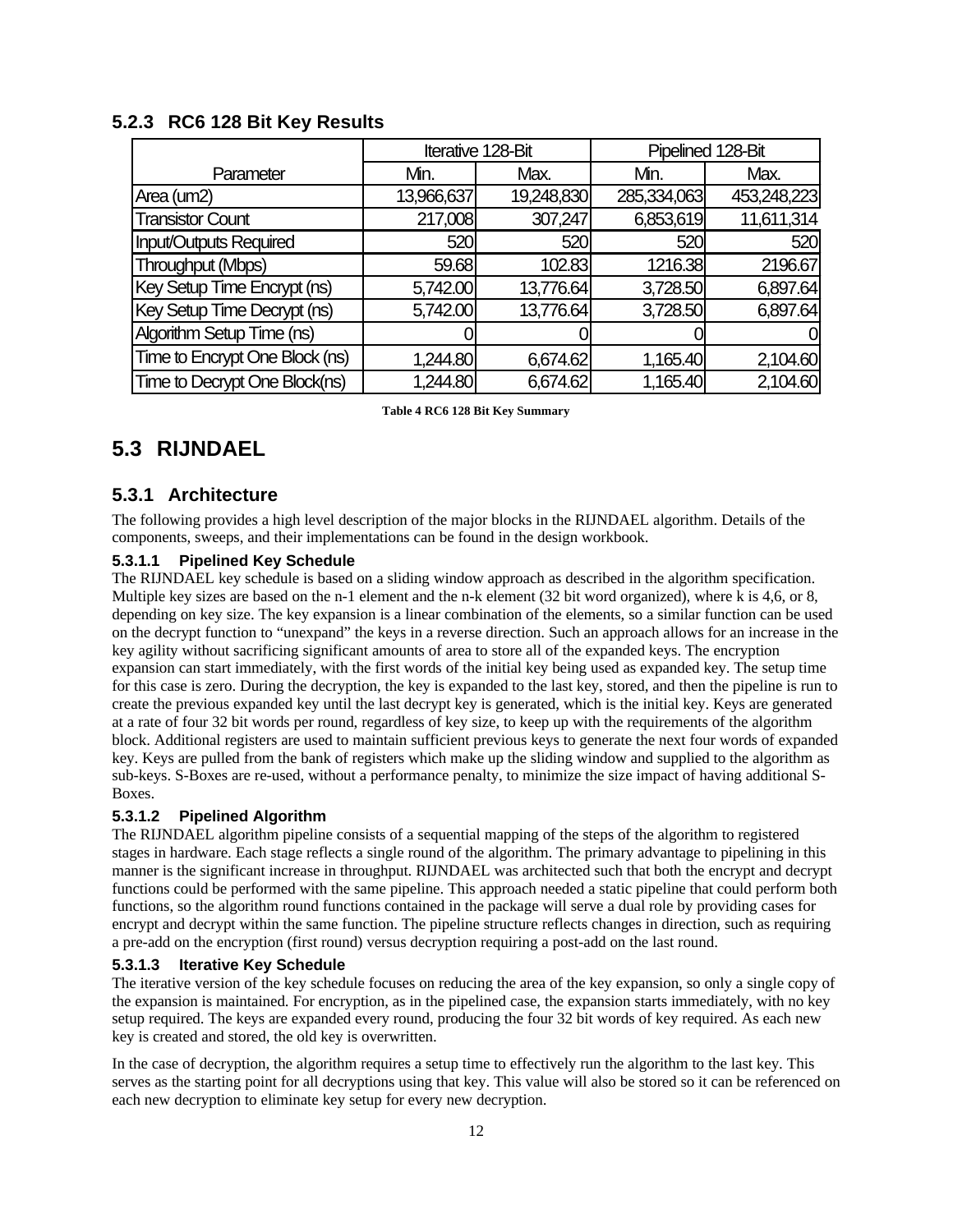#### **5.3.1.4 Iterative Algorithm**

The algorithm block uses the same functionality as described in the pipeline but does not re-use some of the combination functions used to construct the pipeline. Instead, the function calls are made explicitly, depending on encryption/decryption to provide the widest possible range of hardware re-use. The function calls in the encrypt and decrypt directions are not symmetrical. The algorithm processes the state data on each round, performing only one step of the algorithm per round.

#### **5.3.1.5 Effects of Single Key Sizes**

With the RIJNDAEL architecture, the algorithm portion of the design is effected by the key size implementation and will see performance increases across the various implementations. Differences in speed and area will be seen as muxing and control logic can be reduced with single key size implementations. Since RIJNDAEL varies the number of rounds, a proportional reduction in pipelined algorithm area is observed for each of the individual key sizes versus the hybrid (3-in-1) design. Moreover, key size plays a much smaller role in the performance of the key scheduling section. Performance metrics such as area and speed can be isolated in the single key size implementations and measured independently. For the 128 bit key size, the increase in performance across both the lower level functions and higher level upper blocks did not significantly impact the overall performance in speed and area, although there were performance increases. The 3-in-1 design re-used many of the key scheduling logic blocks as possible to reduce overhead, and as a result, only slight differences could be found between the 3-in-1 design and the 128 bit key design. For instance, in the 128-bit key size, there were a larger number of S-boxes required versus individual implementations of the 192-bit and 256-bit key sizes. The amount of overhead associated with a 3-in-1 design did not appear to impact the key schedule design greatly as compared to the 128 bit key size, but for the other sizes, larger differences can be found.

|                                | <b>Key Size</b>          | Iterative 3in1 |            | Pipelined 3in1 |             |
|--------------------------------|--------------------------|----------------|------------|----------------|-------------|
| Parameter                      | Selected                 | Mn.            | Max.       | Mn.            | Max.        |
| Area (um2)                     |                          | 24,158,661     | 46,362,850 | 307,129,513    | 471,996,329 |
| <b>Transistor Count</b>        |                          | 481,002        | 1,029,054  | 4,190,611      | 7,130,697   |
| <b>Input/Outputs Required</b>  | $\overline{\phantom{0}}$ | 520            | 520        | 520            | 520         |
| Throughput (Mbps)              | 128 Bit                  | 190.05         | 447.55     | 4026.42        | 5337.78     |
|                                | 192 Bit                  | 158.38         | 372.96     | 4026.42        | 5337.78     |
|                                | 256 Bit                  | 135.75         | 319.68     | 4026.42        | 5337.78     |
| Key Setup Time Encrypt (ns)    | 128 Bit                  |                |            | $0/29.28*$     | 0/44.76*    |
|                                | 192 Bit                  |                |            | $0/29.28*$     | $0/44.76*$  |
|                                | 256 Bit                  | ი              | 0          | $0/29.28*$     | $0/44.76*$  |
| Key Setup Time Decrypt (ns)    | 128 Bit                  | 286            | 673.5      | 233.99         | 318.63      |
|                                | 192 Bit                  | 343.2          | 808.2      | 262.83         | 374.33      |
|                                | 256 Bit                  | 400.4          | 942.9      | 277.25         | 402.18      |
| Algorithm Setup Time (ns)      |                          |                |            |                |             |
| Time to Encrypt One Block (ns) | 128 Bit                  | 286            | 673.5      | 239.8          | 317.9       |
|                                | 192 Bit                  | 343.2          | 808.2      | 287.76         | 381.48      |
|                                | 256 Bit                  | 400.4          | 942.9      | 335.72         | 445.06      |
| Time to Decrypt One Block (ns) | 128 Bit                  | <b>286</b>     | 673.5      | 239.8          | 317.9       |
|                                | 192 Bit                  | 343.2          | 808.2      | 287.76         | 381.48      |
|                                | 256 Bit                  | 400.4          | 942.9      | 335.72         | 445.06      |

#### **5.3.2 RIJNDAEL 3-in-1 Results**

\* Note: Both Key Setup/Key Agility times provided, as they are different for this algorithm

**Table 5 RIJNDAEL 3-in-1 Summary**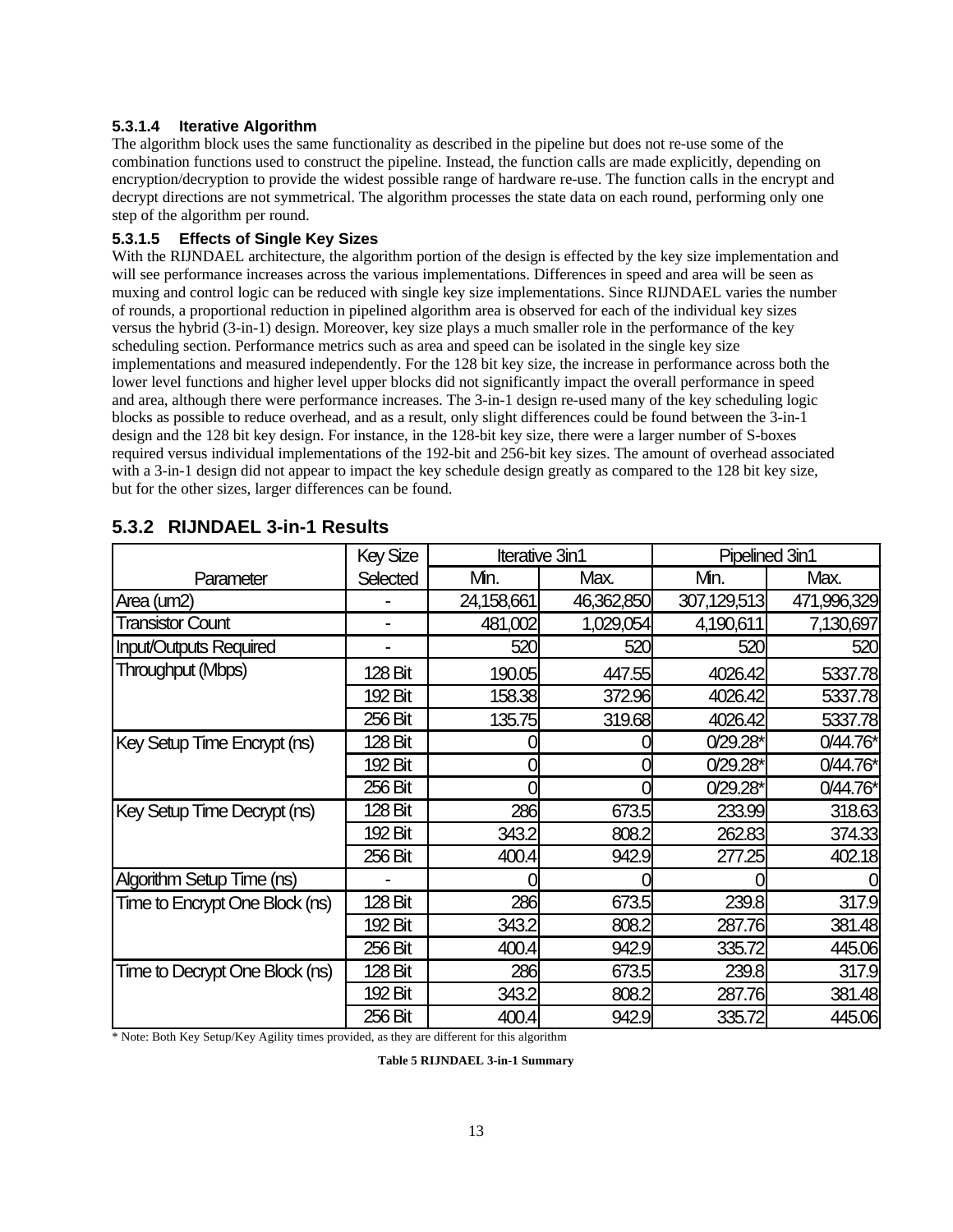|                                |            | Iterative 128-Bit | Pipelined 128-Bit |             |  |
|--------------------------------|------------|-------------------|-------------------|-------------|--|
| Parameter                      | Mn.        | Max.              | Mn.               | Max.        |  |
| Area (um2)                     | 20,739,239 | 33,851,050        | 262,721,033       | 419,886,025 |  |
| <b>Transistor Count</b>        | 275,485    | 641,681           | 3,660,325         | 4,292,749   |  |
| <b>Input/Outputs Required</b>  | 520        | 520               | 520               | 520         |  |
| Throughput (Mbps)              | 271.13     | 605.77            | 4200.85           | 5745.06     |  |
| Key Setup Time Encrypt (ns)    | 0.00       | 0.00              | $0/26.6*$         | 0/33.96*    |  |
| Key Setup Time Decrypt (ns)    | 211.30     | 472.10            | 226.87            | 333.26      |  |
| Algorithm Setup Time (ns)      |            |                   |                   | 0           |  |
| Time to Encrypt One Block (ns) | 211.3      | 472.1             | 222.8             | 304.7       |  |
| Time to Decrypt One Block(ns)  | 211.3      | 472.1             | 222.8             | 304.7       |  |

#### **5.3.3 RIJNDAEL 128 Bit Key Results**

\* Note: Both Key Setup/Key Agility times provided, as they are different for this algorithm

**Table 6 - RIJNDAEL 128 Bit Key Summary**

## **5.4 SERPENT**

### **5.4.1 Architecture**

The following provides a high level description of the major blocks in the SERPENT algorithm. Details of the components, sweeps, and their implementations can be found in the design workbook.

#### **5.4.1.1 Pipelined Key Schedule**

The SERPENT algorithm implements a simple expansion function for the key scheduling. The exclusive-or based function allows for quick computation and does not require key setup in the encrypt direction. Pipelining is maximized as this approach utilizes a sliding window approach, where only a small number of previous expanded keys are needed to compute the next sub-keys. However, for decryption, a key setup time is required to compute the starting point for the key expansion, which is the last set of W registers. The decrypt pipeline computes the previous set of W registers based on the current set, as the exclusive-or based expansion can be reversed easily. To save storage in this design, the keys are computed at each stage, with the decrypt case requiring a block of logic at the beginning to find the last subkeys. The SERPENT pipelined key schedule provides two successive keys to each round of the algorithm on expansion. The algorithm will then select the correct key based on the current encryption/decryption mode. The additional key allows for the rounds that require two keys to operate.

#### **5.4.1.2 Pipelined Algorithm**

The pipelined SERPENT algorithm block contains a structural model of the unraveled rounds of the algorithm. Four distinct functions are needed to implement both the encrypt and decrypt operations. The core algorithm round functions are the same for 30 rounds of the algorithm, with an internal mux/demux to select the encrypt or decrypt mode. The first two rounds of encrypt and last two rounds of decrypt distinguish the cases where the pipeline is rerouted. The encrypt will bypass the two special rounds of the decrypt while the decrypt will bypass the two special rounds of encrypt. The latency will remain the same as no extra rounds are added. The pipeline will select and reroute based on the current mode of encryption or decryption.

#### **5.4.1.3 Iterative Key Schedule**

The SERPENT iterative key schedule uses a single copy of the expansion function to generate the sub-keys, one at a time. Area can be significantly reduced by using the same hardware repeatedly. Additional key setup will be required in the decrypt direction to allow for the run-up to the last key of the expansion.

#### **5.4.1.4 Iterative Algorithm**

The iterative algorithm uses the same functions as the pipeline, with the same round instance referenced repeatedly to perform the main processing of the algorithm. The special case rounds are selected by the state machine within the iterative block to determine encrypt/decrypt direction, and consequently, which pre/post add functions to perform.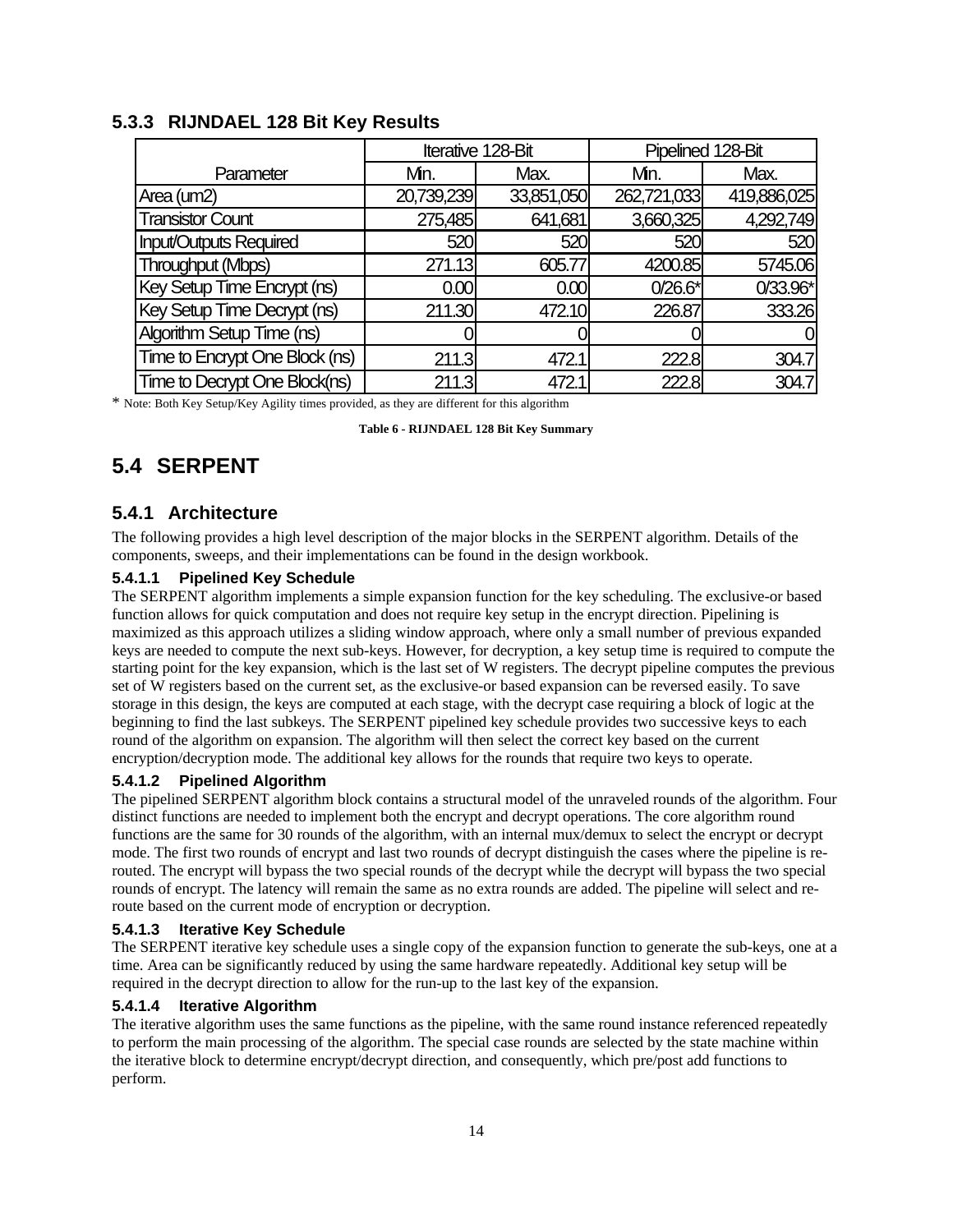#### **5.4.1.5 Effects of Single Key Sizes**

Within the implementation of the SERPENT algorithm, the key size is padded to 256 bits internally, so the effects of varying key sizes have negligible impact on the performance metrics of the design. Consequently, only the 3-in-1 cases is provided.

#### **5.4.1.6 Key Setup Reduction**

An alternative method of calculating the last 8 32-bit words of the decrypt key schedule has been offered as a viable alternative to running the full encrypt initial expand function to extract these keys. It was noted by several individuals at the third AES conference that the last 8 words of the key expansion could be determined by exclusive OR'ing key bits of the initial CV and effectively jumping to the last keys in a single step. Not only is this much faster, but surprisingly it comprises less area than the initial expand function which was reported on earlier. The table below compares this decrypt modification to the initial expand function

|                               | <b>Best Case</b> |            |
|-------------------------------|------------------|------------|
| Approach                      | Timing           | Area       |
| Original (Unrolled method)    | 212.55           | 16,856,672 |
| <b>Improved (Single Step)</b> | 695              | 12,901,915 |

|  | Table 7 - SERPENT Key Setup Reduction Summary |  |  |  |
|--|-----------------------------------------------|--|--|--|
|--|-----------------------------------------------|--|--|--|

### **5.4.2 SERPENT 3-in-1 Results**

|                                |            | Iterative 3in1 | Pipelined 3in1 |             |  |
|--------------------------------|------------|----------------|----------------|-------------|--|
| Parameter                      | Mn.        | Max.           | Mn.            | Max.        |  |
| Area (um2)                     | 13,779,834 | 23,274,086     | 210,124,852    | 438,561,500 |  |
| <b>Transistor Count</b>        | 204,617    | 345,483        | 3,298,104      | 5,741,469   |  |
| <b>Input/Outputs Required</b>  | 520        | 520            | 520            | 520         |  |
| Throughput (Mbps)              | 102.00     | 202.30         | 5298.01        | 8030.11     |  |
| Key Setup Time Encrypt (ns)    | 19.77      | 39.21          | 18.98          | 22.91       |  |
| Key Setup Time Decrypt (ns)    | 672.18     | 1333.14        | 212.55         | 365.58      |  |
| Algorithm Setup Time (ns)      |            |                |                | 0I          |  |
| Time to Encrypt One Block (ns) | 510.08     | 775.18         | 510.08         | 773.12      |  |
| Time to Decrypt One Block(ns)  | 510.08     | 775.18         | 510.08         | 773.12      |  |

**Table 8 SERPENT Summary**

## **5.5 TWOFISH**

The following provides a high level description of the major blocks in the TWOFISH algorithm. Details of the components, sweeps, and their implementations can be found in the design workbook.

#### **5.5.1 Architecture**

A useful property of the TWOFISH architecture was the relatively large amount of design block re-use. Both the Key Schedule and Algorithm utilized many of the same functions. While this does not result directly in a direct increase in performance, since key expansion and encryption are performed in parallel, it does simplify the hardware coding process. As stated, common coding techniques and processes were used for developing each algorithm design resulting in areas available for improvement in a more highly optimized design. In the case of TWOFISH, a smaller design could be created by taking advantage of the function re-use. However, as with most hardware tradeoffs, this area optimization would come at the expense of performance and complex control mechanisms. Another feature of TWOFISH is the lack of initial key runup prior to subkey expansion. In addition, the key schedule is not a feed-forward design. Each round of key schedule is independent of the previous round. This unique characteristic allowed for a Key Schedule that does not require a setup time for either encryption or decryption.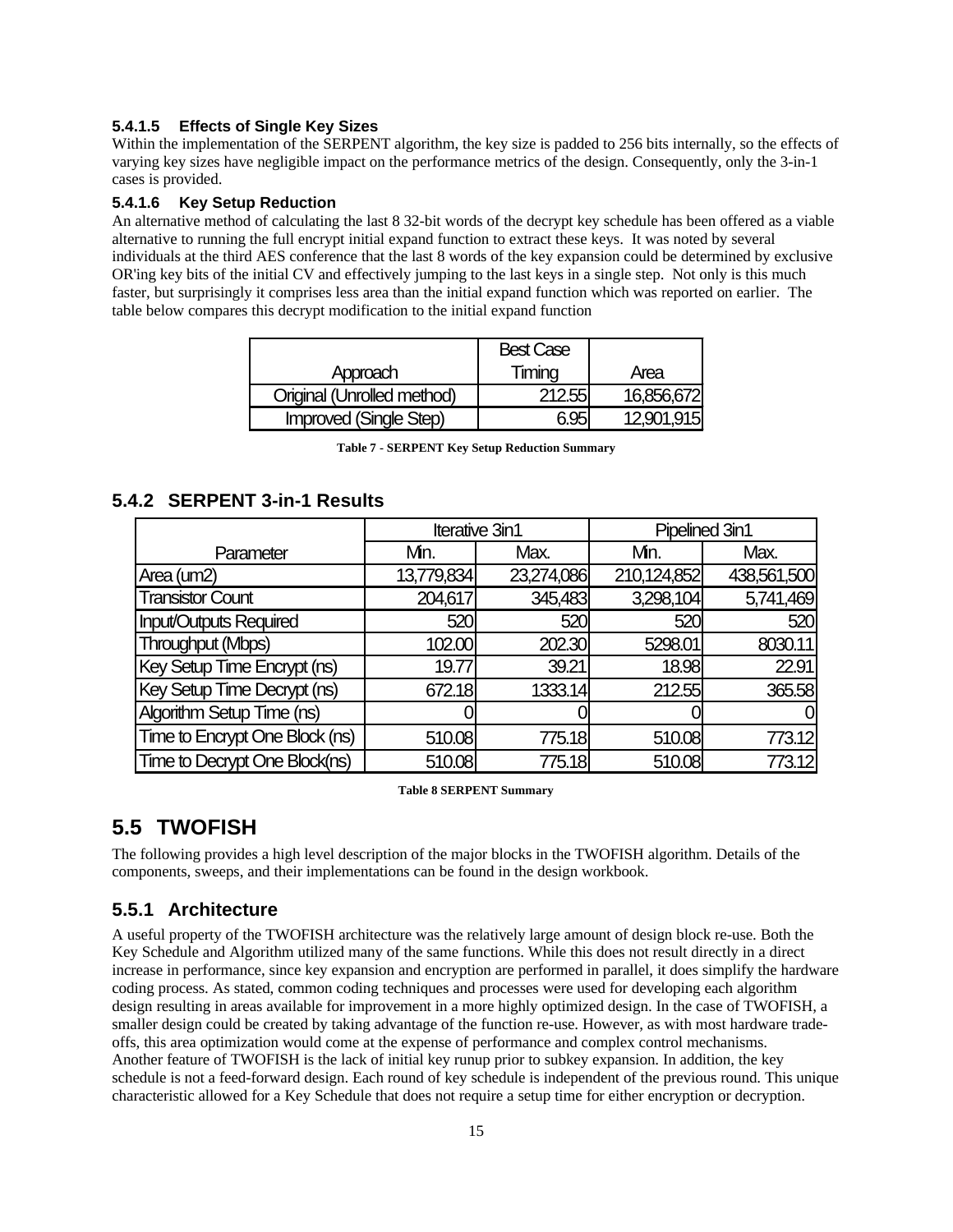In the TWOFISH algorithm, the first step of encryption is a pre-whiten function, In hardware, this is simply an exclusive-OR. The pre-whiten step is performed during the same clock cycle as the first subkey expansion which generates the pre-whiten subkey. This was possible because the XOR function did not create a critical path concern since the main algorithm rounds incorporate an integer addition that is more complex. The result was the ability to load data and key in the same clock cycle, thereby reducing the overall time for encryption by one clock cycle.

#### **5.5.1.1 Pipelined Key Schedule**

In order to allow for either encryption or decryption, both pre-add and post-add subkeys are generated during the first pipeline stage. The post-add key is buffered through a pipelined delay until needed in the final processing step. Since one of the input parameters is the round number which is fixed for a given pipelined round there is an optimization or pre-calculation in each pipelined round.

#### **5.5.1.2 Pipelined Algorithm**

The algorithm is an efficient unrolling of stages because encryption and decryption are nearly identical. In addition, the symmetry allows for similar processing in both the encrypt and decrypt directions.

#### **5.5.1.3 Iterative Key Schedule**

As in the pipelined key schedule, the iterative design requires buffering of the post-add subkey until it is needed in the final processing step. However, this buffering is not required to be implemented in pipelined stages. The key schedule round is generalized such that the round number is not a fixed constant as in the pipelined case. This does not allow synthesis optimization of each round, but does save area since only one hardware block is instantiated.

#### **5.5.1.4 Iterative Algorithm**

The differences between encryption and decryption are minor such that the additional hardware to support either process in a single round adds minimal area.

#### **5.5.1.5 Effects of Single Key Sizes**

The performance of TWOFISH changes with key size. The permutations in both the key schedule round and algorithm round depend on the key size. There is one additional permutation function for 192-bit keys versus the 128-bit keys, and two additional permutation functions for 256-bit keys. The effect is increasing the critical path for longer key sizes. Therefore, the timing and area increase with key size, and performance is decreased slightly. The performance of the 3-in-1 implementation is comparable to the 256-bit key implementation since the critical path is identical with the exception of some multiplexing to switch in data of smaller key sizes. A feature of the 3-in-1 hardware implementation is the ability to over-clock the same piece of hardware in cases where only 128-bit keys are being used since in such cases the critical path is actually shorter than the worst-case path (256-bit key case). The timing and throughput numbers of the 3-in-1 implementation reported here use this feature.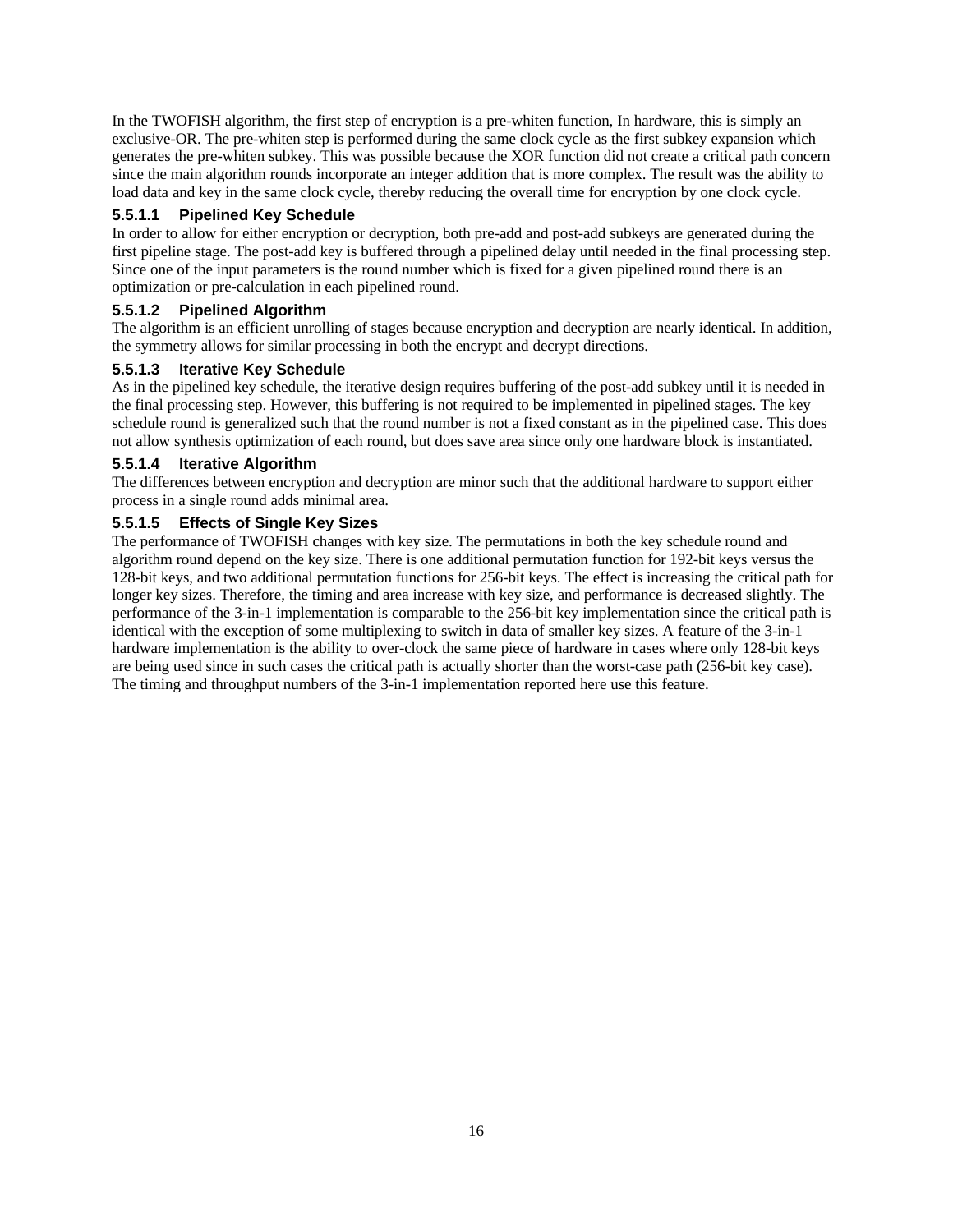## **5.5.2 TWOFISH 3-in-1 Results**

|                                | <b>Key Size</b> | Iterative 3in1 |            | Pipelined 3in1 |             |
|--------------------------------|-----------------|----------------|------------|----------------|-------------|
| Parameter                      | Selected        | Mn.            | Max.       | Mn.            | Max.        |
| Area (um2)                     |                 | 12,700,019     | 23,044,514 | 187,058,851    | 343,109,723 |
| <b>Transistor Count</b>        |                 | 182,533        | 377,599    | 2,666,940      | 5,750,915   |
| <b>Input/Outputs Required</b>  |                 | 520            | 520        | 520            | 520         |
| Throughput (Mbps)              | 128 Bit         | 59.50          | 104.60     | 1429.00        | 2278.00     |
|                                | 192 Bit         | 50.00          | 90.96      | 1164.00        | 1957.00     |
|                                | 256 Bit         | 42.95          | 80.51      | 977.20         | 1718.00     |
| Key Setup Time Encrypt (ns)    | 128 Bit         | 42.48          | 65.36      | 0/65.63*       | $0/127.42*$ |
|                                | 192 Bit         | 61.28          | 106.78     | 0/65.63*       | 0/127.42*   |
|                                | 256 Bit         | 79.49          | 149        | 0/65.63*       | $0/127.42*$ |
| Key Setup Time Decrypt (ns)    | 128 Bit         | 42.48          | 65.36      | 0/65.63*       | $0/127.42*$ |
|                                | 192 Bit         | 61.28          | 106.78     | 0/65.63*       | $0/127.42*$ |
|                                | 256 Bit         | 79.49          | 149        | 0/65.63*       | 0/127.42*   |
| Algorithm Setup Time (ns)      |                 |                |            |                |             |
| Time to Encrypt One Block (ns) | 128 Bit         | 1223.2         | 2151.2     | 1123.8         | 1791        |
|                                | 192 Bit         | 1407.2         | 2559.6     | 1307.8         | 2199.4      |
|                                | 256 Bit         | 1589.8         | 2980       | 1490.4         | 2619.8      |
| Time to Decrypt One Block (ns) | 128 Bit         | 1223.2         | 1223.2     | 1123.8         | 1791        |
|                                | 192 Bit         | 1407.2         | 1407.2     | 1307.8         | 2199.4      |
|                                | 256 Bit         | 1589.8         | 1589.8     | 1490.4         | 2619.8      |

\* Note: Both Key Setup/Key Agility times provided, as they are different for this algorithm

**Table 9 TWOFISH Summary**

## **5.5.3 TWOFISH 128 Bit Key Results**

|                                |           | Iterative 128-Bit | Pipelined 128-Bit |             |  |
|--------------------------------|-----------|-------------------|-------------------|-------------|--|
| Parameter                      | Mn.       | Max.              | Mn.               | Max.        |  |
| Area (um2)                     | 9,158,239 | 16,110,756        | 121,705,687       | 225,298,323 |  |
| <b>Transistor Count</b>        | 134,997   | 264,058           | 1,785,286         | 3,783,973   |  |
| Input/Outputs Required         | 520       | 520               | 520               | 520         |  |
| Throughput (Mbps)              | 60.84     | 105.14            | 1341.44           | 2273.53     |  |
| Key Setup Time Encrypt (ns)    | 60.87     | 105.2             | $0/47.29*$        | 0/91.86*    |  |
| Key Setup Time Decrypt (ns)    | 60.87     | 105.2             | 0/47.29*          | 0/91.86*    |  |
| Algorithm Setup Time (ns)      |           |                   |                   |             |  |
| Time to Encrypt One Block (ns) | 1217.4    | 2104.00           | 1126              | 1908.4      |  |
| Time to Decrypt One Block(ns)  | 1217.4    | 2104.00           | 1126              | 1908.4      |  |

\* Note: Both Key Setup/Key Agility times provided, as they are different for this algorithm

**Table 10 - Twofish 128 Bit Key Summary**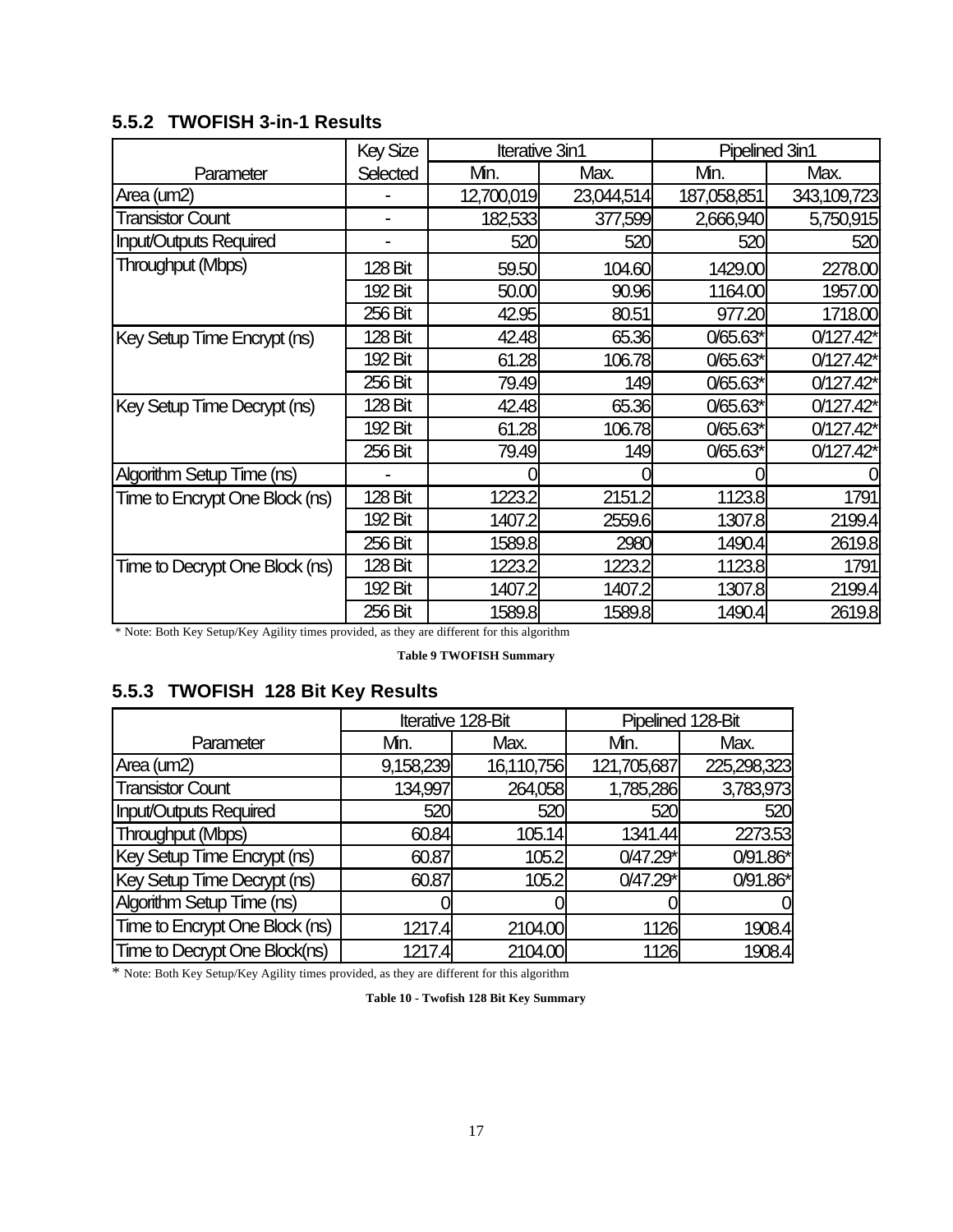# **6 Performance Results – 3-in-1 Design**

## **6.1 Summary**

A table summarizing the results and performance metrics is given below for algorithm comparison. These comparison values are given only for the combined key size design, which implements a selectable 128-bit, 192-bit, or 256-bit key in the same device.

|                                | Algorithm   |                 |                 |                |                |
|--------------------------------|-------------|-----------------|-----------------|----------------|----------------|
| <b>Parameter</b>               | <b>MARS</b> | <b>RIJNDAEL</b> | RC <sub>6</sub> | <b>SERPENT</b> | <b>TWOFISH</b> |
| Area (um2)                     | 127,432,766 | 46,361,993      | 21,660,006      | 23,274,086     | 23,044,514     |
| <b>Transistor Count</b>        | 1,950,277   | 1,029,046       | 430,436         | 345,483        | 377,599        |
| Input/Outputs Required         | 520         | 520             | 520             | 520            | 520            |
| Throughput (Mbps)              | 56.7        | 443.2           | 103.8           | 202.3          | 104.6          |
| Key Setup Time Encrypt (ns)    | 9553        |                 | 8139            | 19.77          | 61.16          |
| Key Setup Time Decrypt (ns)    | 27470       | 288.8           | 8139            | 672.18         | 61.16          |
| Algorithm Setup Time (ns)      |             |                 |                 |                | 0              |
| Time to Encrypt One Block (ns) | 2256.9      | 288.8           | 1233.2          | 632.6          | 1223.2         |
| Time to Decrypt One Block(ns)  | 2256.9      | 288.8           | 1233.2          | 632.6          | 1223.2         |

**Table 11 Iterated Summary**

|                                | Algorithm     |                 |             |                |                |  |
|--------------------------------|---------------|-----------------|-------------|----------------|----------------|--|
| <b>Parameter</b>               | <b>MARS</b>   | <b>RIJNDAEL</b> | RC6         | <b>SERPENT</b> | <b>TWOFISH</b> |  |
| Area (um2)                     | 1,333,099,627 | 471,996,329     | 554,268,739 | 438,561,500    | 343,109,723    |  |
| <b>Transistor Count</b>        | 20,667,308    | 7,130,697       | 9,013,872   | 5,741,469      | 5,750,915      |  |
| Input/Outputs Required         | 520           | 520             | 520         | 520            | 520            |  |
| Throughput (Mbps)              | 2189          | 5163            | 2171        | 8030           | 2278           |  |
| Key Setup Time Encrypt (ns)    | 3718          |                 | 3660        | 18.98          | 0              |  |
| Key Setup Time Decrypt (ns)    | 3718          | 233.99          | 3660        | 212.55         | 0              |  |
| Algorithm Setup Time (ns)      |               |                 |             |                | 0              |  |
| Time to Encrypt One Block (ns) | 1988          | 248             | 1179        | 510            | 1123           |  |
| Time to Decrypt One Block(ns)  | 1988          | 248             | 1179        | 510            | 1123           |  |

**Table 12 Pipelined Summary**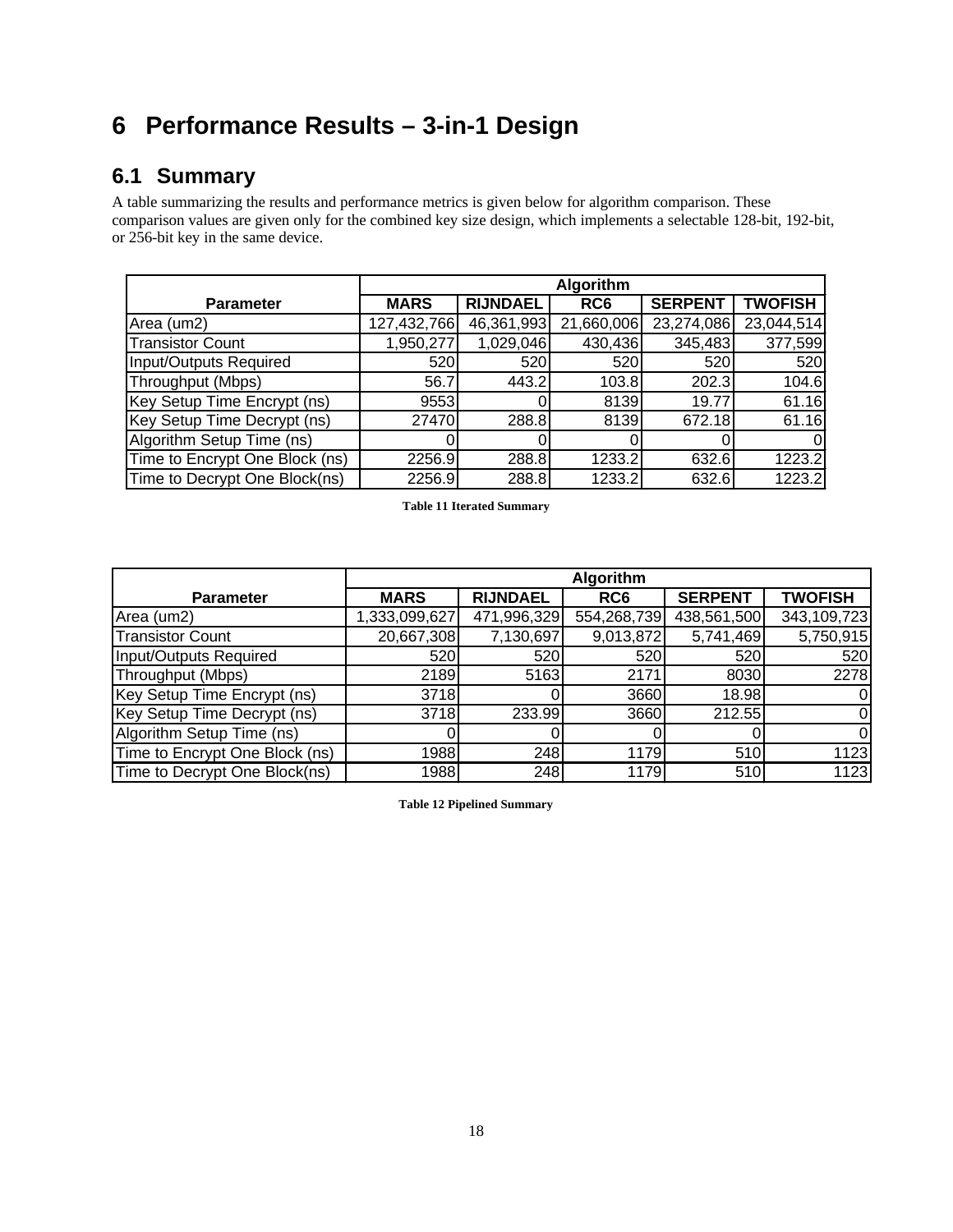## **6.2 Performance Comparisons**

## **6.2.1 Iterative Area**



**Figure 4 Iterative Comparison – 3-in-1 Area**

From the graph, one can see that the RC6 algorithm provides the smallest area in the fastest configuration of the iterative design (maximum area), but TWOFISH provides the smallest device overall (minimum area). In the iterative case, RIJNDAEL provides the highest performance in terms of throughput, but as evidenced by the graph, incurs a slightly higher area penalty. All numbers shown are total area and consist of the algorithm, key schedule, interface, and controller blocks combined.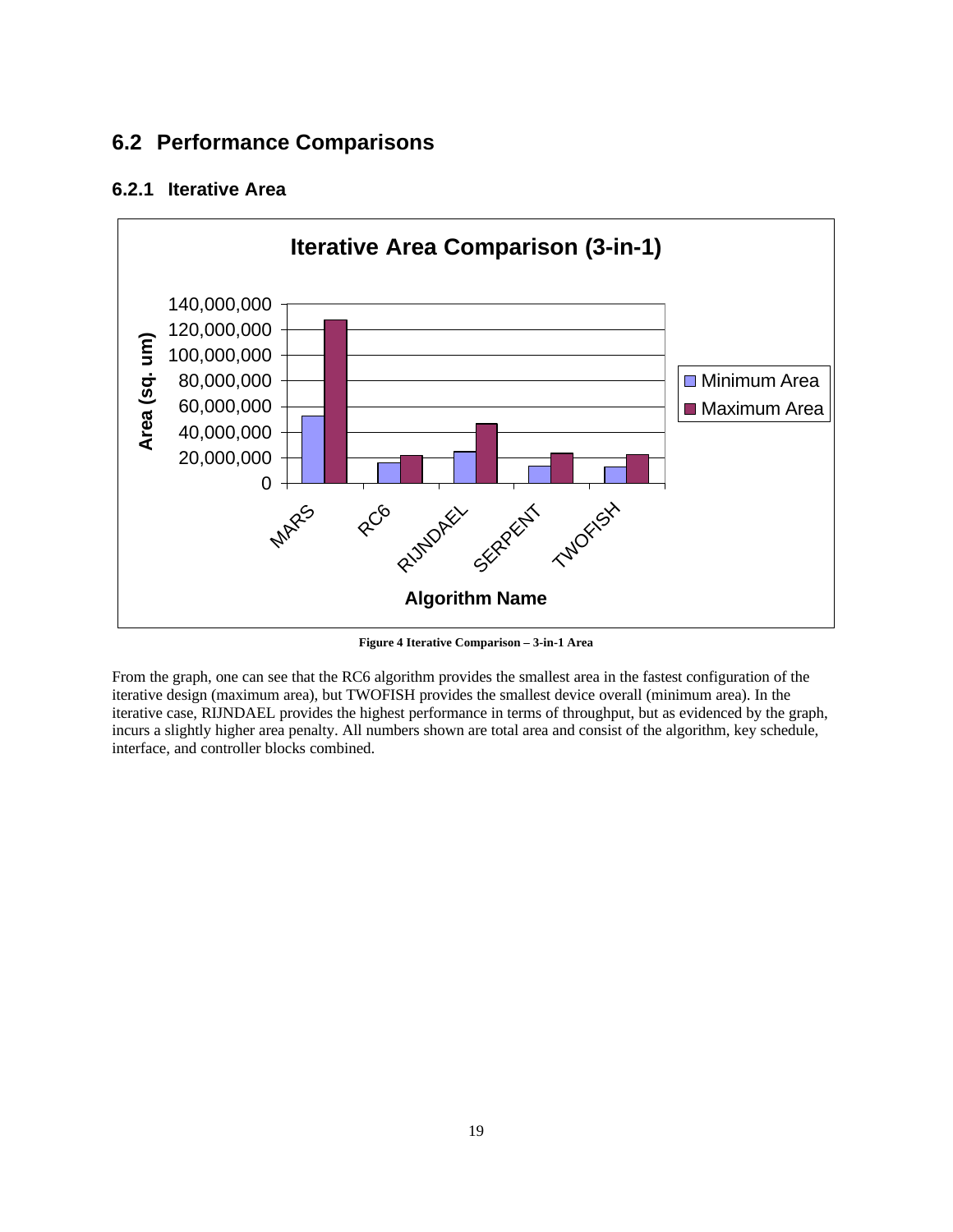### **6.2.2 Iterative Transistor Count**



**Figure 5 - Iterative 3-in-1 Transistor Count**

Figure 5 provides the total number of transistors required to build the algorithms in the iterative design. A minimum and maximum version are provided to show the range of the architectures. Also provided are breakdowns by design block to provide insight as to the size required for some of the major components. Clearly, the algorithm and key schedule blocks comprise the majority of each design. In addition, the key schedule is often larger than the algorithm. The smallest design in the iterative case is the TWOFISH algorithm, with RC6 and SERPENT only slightly larger. The largest design is MARS especially evident in the maximum (largest area and throughput) version. RIJNDAEL requires a slightly higher transistor count than the low three (TWOFISH, RC6 and SERPENT), but as the following graphs will indicate, there is a significant increase in the maximum throughput achieved.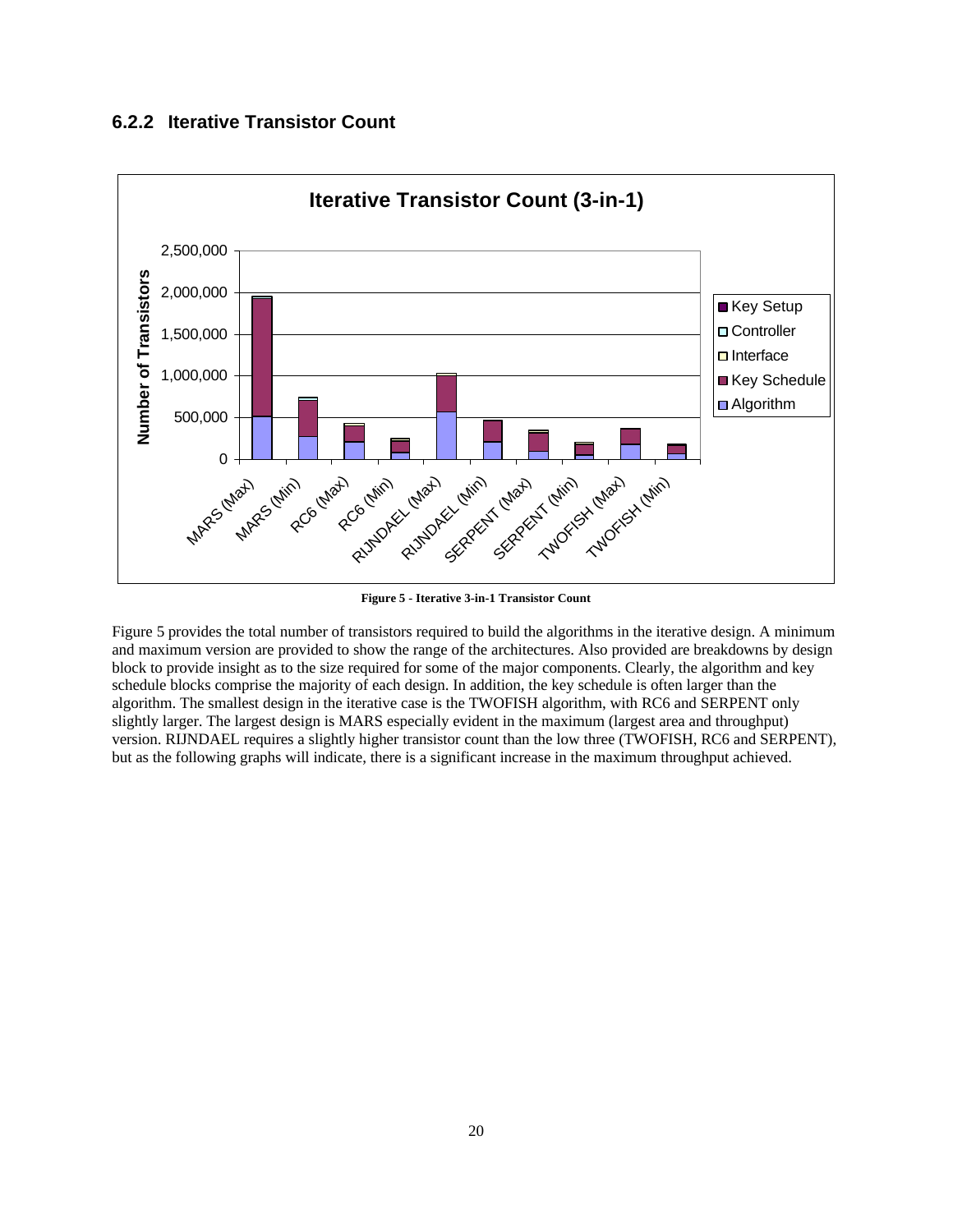#### **6.2.3 Iterative Throughput**

![](_page_20_Figure_1.jpeg)

**Figure 6 3-in-1 Iterative Comparison - Throughput**

From Figure 6, one can see that the RIJNDAEL algorithm provides the highest level of throughput for all of the algorithms in the iterative case; its throughput ranges from 316 to 443 Mbps depending on the key size. SERPENT follows with a throughput of about half that of RIJNDAEL, and provides 202 Mbps. The remaining algorithms fall into the range of 60 to 100Mbps. Although not shown on this graph, the minimum clock period for SERPENT is actually smaller than RIJNDAEL, but for RIJNDAEL, the reduced number of rounds (as compared to SERPENT) significantly impacts the throughput achieved.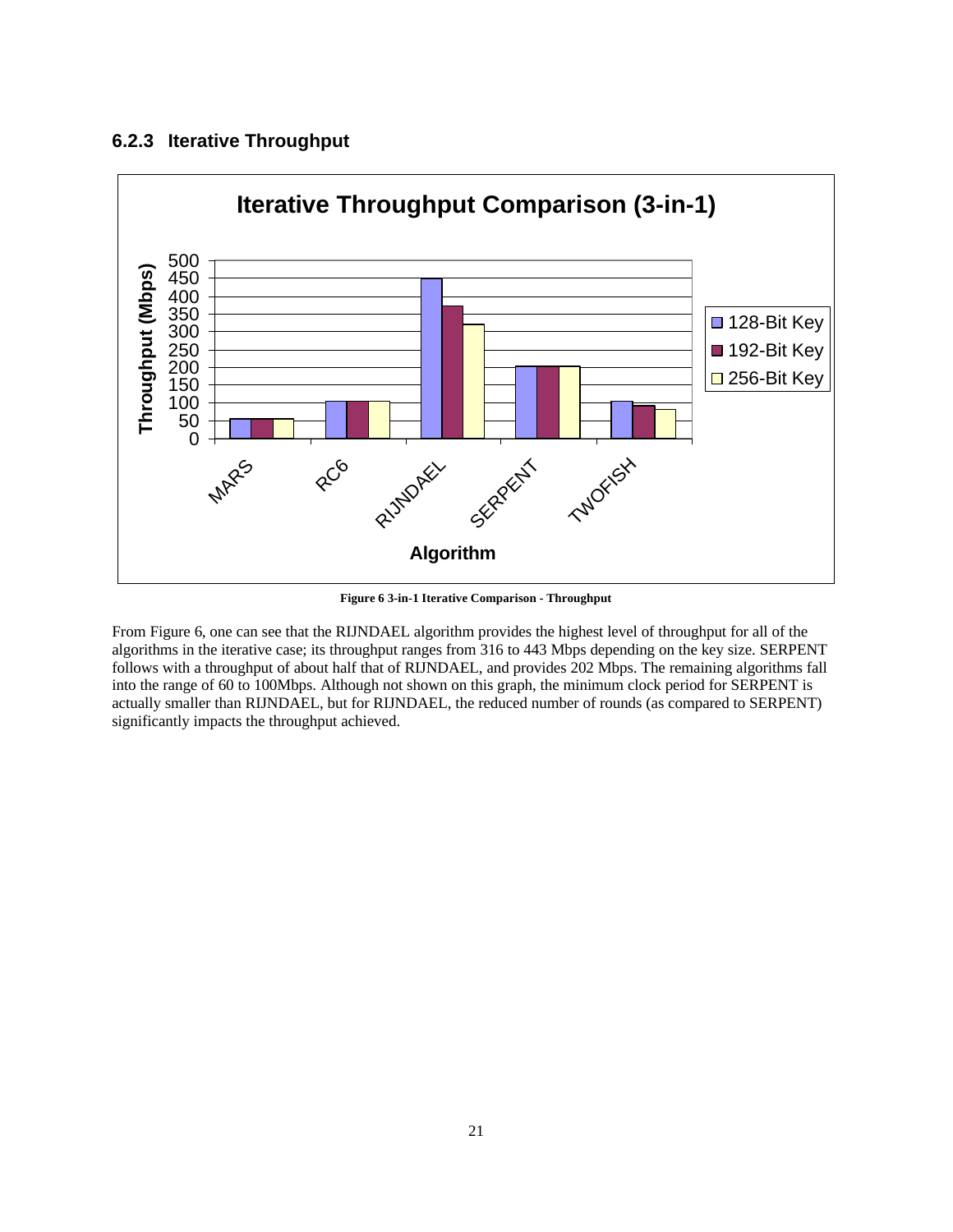![](_page_21_Figure_0.jpeg)

**Figure 7 - Iterative Throughput vs. Area Comparison**

Figure 7 describes the relationship and trade-offs between the throughput performance versus the amount of hardware area required to attain that level of performance. In this graph, the optimal place to be is the upper left corner, where throughput is maximized, while area is minimized. The graph shows that the majority of the algorithms follow a fairly linear trend. For an increase in area, there is a corresponding increase in throughput. On the higher end, it can be noted that RIJNDAEL achieves the highest throughput performance. More significantly, its increase in throughput is achieved at a smaller area increment relative to the other algorithms. Boosting the throughput for RIJNDAEL does not appear to have as significant an impact on area as the other algorithms. On the lower end, MARS has a smaller performance improvement compared to area savings; the percent change in area is greater than the percent change in throughput. Specifically, for MARS a 59% increase in area yields a throughput increase of only 49% whereas a 13% increase in RIJNDAEL area yields a 56% increase in throughput. The remaining algorithms (RC6, TWOFISH and SERPENT) achieve a slightly greater throughput increase than cost of area increase.

To elaborate on the performance and area trade-offs, the following table summarizes the expected throughput per unit area.

|                 | Configuration |         |         |         |         | $\sqrt[6]{\text{Change}}$ |
|-----------------|---------------|---------|---------|---------|---------|---------------------------|
| Algorithm       | Speed 1       | Speed 2 | Speed 3 | Speed 4 | Speed 5 | (high-low)                |
| <b>MARS</b>     | 0.45          | 0.38    | 0.37    | 0.38    | 0.55    | 52%                       |
| RC <sub>6</sub> | 4.49          | 4.58    | 4.16    | 3.39    | 3.55    | 35%                       |
| RIJNDAEL128     | 15.89         | 14.60   | 11.41   | 10.98   | 8.16    | 95%                       |
| RIJNDAEL192     | 13.24         | 12.17   | 9.51    | 9.15    | 6.80    | 95%                       |
| RIJNDAEL256     | 11.35         | 10.43   | 8.15    | 7.85    | 5.83    | 95%                       |
| <b>SERPENT</b>  | 6.80          | 7.15    | 7.52    | 6.48    | 5.89    | 28%                       |
| TWOFISH128      | 4.98          | 4.52    | 4.51    | 4.09    | 3.86    | 29%                       |
| TWOFISH192      | 4.33          | 4.02    | 4.06    | 3.77    | 3.60    | 20%                       |
| TWOFISH256      | 3.83          | 3.63    | 3.70    | 3.49    | 3.38    | 13%                       |

**Table 13 – 3-in-1Throughput Bits per Unit Area (in bits/sq. um)**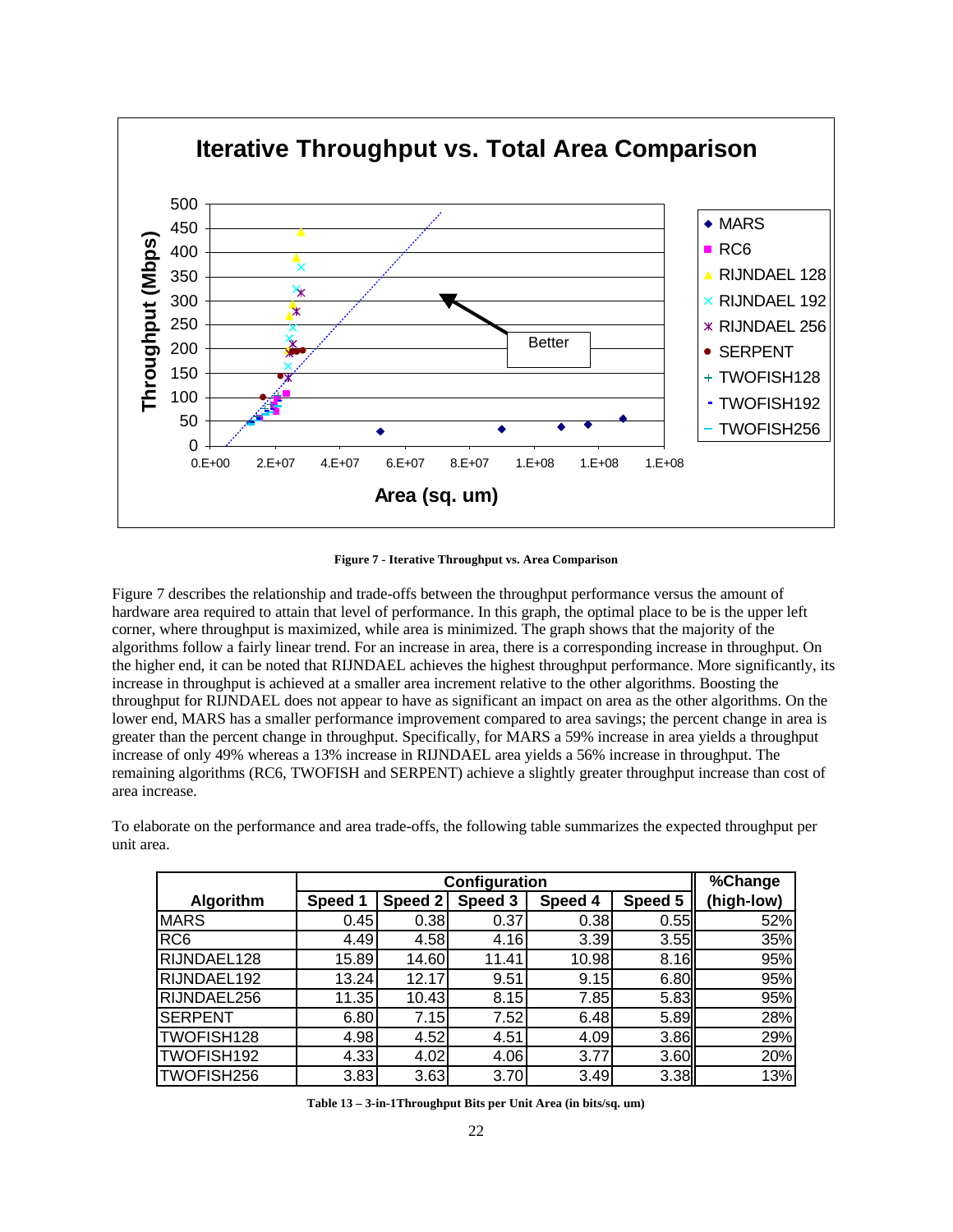In Table 13, each of the algorithms are represented for the 3-in-1 case, and when varying modes are available (e.g., RIJNDAEL, TWOFISH), throughputs are included for the 3-in-1 design running in each of the key sizes. The configurations represent the varying speed grades of the design, where speed 1 is the fastest, highest area design. Conversely, speed5 is the slowest, least area intensive design. Each entry represents the amount of throughput (in bits/sec) that an algorithm will return given a 1 square micron unit of area. RIJNDAEL provides the highest throughput per area and also the greatest increase in throughput from the low speed to high speed, with an increase of 95%.

### **6.2.4 Iterative Key Setup Time (Encrypt)**

![](_page_22_Figure_2.jpeg)

**Figure 8 - 3-in-1 Iterative Key Setup (Encrypt)**

From Figure 8, it is evident that there is a wide range in the amount of time required for key setup. The highest times fall mainly with RC6 and MARS, with both being shown on the graph as off-scale. While the RC6 and MARS key expansion schedules are very efficient, they require a complex initial key setup thus reducing the key agility. RIJNDAEL uses the user supplied key directly in the first round of the algorithm, thus, there is no key setup time in the encrypt direction. SERPENT has a very minimal key setup time for encryption as well. The TWOFISH key setup time is relatively significant in the iterative case since minimum area is the primary constraint. Therefore, a single key schedule round (which produces 64 bits of subkey) is implemented, and data must be passed through this round twice in order to produce the full 128 bits required in the first round pre-whiten stage.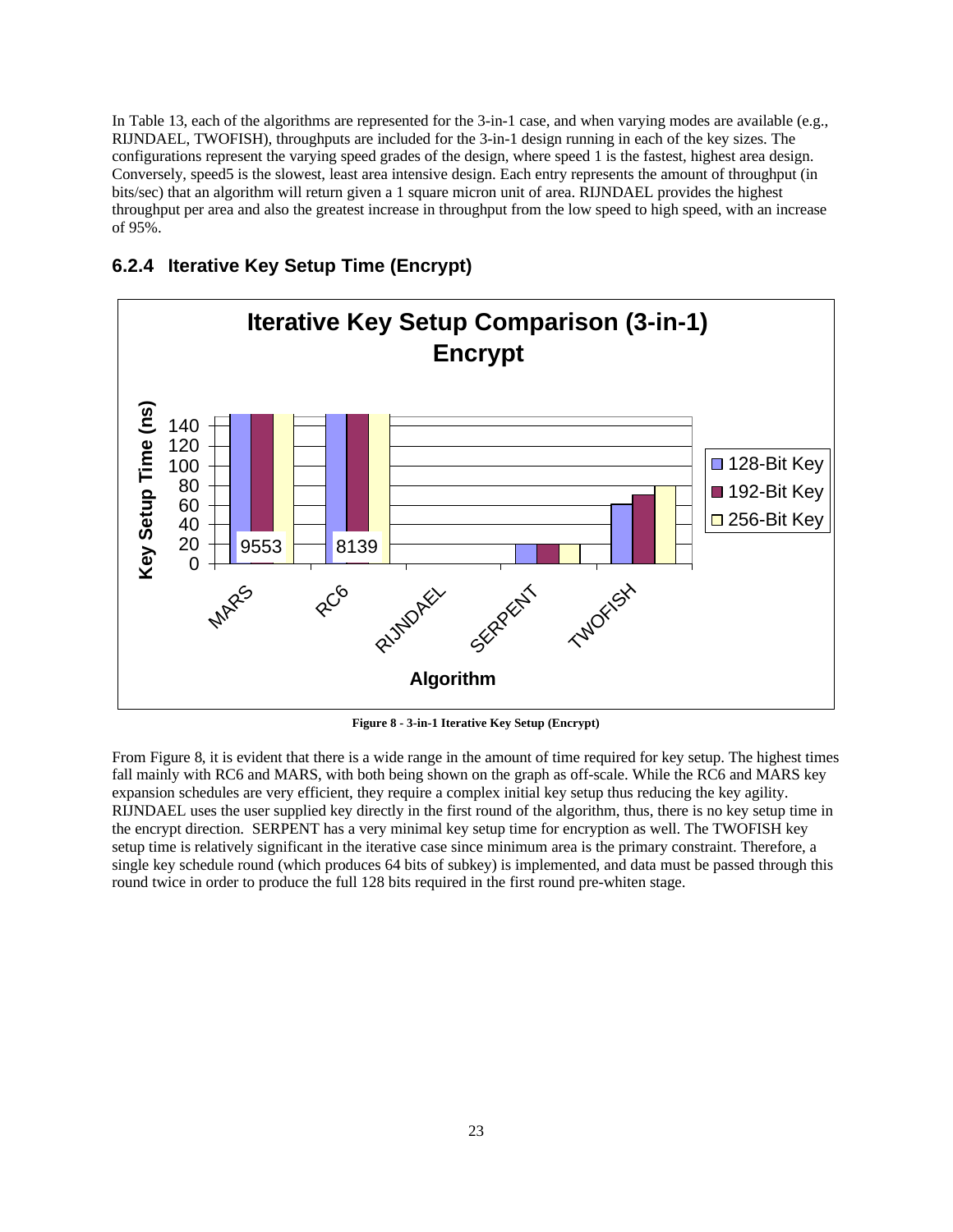![](_page_23_Figure_0.jpeg)

**Figure 9 - Iterative Key Setup vs. Area (Encrypt)**

Figure 9 combines both the key setup time and iterative area into a single graph for analysis. In this instance, the area represented is the hardware area required by the key schedule only, and does not contain the remaining blocks in the design. The optimal place in this graph is in the lower left corner, with key setup time and area both minimized. Both MARS and RC6 are off the scale of the graph, and as a result, are not shown. The circled region highlights the minimal area for all algorithms' key schedules, and shows the relative performance of the RIJNDAEL and TWOFISH, the two smallest iterative key schedules. RIJNDAEL provides a zero setup time in the encrypt direction, but as the graph indicates, provides this significant performance at a slightly increased area cost over the smallest TWOFISH implementations. While even the smallest SERPENT implementations require more area, the key setup time is smaller than TWOFISH.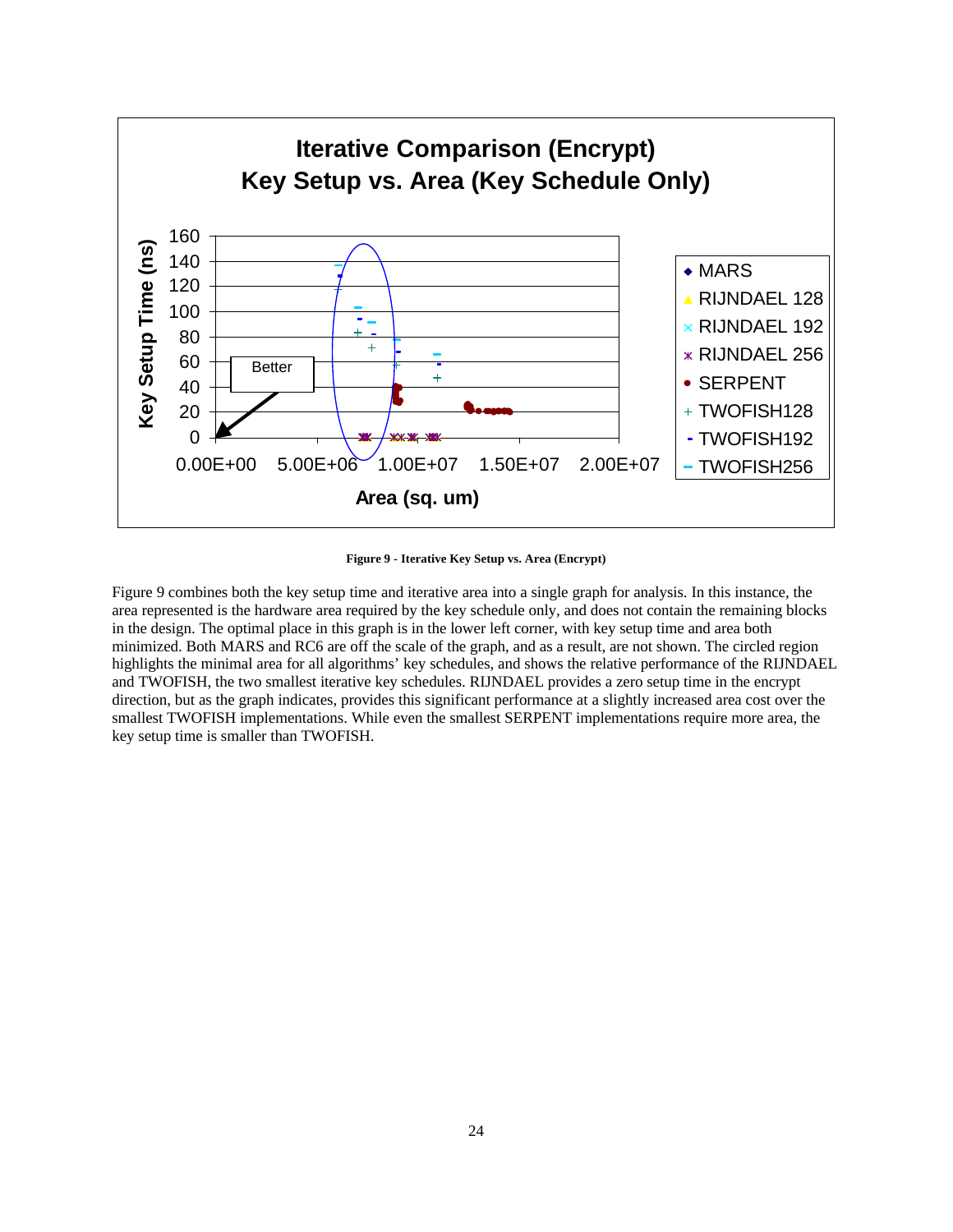![](_page_24_Figure_0.jpeg)

#### **6.2.5 Iterative Key Setup Time (Decrypt)**

**Figure 10 - 3-in-1 Iterative Key Setup Comparison**

Figure 10 shows the dependence of key setup time on the direction of the algorithm processing. TWOFISH, RC6, MARS remain constant in either encrypt or decrypt directions. In the decrypt direction, the last subkeys (relative to encrypt subkey order) must be generated prior to beginning the decryption process. RIJNDAEL and SERPENT are adversely impacted since their key schedules are derived from a feed-forward architecture in which the next subkey depends on the previous subkey thus requiring the entire key expansion to be executed prior to decryption. This greatly increases the key setup times and reduces the key agility in the decrypt direction. A transformation is possible for SERPENT which can significantly reduce this decrypt setup time, and a brief discussion and estimates are provided in 5.4.1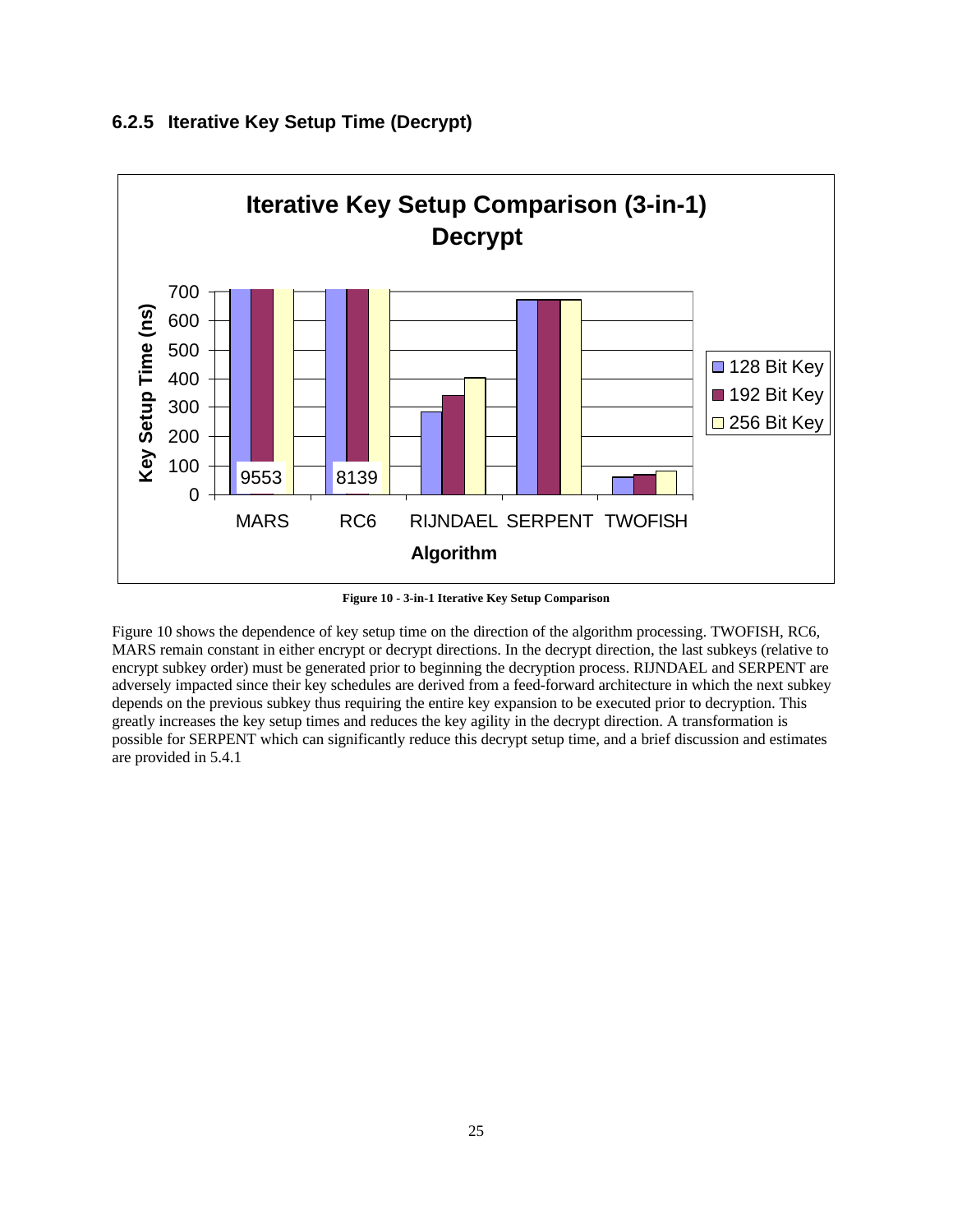![](_page_25_Figure_0.jpeg)

**Figure 11 - Iterative Key Setup vs. Area (Decrypt)**

As in Figure 9, this graph combines the key setup time and area performance metrics, but examines the decrypt direction. In the cases where all of the keys are not generated beforehand, algorithms will have to create the last subkeys before processing can begin. It's interesting to note the effect that the decrypt key setup has on several of the algorithms. Both RIJNDAEL and SERPENT setup times are increased significantly over their corresponding encrypt direction. TWOFISH remains constant in both directions and switches easily between the two. With the same area highlighted as in Figure 9, the dramatic increase in key setup can be observed. However, further analysis with the SERPENT key scheduling has introduced a transformation which can significantly decrease the setup time. Details are provided in 5.4.1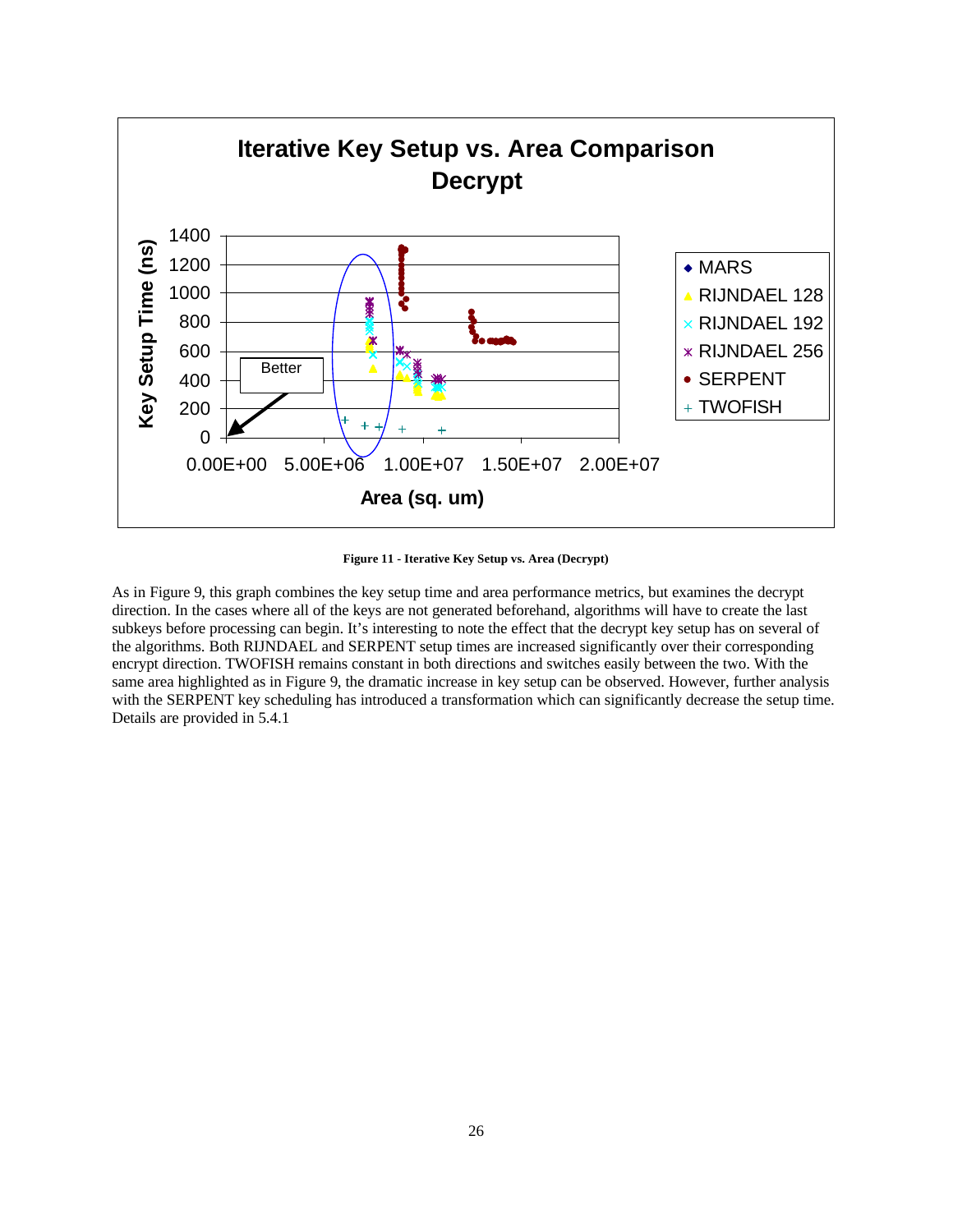#### **6.2.6 Iterative Time to Encrypt**

![](_page_26_Figure_1.jpeg)

**Figure 12 - Iterative 3-in-1 Latency Comparison (Encrypt)**

Figure 12 provides details on the latency of each of the algorithms in the encrypt direction. The total latency considers the time to setup the key as well as the time to encrypt. The algorithm portion represents the time, in nanoseconds, that is required to encrypt a block of data. For algorithms that have key setup, the time required for establishing subkeys used in the encryption is provided as well. RIJNDAEL has the minimum latency of all algorithms of 288 ns for 128-bit keys (404 ns for 256-bit keys). RC6 and MARS have latency values that are off the scale of this figure due to the lengthy key setup time.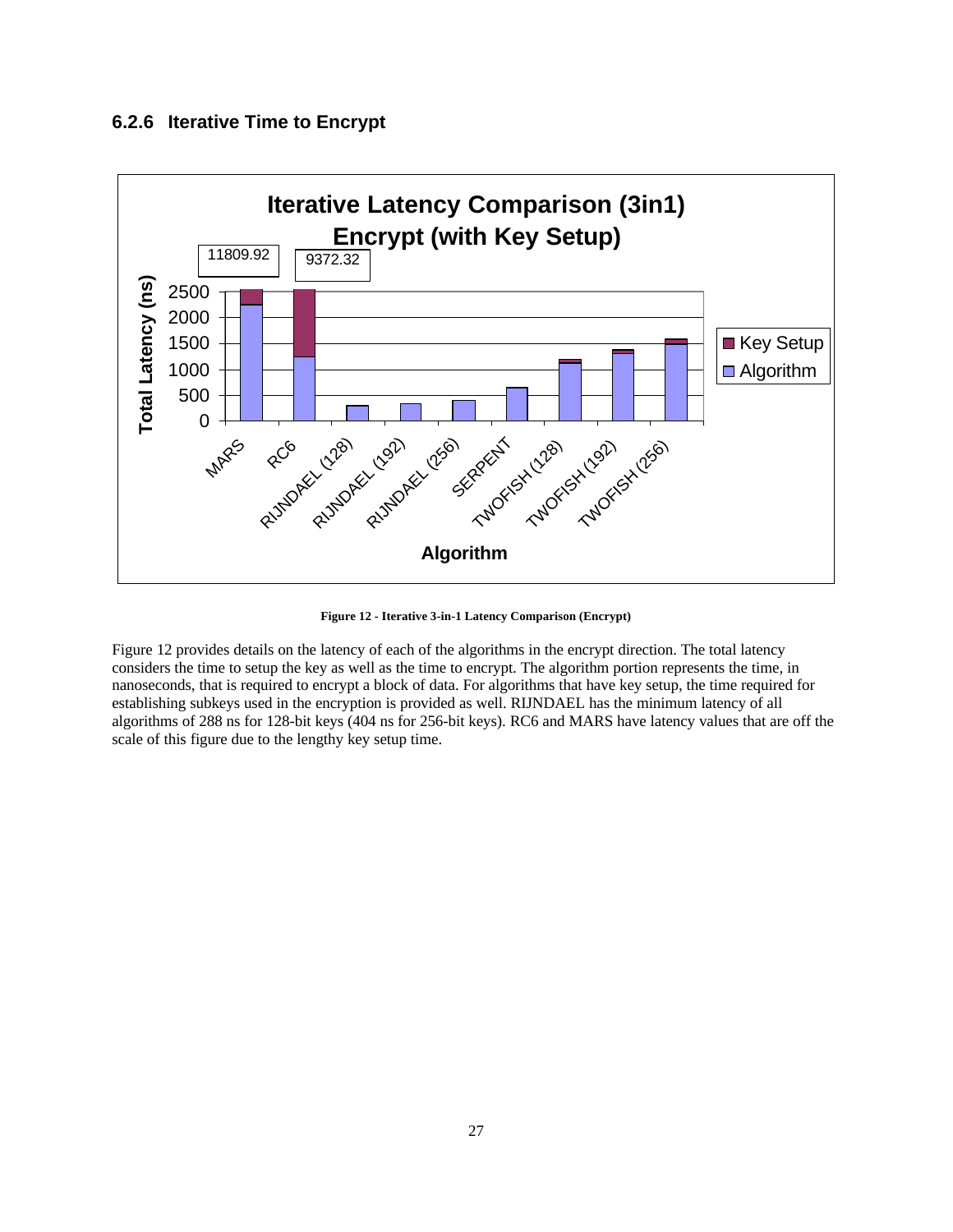#### **6.2.7 Iterative Time to Decrypt**

![](_page_27_Figure_1.jpeg)

**Figure 13 - Iterative 3-in-1 Latency Comparison (Decrypt)**

Figure 13 shows a similar result as Figure 12, but in the decrypt case the effects of key setup can be seen more readily. RIJNDAEL provides the smallest latency with its reduced number of rounds and fast round time. Even with the decrypt key setup included, RIJNDAEL still provides the lowest latency. As SERPENT provided a runner-up to RIJNDAEL in the encrypt direction, it can be seen that the increased latency of the key setup puts SERPENT in the mid-range of TWOFISH for overall latency. However, with the transformation that can be applied to SERPENT's key setup, the overall total will once again fall below TWOFISH in overall latency.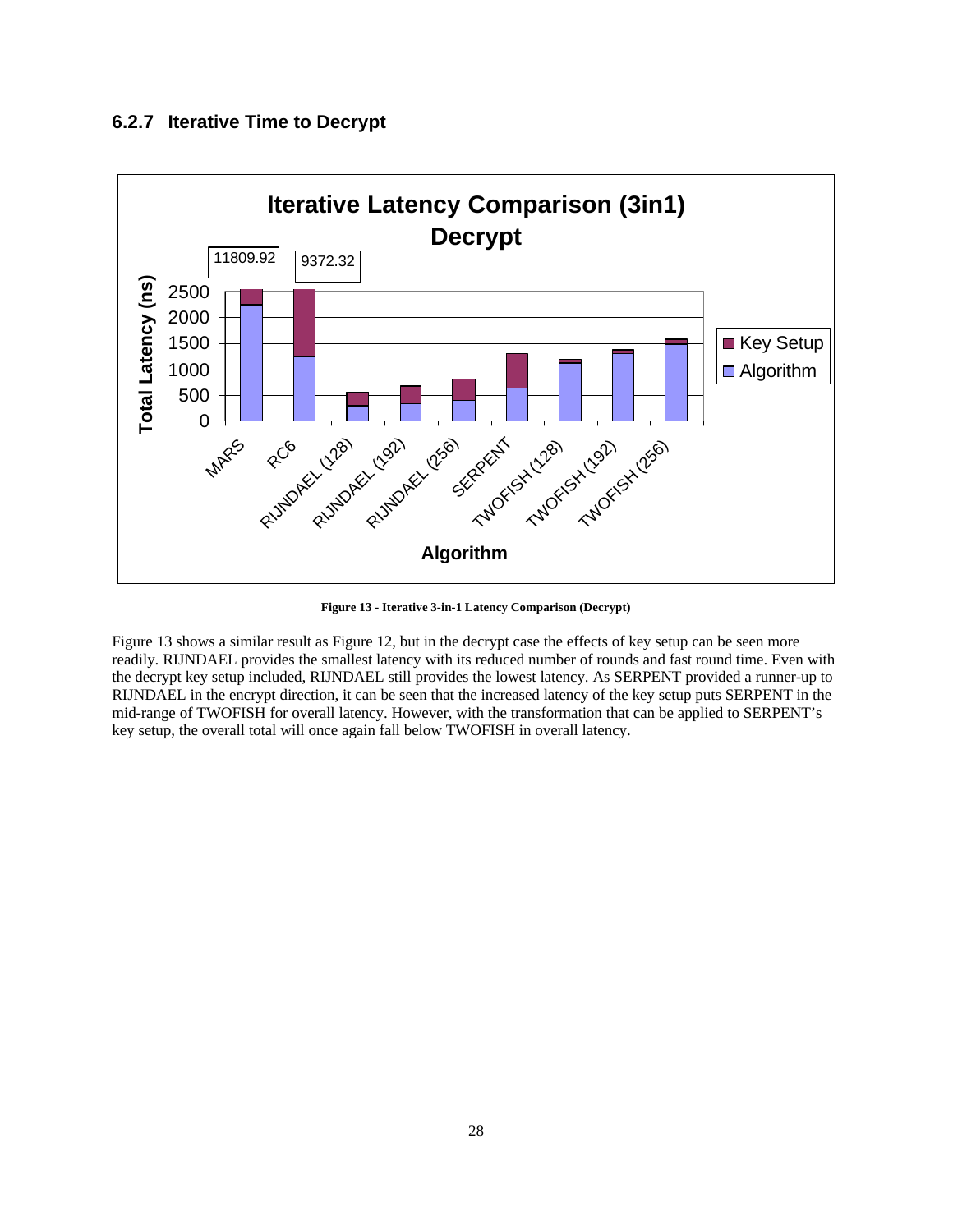### **6.2.8 Pipelined Area**

![](_page_28_Figure_1.jpeg)

**Figure 14 - Pipelined 3-in-1 Area Comparison**

Figure 14 demonstrates the maximum and minimum areas attained for each of the pipelined algorithms. The minimum area represents the point where further area reduction was not achievable by the synthesis tool whereas the maximum area represents the point where further increases in area did not result in a faster design. The majority of the algorithms fall into the 400-500M sq. um range, with TWOFISH being the smallest design. MARS did not follow the range and is significantly higher in this metric.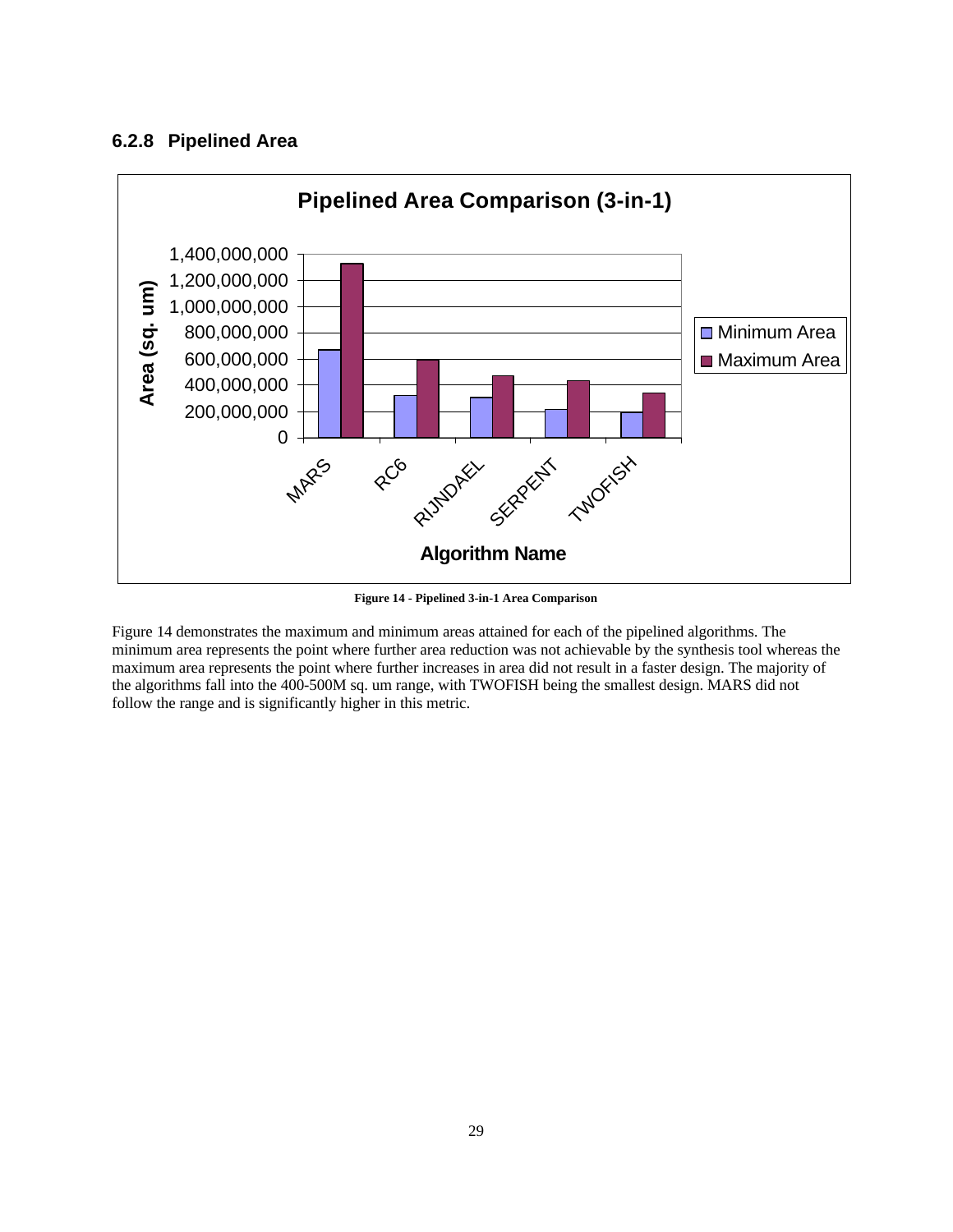#### **6.2.9 Pipelined Transistor Count**

![](_page_29_Figure_1.jpeg)

**Figure 15 - Pipelined 3-in-1 Transistor Count**

Figure 15 shows the minimum and maximum transistor counts required to implement the pipelined algorithms. Also included are the breakdowns by design block. In this case, an additional block, named key setup, is provided to show the percentage of transistor count dedicated to key setup in the cases where large size required a separate architecture block.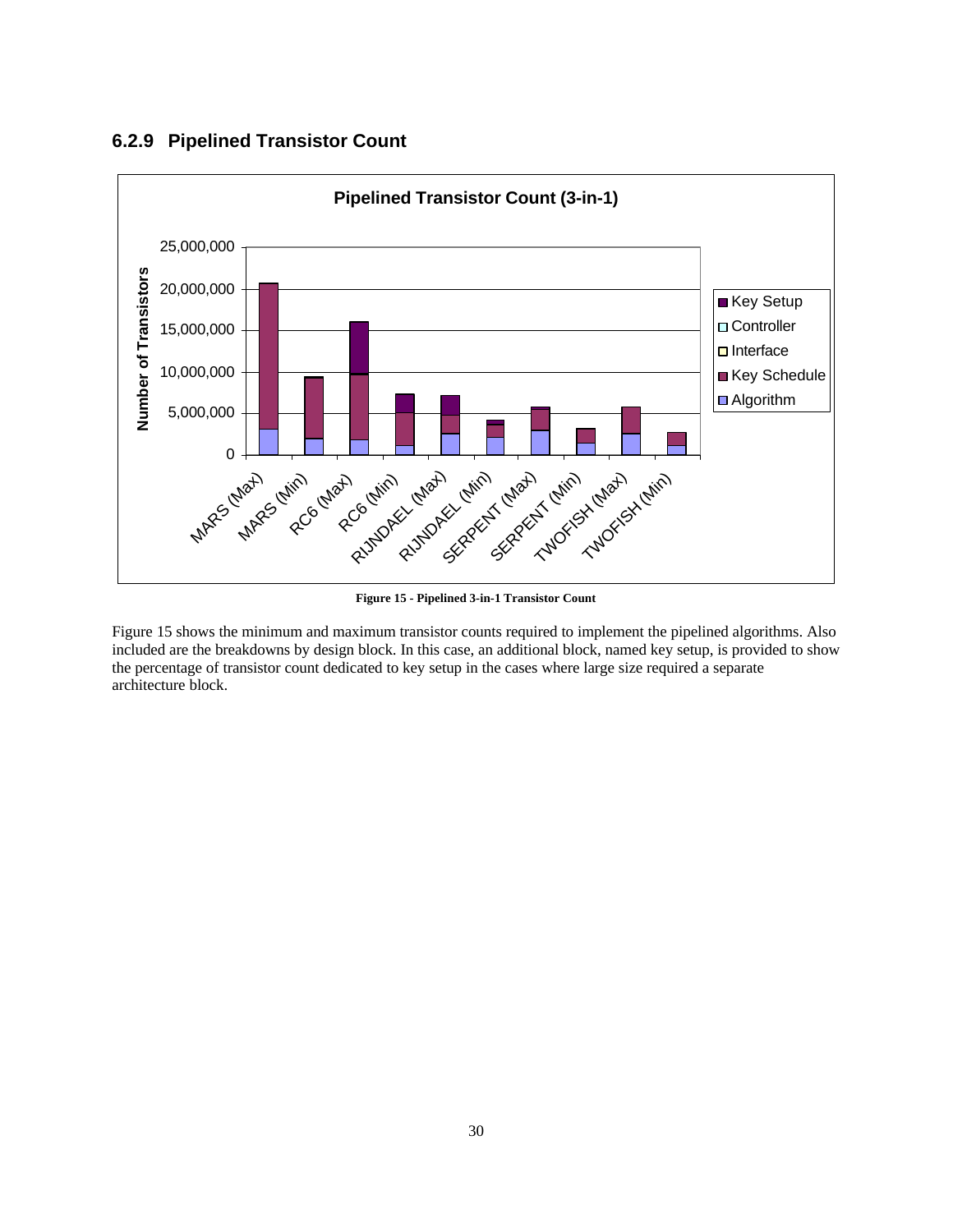## **6.2.10 Pipelined Throughput**

![](_page_30_Figure_1.jpeg)

**Figure 16 - 3-in-1 Pipelined Throughput Comparison**

Figure 16 describes the range of throughput values attainable for each of the algorithms. The maximum throughput represents the pipelined case in its largest and fastest configuration. The minimum throughput is also a pipelined case, but represents the throughput using the smallest configuration of the pipeline. SERPENT achieves the greatest throughput at 8.03 Gbps. RIJNDAEL is approximately 35% slower at 5.16 Gbps. RC6, TWOFISH and MARS are within 5% of each other ranging from 2.17 Gbps (RC6) to 2.28 Gbps (TWOFISH).

![](_page_30_Figure_4.jpeg)

**Figure 17 - Pipelined 3-in-1 Throughput vs. Area Comparison**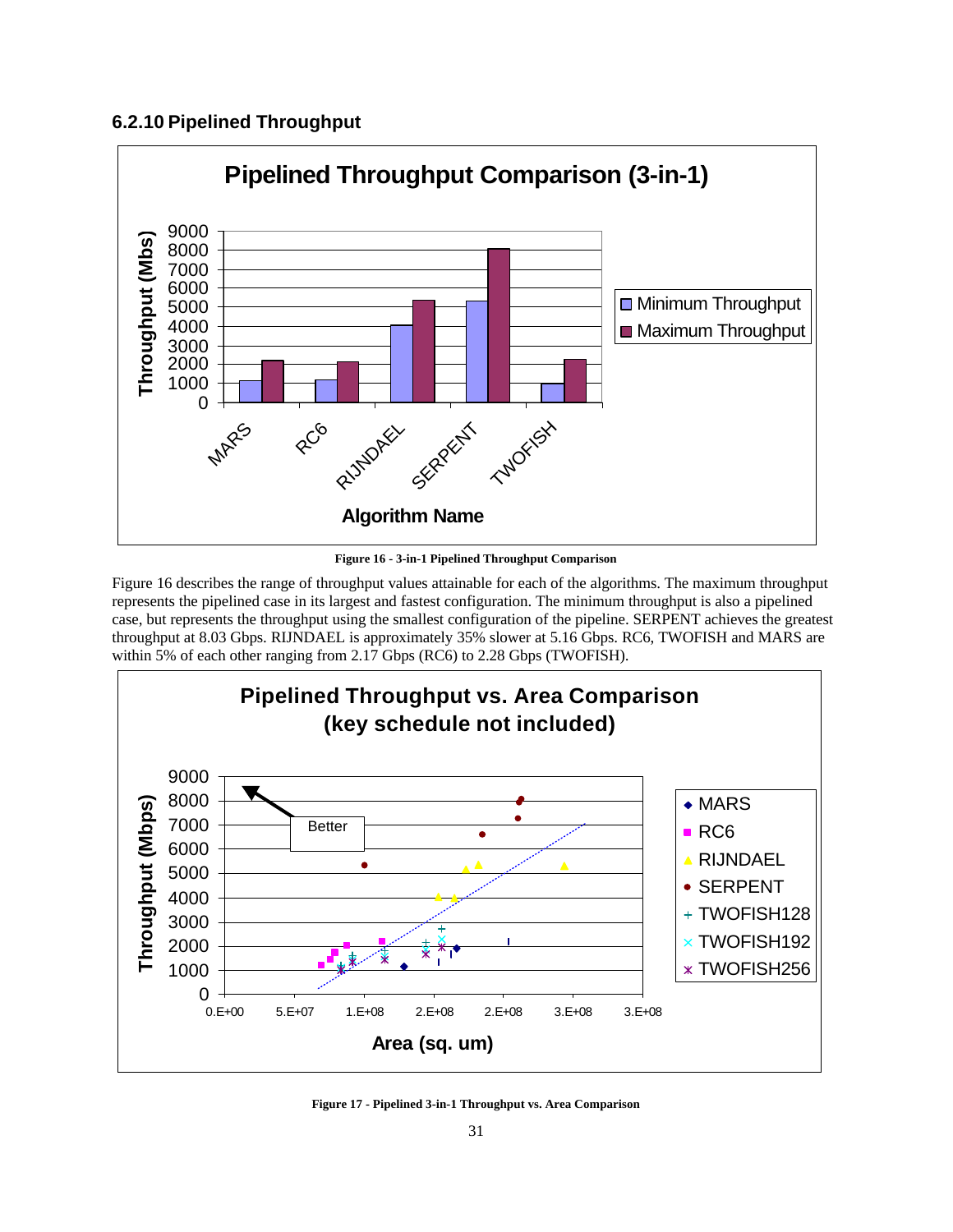Figure 17 displays the relationship between the pipelined throughput and the area of the algorithm portion of the design. In this case, the better performance is realized in the upper left corner of the graph, minimizing area and maximizing throughput. A dotted line is shown to show the rough linear correlation between the amount of resources (i.e, area) required for a given throughput level. In this case, considering the areas of the algorithm portions to be approximately equal, SERPENT provides the highest level of performance followed by RIJNDAEL.

|                 | Configuration |         |         |         |         | $\sqrt[3]{6}$ Change |
|-----------------|---------------|---------|---------|---------|---------|----------------------|
| Algorithm       | Speed 1       | Speed 2 | Speed 3 | Speed 4 | Speed 5 | (high-low)           |
| <b>MARS</b>     | 10.75         | 11.24   | 10.24   | 8.72    | 8.73    | 29%                  |
| RC <sub>6</sub> | 19.08         | 22.51   | 21.40   | 18.56   | 17.15   | 31%                  |
| <b>RIJNDAEL</b> | 21.14         | 28.60   | 27.12   | 24.93   | 26.36   | 35%                  |
| <b>SERPENT</b>  | 37.52         | 37.24   | 34.19   | 35.36   | 52.59   | 54%                  |
| TWOFISH128      | 17.30         | 14.72   | 15.57   | 17.37   | 14.04   | 24%                  |
| TWOFISH192      | 14.48         | 12.77   | 13.79   | 15.58   | 12.95   | 22%                  |
| TWOFISH256      | 12.47         | 11.28   | 12.39   | 14.13   | 12.02   | 25%                  |

To elaborate on the performance and area trade-offs, the following table summarizes the expected throughput per unit area.

**Table 14 - 3-in-1 Throughput Bits Per Unit Area (bps/sq. um)**

In, each of the algorithms are represented for the 3-in-1 case, and when varying modes are available (e.g., RIJNDAEL, TWOFISH), throughputs are included for the 3-in-1 design running in each of the key sizes. The configurations represent the varying speed grades of the design, where speed 1 is the fastest, highest area design. Conversely, speed5 is the slowest, least area intensive design. Each entry represents the amount of throughput (in bits/sec) that an algorithm will return given a 1 square micron unit of area. In this pipelined case, SERPENT provides the highest throughput per area and also the greatest increase in throughput from the low speed to high speed, with an increase of 54%.

## **6.2.11 Pipelined Key Setup Time (Encrypt)**

![](_page_31_Figure_6.jpeg)

**Figure 18 - Pipelined 3-in-1 Key Setup Comparison (Encrypt)**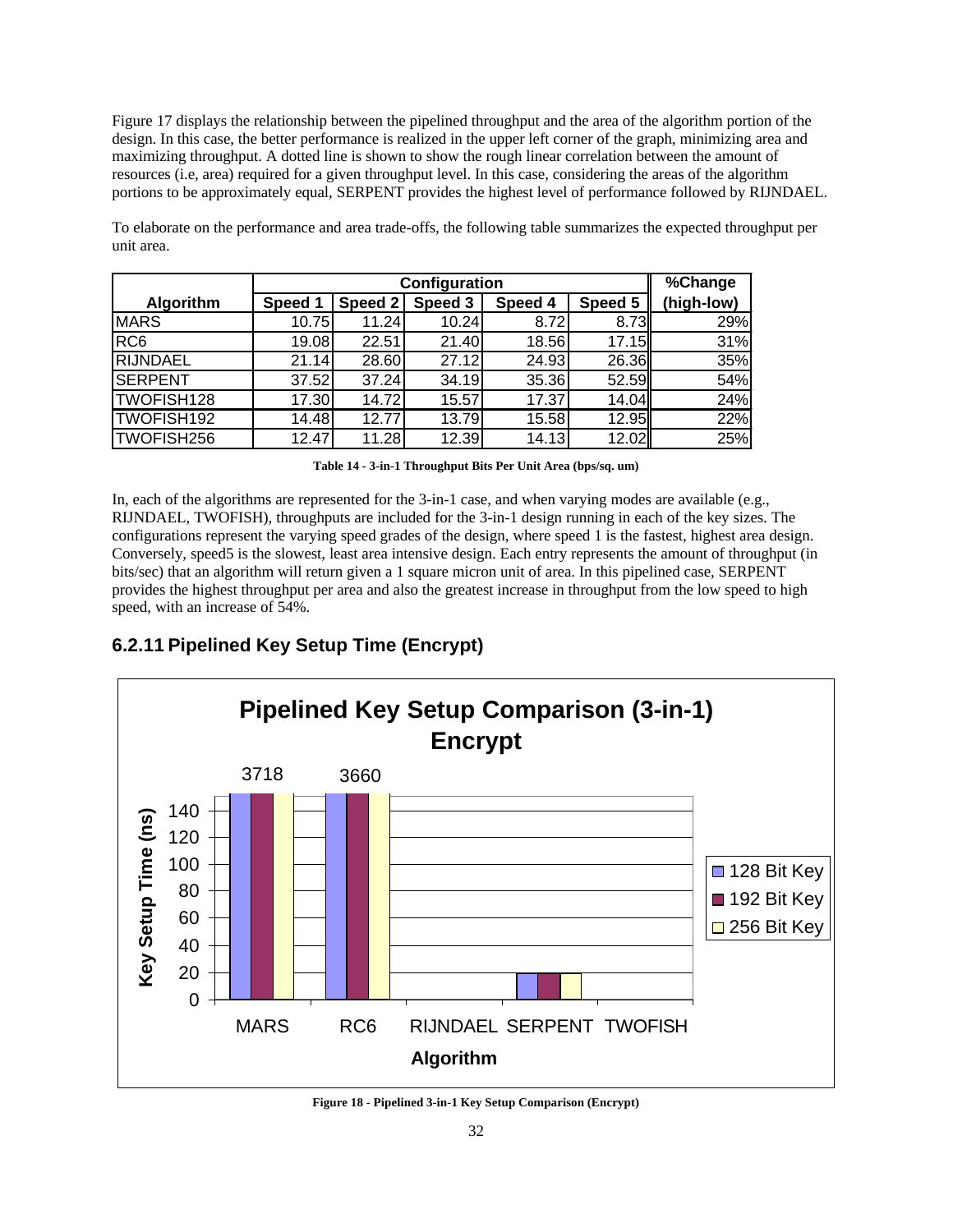Figure 18 shows the key setup times required by the algorithms in the pipelined case. Note in this case RIJNDAEL and TWOFISH both produce zero setup times. The pipelined implementation of TWOFISH allows for parallel key run-up blocks, and as a result, eliminates the setup time through shared hardware resources. SERPENT follows with minimal key setup time. While pipelining methods were able to reduce the overall key setup times, MARS and RC6 still have excessive key setup times relative to RIJNDAEL, TWOFISH and SERPENT.

![](_page_32_Figure_1.jpeg)

**Figure 19 - Pipelined 3-in-1 Key Setup vs. Area (Encrypt)**

Figure 19 describes the relationship between encrypt key setup time and the amount of hardware area required to implement the performance listed. For this case, MARS and RC6 are off of the scale, with the remaining algorithms shown for various modes of the 3-in-1 design. TWOFISH and RIJNDAEL provide the minimal amount key setup time at zero, but overall, TWOFISH obtains the performance with less hardware resources. Similar performance in terms of area can be seen with SERPENT, but as the circled area shows, there is a slight increase in setup time required.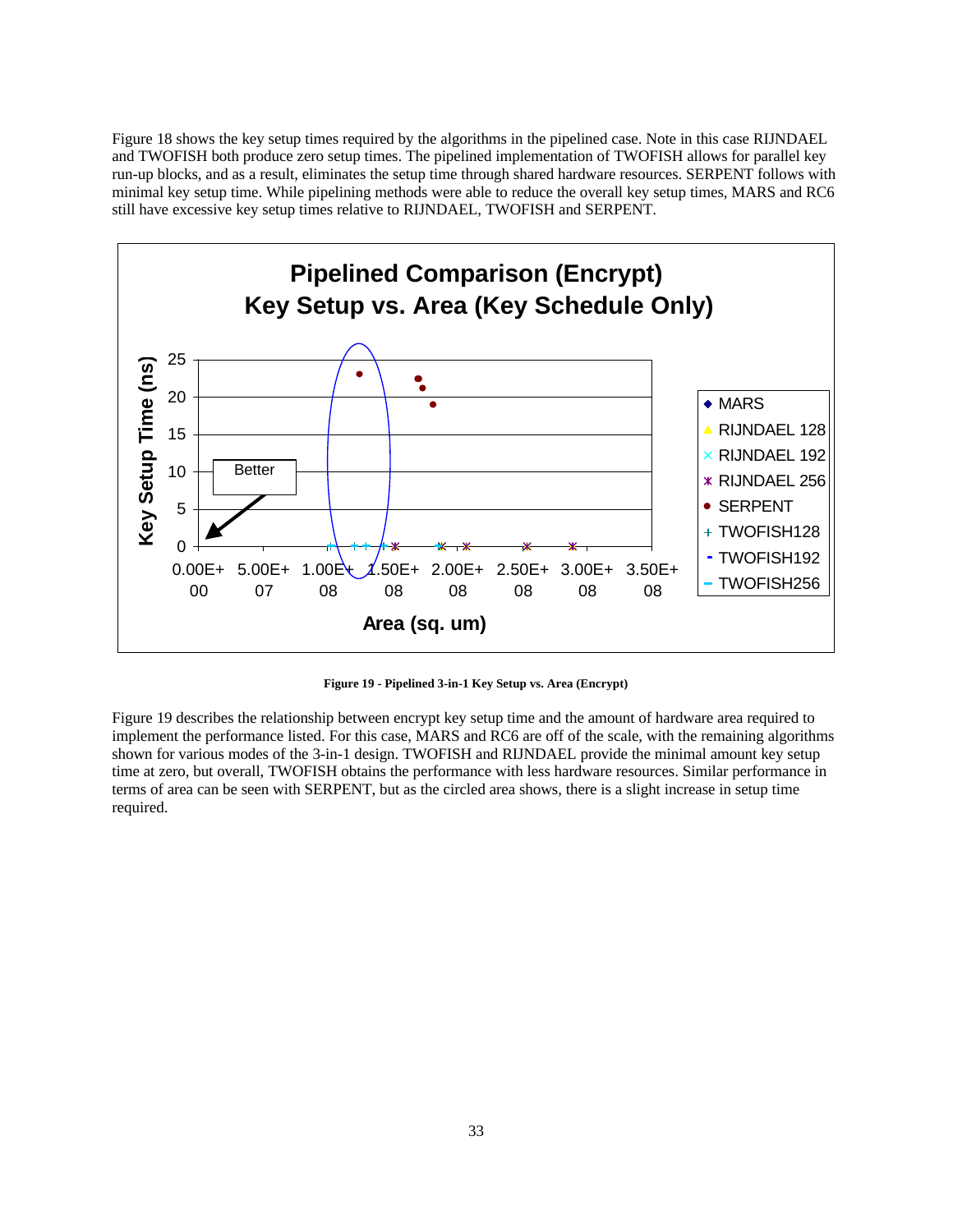![](_page_33_Figure_0.jpeg)

## **6.2.12 Pipelined Key Setup Time (Decrypt)**

**Figure 20 - Pipelined 3-in-1 Key Setup Comparison (Decrypt)**

Figure 20 provides details on key setup times in the decrypt direction for the pipelined designs. TWOFISH provides the best performance in this area with no setup time in either encrypt or decrypt directions. As in the iterative case, the key setup time for RIJNDAEL and SERPENT increase in the decrypt direction relative to their corresponding encrypt direction setup times. Again, as in the iterative cases for SERPENT, the setup time in the decrypt direction can be reduced significantly, making SERPENT and TWOFISH comparable in the pipelined key setup cases. The times represent minimum times for all algorithms.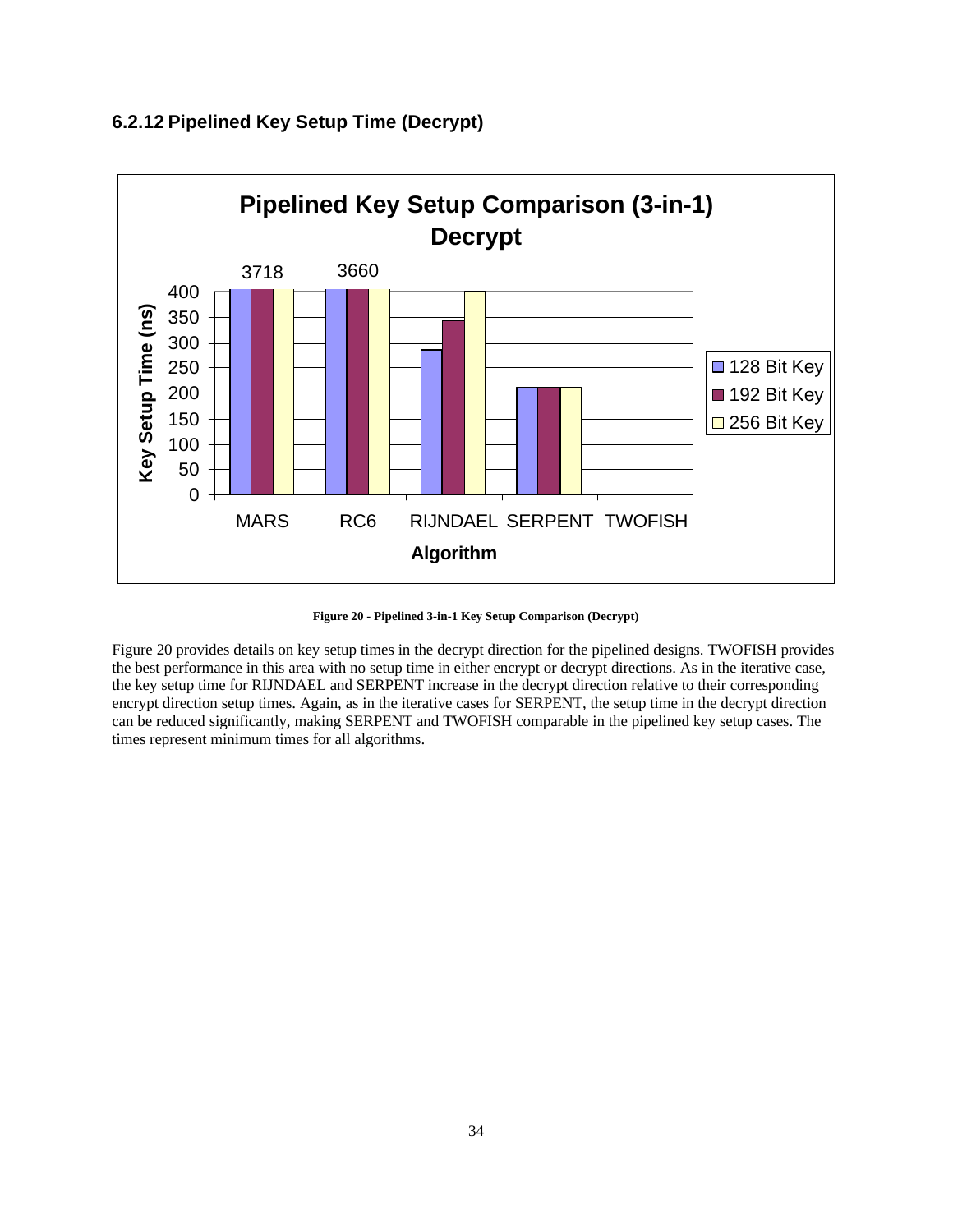![](_page_34_Figure_0.jpeg)

**Figure 21 - Pipelined 3-in-1 Key Setup vs. Area (Decrypt)**

Figure 21 summarizes the relationship between the amount of time required to generate subkeys for an algorithm and the amount of area required to implement the key setup. The algorithm portion is not included in this analysis. The optimal place for performance in this case is the lower left corner of the graph, with both key setup time and area minimized. The circled area highlights the performance variation for roughly the same area. In this case, TWOFISH provides the best level of performance for area in the decrypt direction. However, as stated previously, improvements to the SERPENT key scheduling in decrypt places it at almost the same level as TWOFISH (0 ns TWOFISH vs. 6.95 ns SERPENT). See section Key Setup Reduction for details on the SERPENT modification.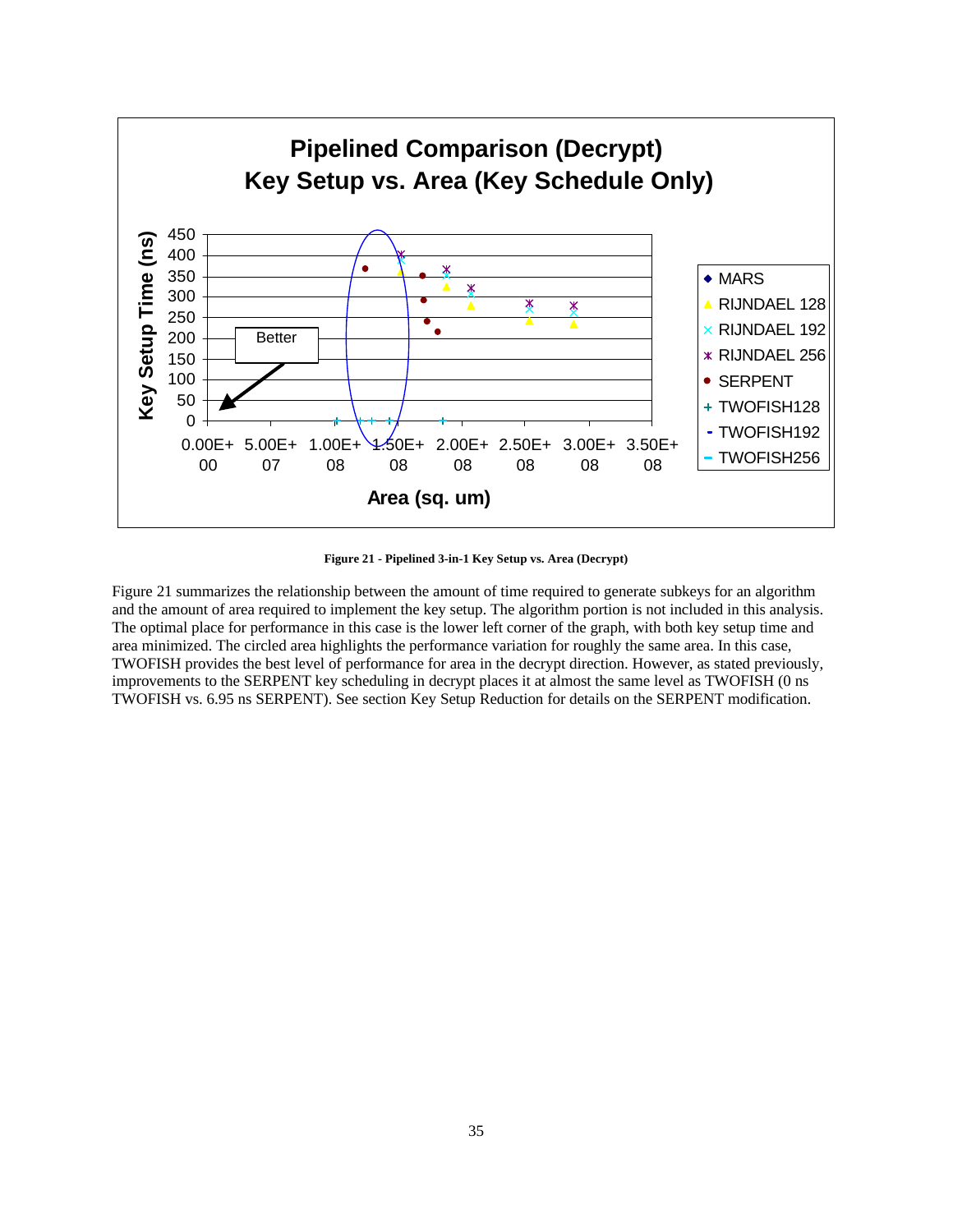## **6.2.13 Pipelined Time to Encrypt**

![](_page_35_Figure_1.jpeg)

**Figure 22 - Pipelined 3-in-1 Latency Comparison**

Figure 22 describes the latency associated with propagating through the entire pipelined algorithms. Key setup and algorithm execution times are shown separately, but are most significantly notable in MARS and RC6 which are off scaled to 5706 ns and 4839 ns, respectively. (Note: Numbers above MARS and RC6 total times.) The minimum latency was realized by RIJNDAEL at 248 ns (128-bit key).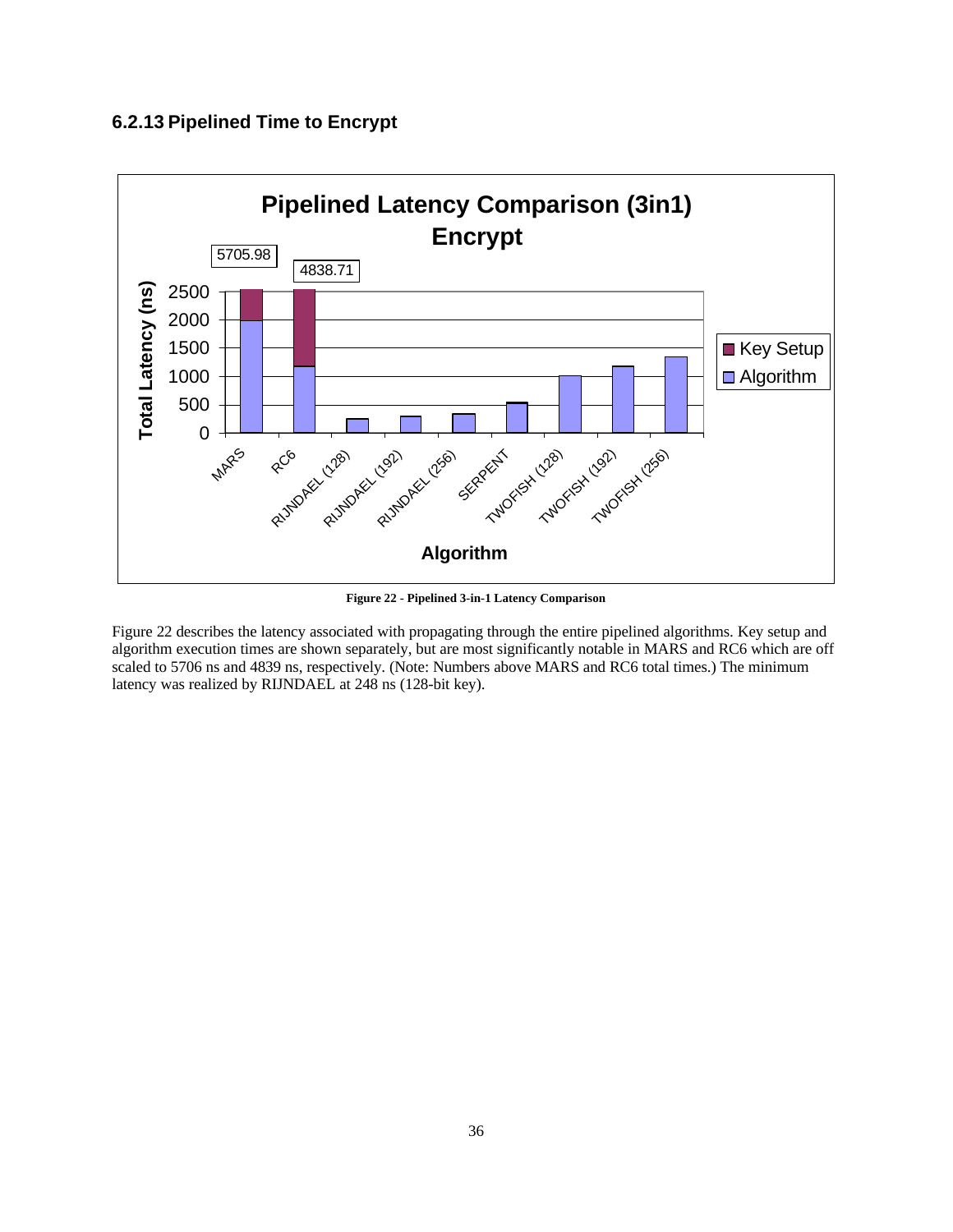### **6.2.14 Pipelined Time to Decrypt**

![](_page_36_Figure_1.jpeg)

**Figure 23 - Pipelined 3-in-1 Latency Comparison (Decrypt)**

Figure 23 shows the total latency through each of the pipelined devices, including both key setup time and algorithm propagation times. RIJNDAEL provides the shortest total latency in total time, even with the additional setup time required in the decrypt direction. Key setup times for SERPENT and RIJNDAEL appear to be comparable, but the smaller number of rounds in RIJNDAEL reduces the total latency and provide better performance than SERPENT in this area. (check values for RC6 and MARS for accuracy, then insert comment as appropriate if, for example, the printed off scale number is for the key setup only vs. the total latency)

# **7 Performance Results – 128 Bit Key Design**

## **7.1 Summary**

A table summarizing the results and performance metrics is given below for algorithm comparison. These comparison values are given only for the 128-bit key size implementation. The effects of a single key size – especially a key size less than the maximum of the 3-in-1 case – are most notable in RIJNDAEL and TWOFISH since the number of rounds and internal round structure, respectively, are changed.

|                                | Algorithm   |                 |                 |                |                |  |
|--------------------------------|-------------|-----------------|-----------------|----------------|----------------|--|
| <b>Parameter</b>               | <b>MARS</b> | <b>RIJNDAEL</b> | RC <sub>6</sub> | <b>SERPENT</b> | <b>TWOFISH</b> |  |
| Area (um2)                     | 126,827,662 | 33,851,050      | 19,248,830      | 23,274,086     | 16,110,756     |  |
| <b>Transistor Count</b>        | 1,941,371   | 641,681         | 307,247         | 345,483        | 264,058        |  |
| Input/Outputs Required         | 520         | 520             | 520             | 520            | 520            |  |
| Throughput (Mbps)              | 56.71       | 605.77          | 102.83          | 202.33         | 105.14         |  |
| Key Setup Time Encrypt (ns)    | 9553        |                 | 5742            | 19.77          | 60.87          |  |
| Key Setup Time Decrypt (ns)    | 9553        | 211.3           | 5742            | 672.18         | 105.2          |  |
| Algorithm Setup Time (ns)      |             |                 |                 |                | 0              |  |
| Time to Encrypt One Block (ns) | 2256.92     | 211.3           | 1244.8          | 632.64         | 1217.4         |  |
| Time to Decrypt One Block(ns)  | 2256.92     | 211.3           | 1244.8          | 632.64         | 1217.4         |  |

**Table 15 Iterated Summary**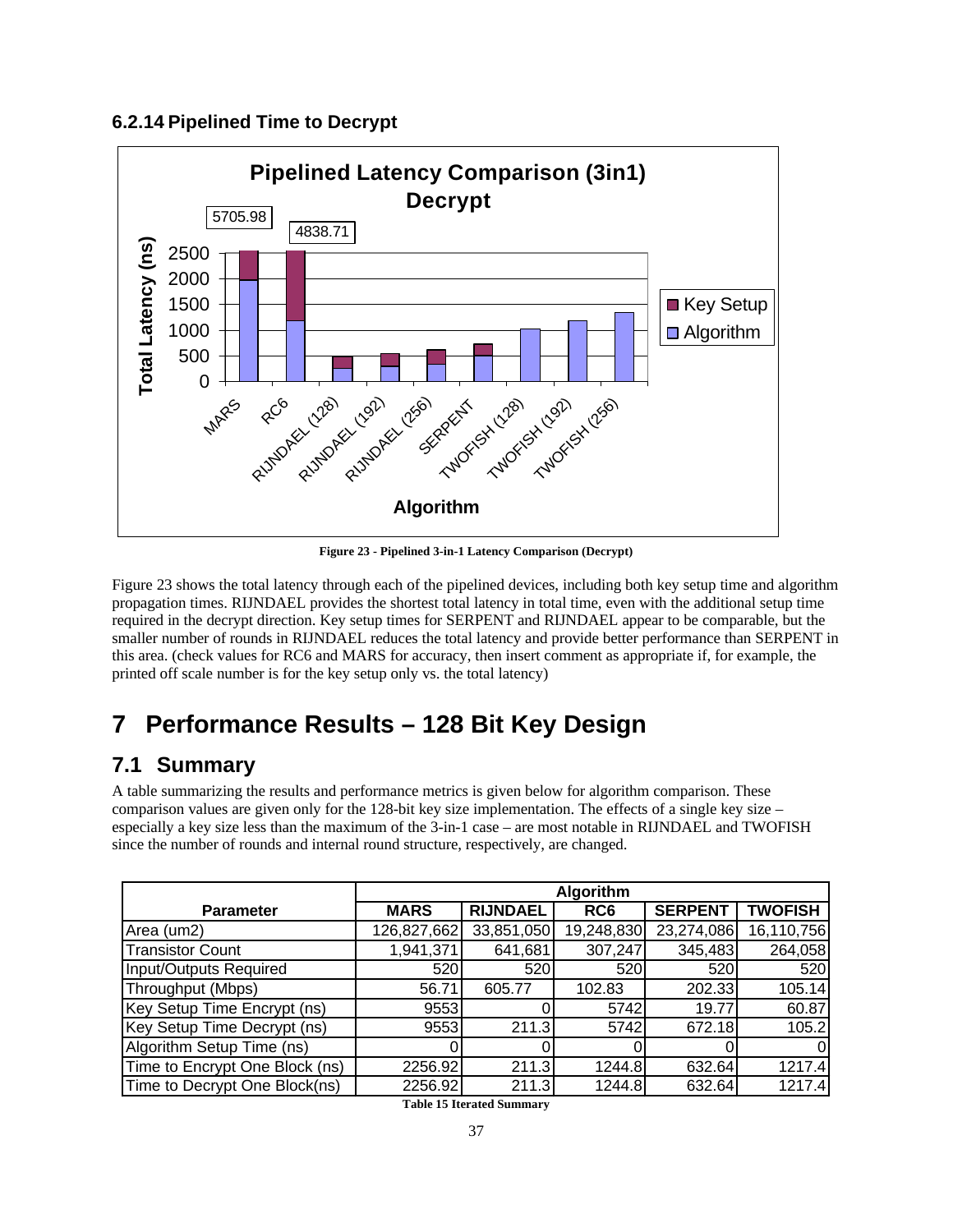|                                | Algorithm     |                 |                 |                |                |
|--------------------------------|---------------|-----------------|-----------------|----------------|----------------|
| <b>Parameter</b>               | <b>MARS</b>   | <b>RIJNDAEL</b> | RC <sub>6</sub> | <b>SERPENT</b> | <b>TWOFISH</b> |
| Area (um2)                     | 1,332,658,283 | 419,886,025     | 453,248,223     | 438,561,500    | 225,298,323    |
| <b>Transistor Count</b>        | 20,661,116    | 4,292,749       | 7,536,366       | 5,741,469      | 3,783,973      |
| Input/Outputs Required         | 520           | 520             | 520             | 520            | 520            |
| Throughput (Mbps)              | 2189.16       | 5745.06         | 2196.67         | 8030.11        | 2273.53        |
| Key Setup Time Encrypt (ns)    | 3712          |                 | 3728.5          | 18.98          | 01             |
| Key Setup Time Decrypt (ns)    | 3712          | 226.87          | 3728.5          | 212.55         | 0l             |
| Algorithm Setup Time (ns)      |               |                 |                 |                | $\Omega$       |
| Time to Encrypt One Block (ns) | 1987.98       | 222.8           | 1165.4          | 510            | 1126           |
| Time to Decrypt One Block(ns)  | 1987.98       | 247             | 1165.4          | 510            | 1126           |

**Table 16 Pipelined Summary**

## **7.2 Performance Comparisons**

### **7.2.1 Iterative Area**

![](_page_37_Figure_4.jpeg)

**Figure 24 - Iterative 128 Bit Key Area Comparison**

Figure 24 highlights the change in area for the 128-bit key iterative design. The circled area indicates the algorithms with significant area reductions compared with the 3-in-1 implementation. For the minimum area implementation of RC6, RIJNDAEL and TWOFISH, the area reduction for the 128-bit key only version is 10%, 14% and 28%, respectively. SERPENT and MARS are relatively unchanged.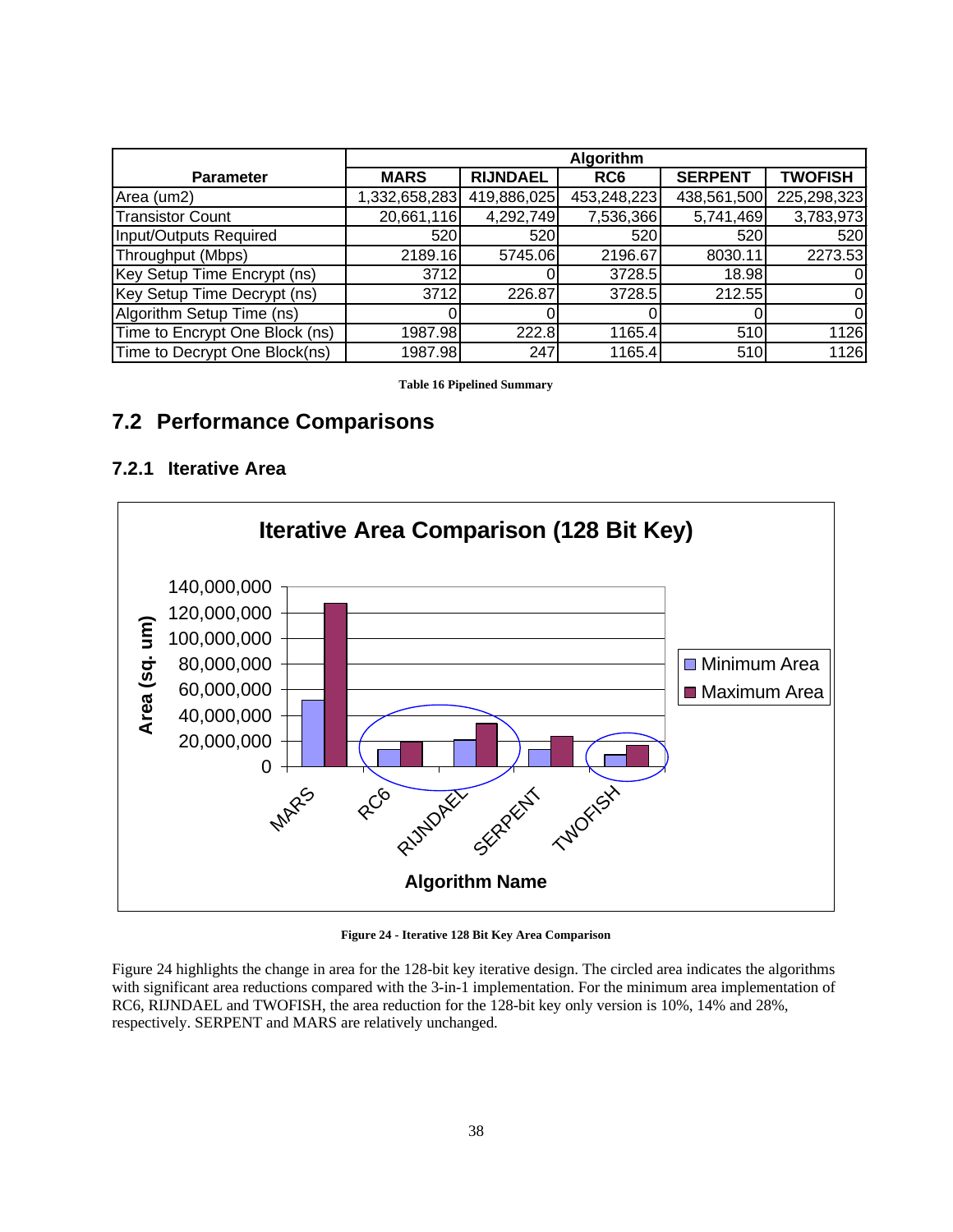### **7.2.2 Iterative Transistor Count**

![](_page_38_Figure_1.jpeg)

**Figure 25 - Iterative 128 Bit Key Transistor Count Comparison**

Figure 25 reflects the number of transistors required to implement the 128 bit key iterative design for all five algorithms. The totals include all of the major blocks in the iterative design, including the algorithm, key scheduling, interfacing, controller, and any expansion required. The minimum and maximum refer to the minimum and maximum area implementations. The circled area in the figure shows algorithms which exhibit a change in the transistor count between the 128-bit key and 3-in-1 implementations. The RC6, RIJNDAEL, and TWOFISH algorithms require fewer transistors to implement the 128-bit design by 13%, 43% and 26%, respectively, for the minimum area versions. SERPENT and MARS remain relatively unchanged.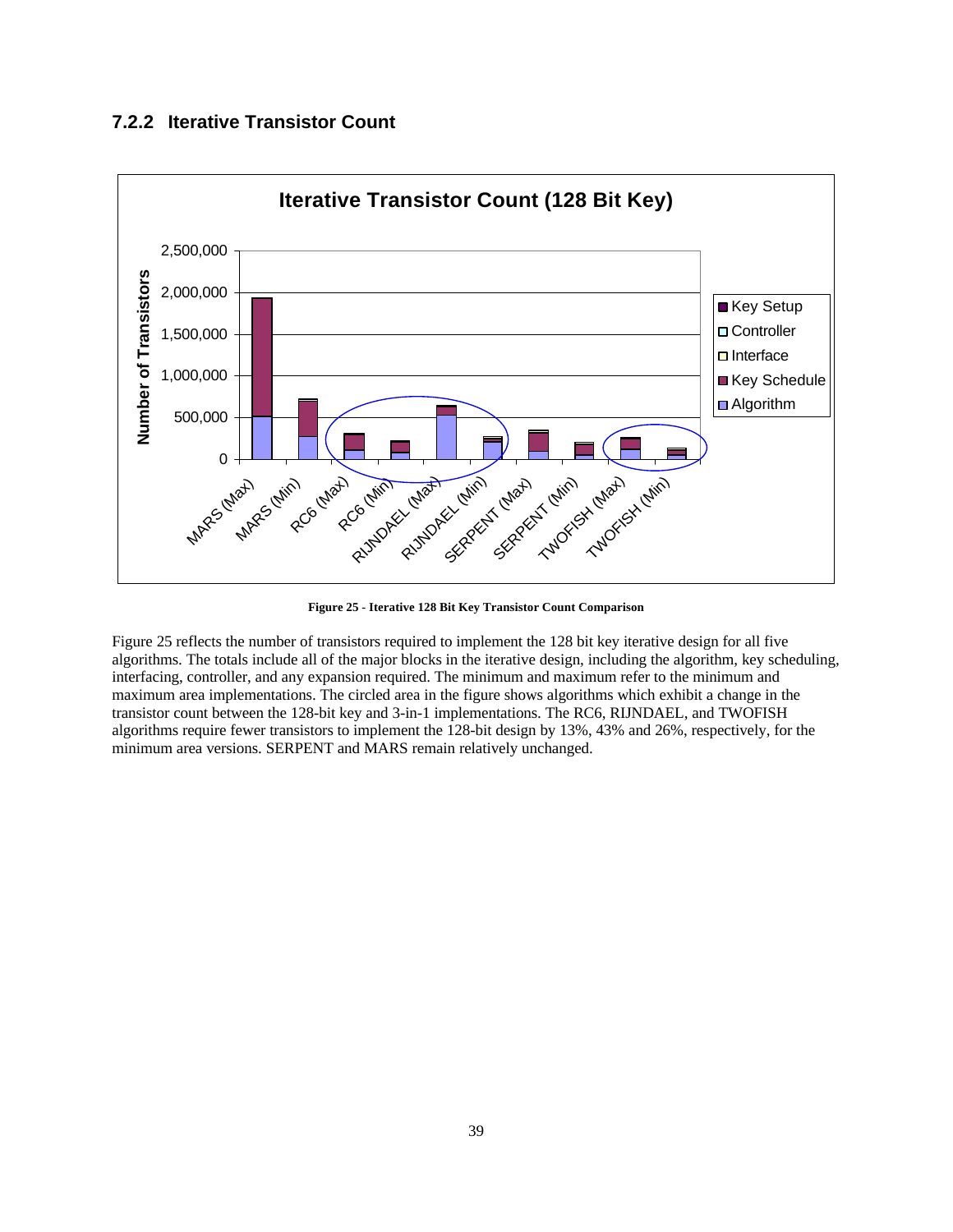## **7.2.3 Iterative Throughput**

![](_page_39_Figure_1.jpeg)

**Figure 26 - Iterative 128 Bit Key Throughput Comparison**

Figure 26 presents the iterative throughput values obtained for the 128 bit key size designs. The circled area highlights RIJNDAEL's increase in throughput from 450Mbps to 600Mbps. In this algorithm and design, the key schedule was the limiting factor in performance, so the reduction in the overhead and complexity necessary for a 3 in-1 design significantly boosted iterative throughput performance. The remaining algorithms were very similar to the 3-in-1 results.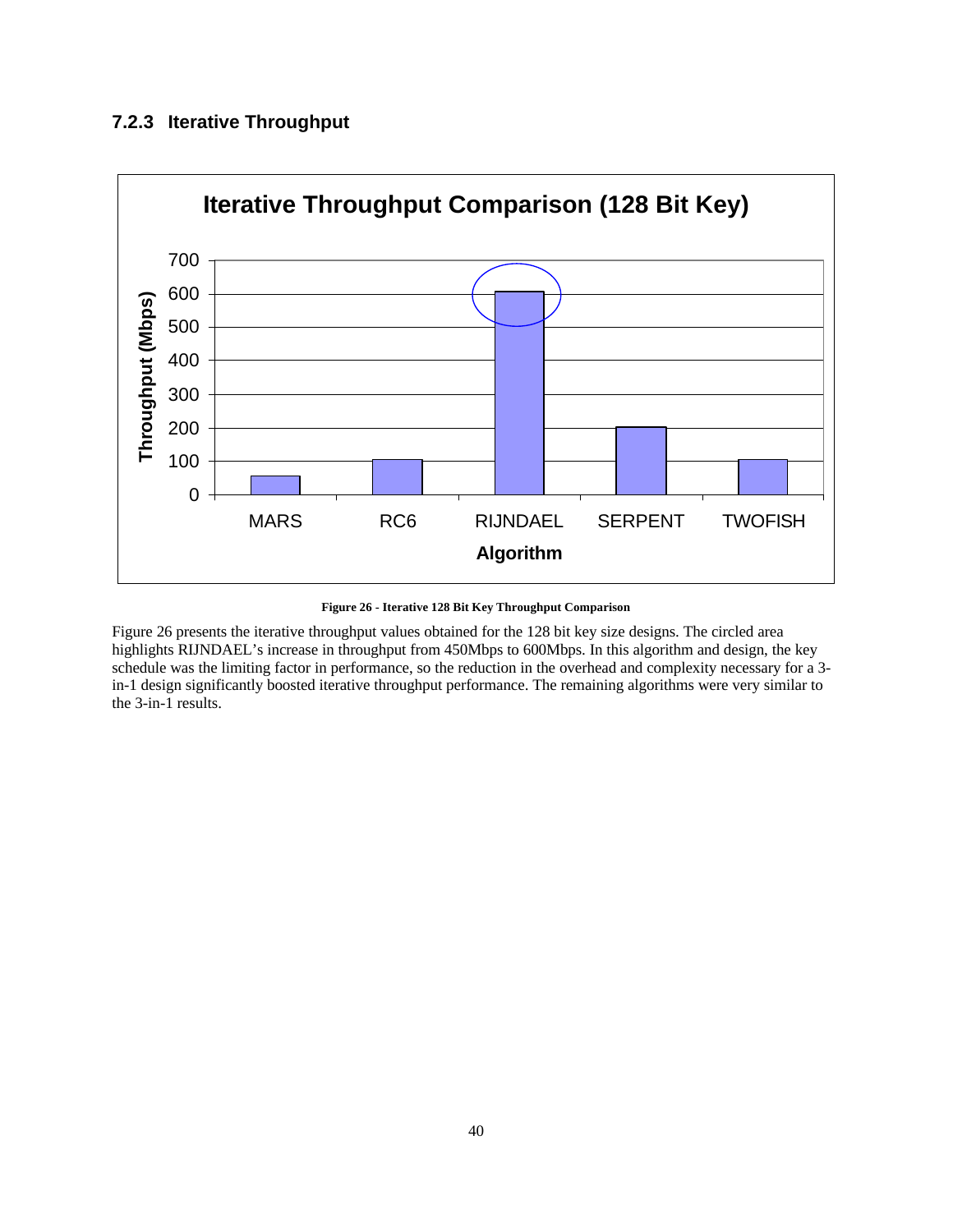![](_page_40_Figure_0.jpeg)

**Figure 27 - Iterative 128 Bit Key Throughput vs. Area Comparison**

Figure 27 shows the combined statistics of throughput and area for the iterative 128-bit key size version of the algorithms. The optimal location to be on the graph is in the upper left corner where throughput is maximized while area is minimized. As in the 3-in-1 case, RIJNDAEL shows the highest throughput overall, and achieves this at an area which is comparable to RC6, SERPENT and TWOFISH. As in the 3-in-1 case, MARS shows a very low throughput and a very large area.

To elaborate on the performance and area trade-offs, the following table summarizes the expected throughput per unit area.

|                  | Configuration |         |         |         |         | %Change    |
|------------------|---------------|---------|---------|---------|---------|------------|
| <b>Algorithm</b> | Speed 1       | Speed 2 | Speed 3 | Speed 4 | Speed 5 | (high-low) |
| <b>MARS</b>      | 0.446         | 0.379   | 0.365   | 0.385   | 0.554   | 52%        |
| RC <sub>6</sub>  | 5.760         | 5.428   | 4.893   | 4.552   | 3.693   | 56%        |
| RIJNDAEL         | 17.895        | 17.283  | 20.358  | 18.076  | 14.947  | 36%        |
| <b>ISERPENT</b>  | 6.804         | 7.151   | 7.525   | 6.482   | 5.892   | 28%        |
| <b>TWOFISH</b>   | 4.978         | 4.517   | 4.510   | 4.086   | 3.857   | 29%        |

In Table 18, each algorithm is represented for the 128 bit key size design. The configurations represent the varying speed grades of the design, where Speed 1 is the fastest, highest area design. Conversely, Speed5 is the slowest, least area intensive design. Each entry represents the amount of throughput (in bits/sec) that an algorithm will return given a 1 square micron unit of area. In this iterative case, RIJNDAEL still provides the highest throughput per area and for this case, the low end of RIJNDAEL is higher than the best throughputs for the remaining algorithms. The percent change column illustrates the increase is in throughput per area performance from the worst ratio (typically Speed 5) to the best ratio (typically Speed 1) for a given algorithm. It is interesting to note that MARS is the only algorithm that does not show an increasing ratio from Speed 5 to Speed 1. This characteristic of MARS makes it complicated and difficult to find an optimal hardware design.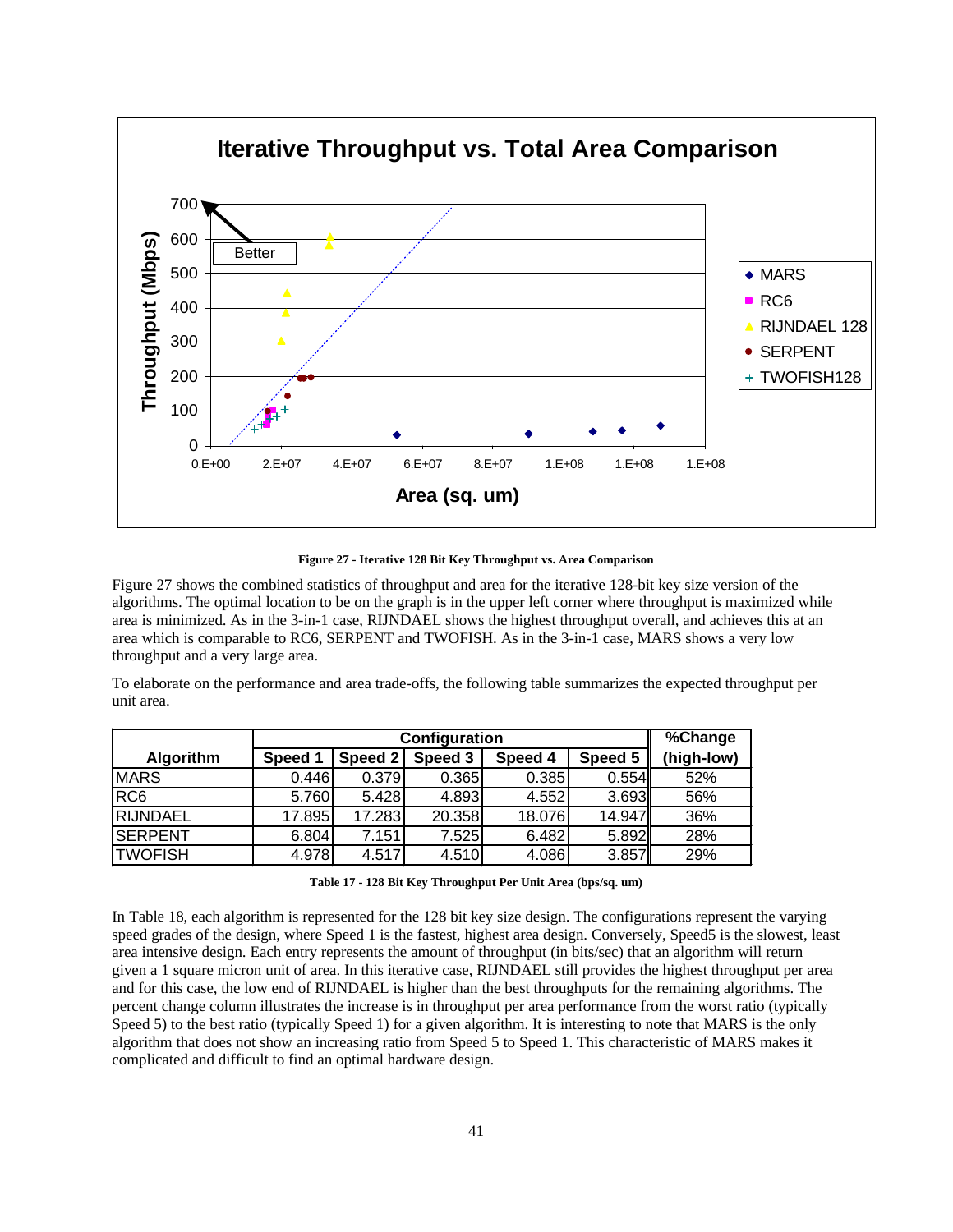![](_page_41_Figure_0.jpeg)

### **7.2.4 Iterative Key Setup Time (Encrypt)**

**Figure 28 - Iterative 128 Bit Key Setup Comparison**

Figure 28 provides a look at the iterative key setup for the 128-bit key design. In this case, the only significant change over the 3-in-1 case is the reduction of the key setup time for RC6. All other algorithms remain unchanged.

![](_page_41_Figure_4.jpeg)

**Figure 29 - Iterative 128 Bit Key Setup vs. Area Comparison**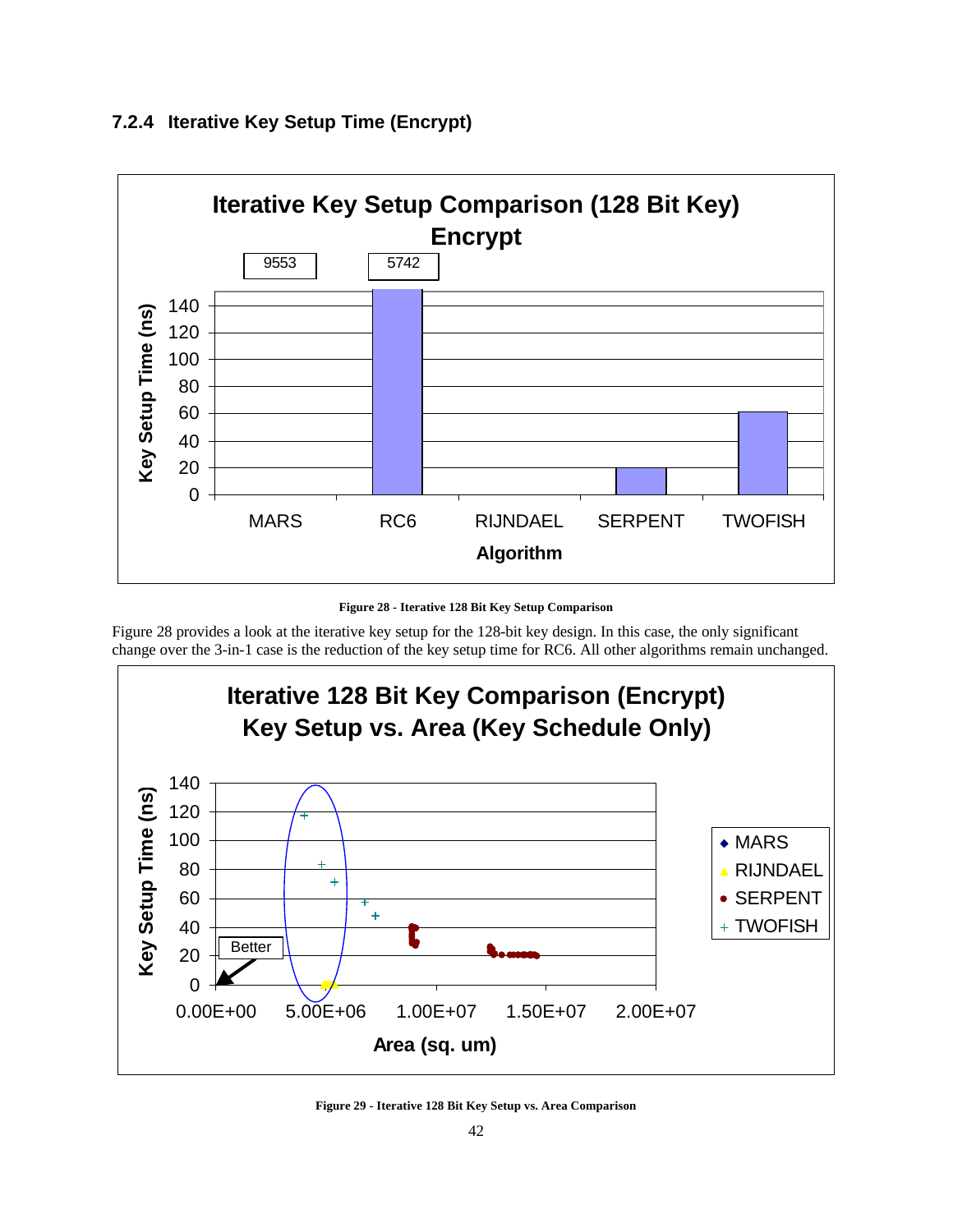Figure 29 highlights the key setup versus area performance of the algorithms. Combining both parameters into a single graph, the optimal place for an algorithm to appear is in the lower left corner, with both key setup time and area minimized. Differences between this graph and the 3-in-1 design are primarily in the area reduction of SERPENT and TWOFISH. Both areas are reduced significantly, but as the circled area indicates, RIJNDAEL provides the best performance in this metric. MARS and RC6 are off-scale due to relatively long key setup times.

![](_page_42_Figure_1.jpeg)

## **7.2.5 Iterative Key Setup Time (Decrypt)**

**Figure 30 - Iterative 128 Bit Key Key Setup Comparison (Decrypt)**

Figure 30 highlights the 128 bit key setup time for the decrypt direction. In this case, the RIJNDAEL times are reduced as compared to the 3-in-1 design. The TWOFISH key setup time is consistent with the TWOFISH128 statistic for the 3-in-1 case which outperforms the 192 and 256 bit performance. As in Figure 28, RC6 key setup times are also reduced.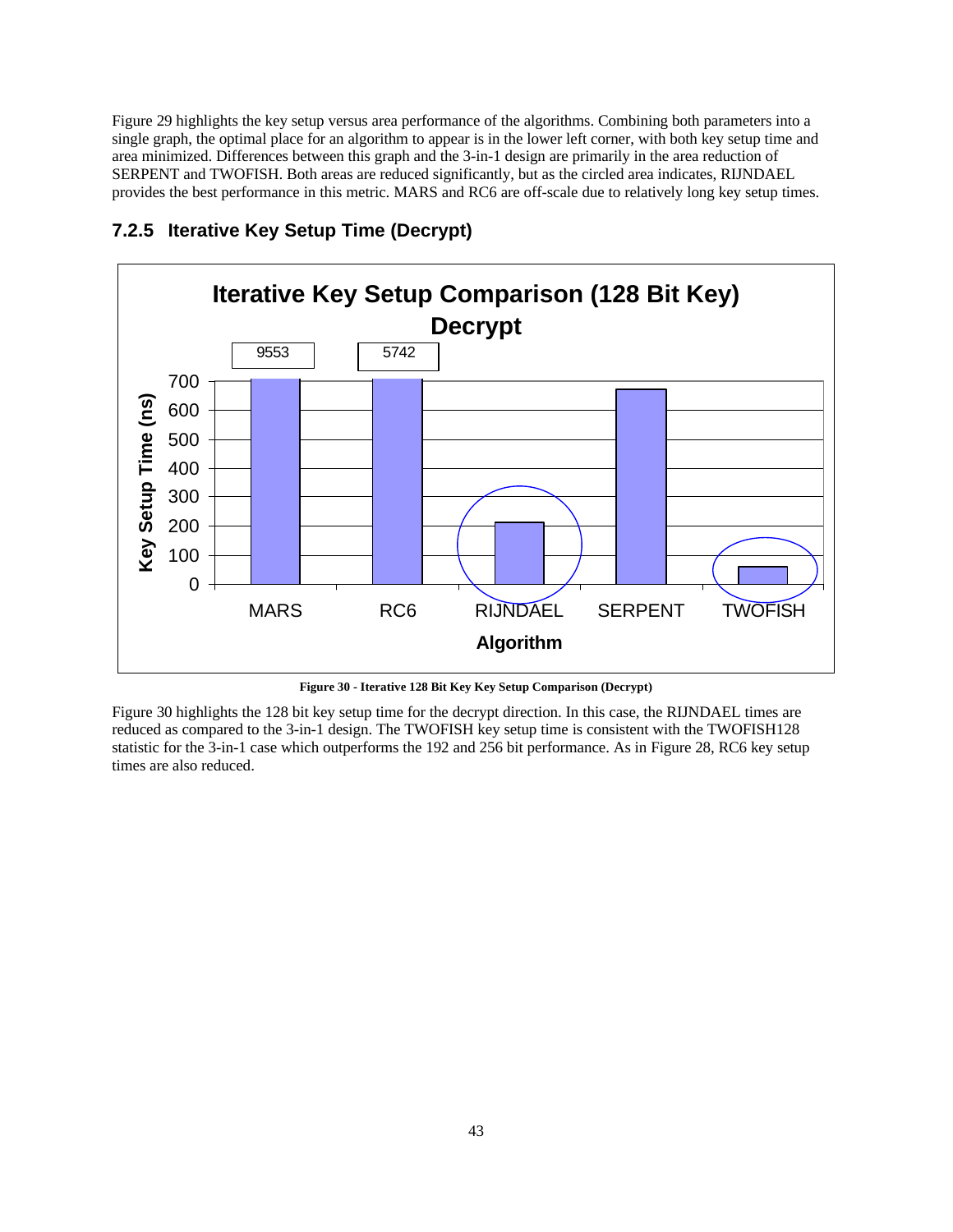![](_page_43_Figure_0.jpeg)

**Figure 31 - Iterative 128 Bit Key Setup vs. Area Comparison (Decrypt)**

Figure 31 examines the key setup versus area trade-off in the 128-bit key designs. From the encrypt direction, the positions of RIJNDAEL and TWOFISH have reversed, with TWOFISH providing the better performance for a given area.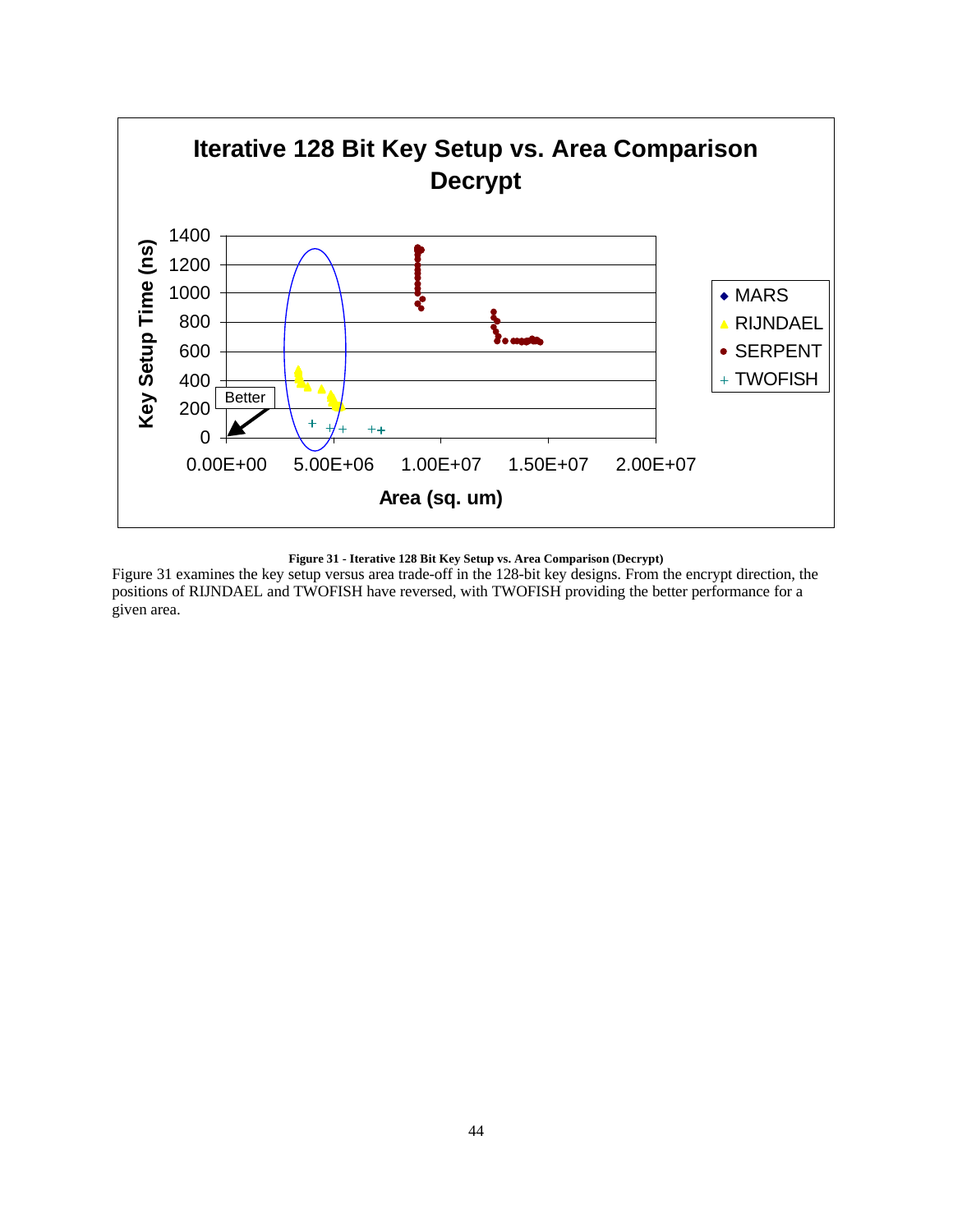## **7.2.6 Iterative Time to Encrypt**

![](_page_44_Figure_1.jpeg)

**Figure 32 - Iterative 128 Bit Key Latency Comparison (Encrypt)**

For the iterative 128-bit key case, RIJNDAEL sees the largest improvement in total latency for the encrypt direction over the 3-in-1 design. Improvements in the round time appear to improve performance significantly. MARS and RC6 go off-scale due to their relatively large key setup times.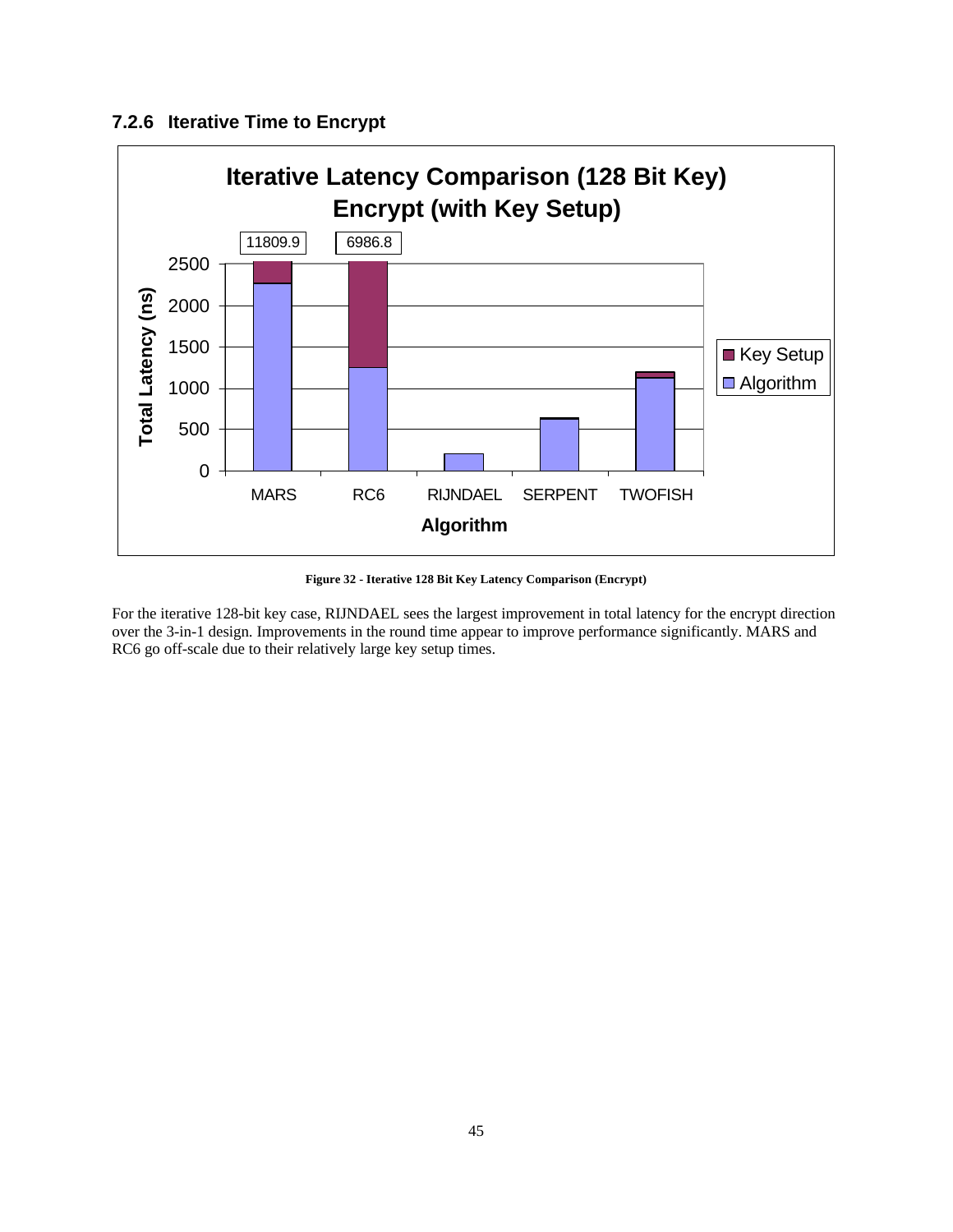## **7.2.7 Iterative Time to Decrypt**

![](_page_45_Figure_1.jpeg)

**Figure 33 - Iterative 128 Bit Key Latency Comparison (Decrypt)**

Figure 33 describes the relationship between the five algorithms for total decrypt latency. As in the previous graph, RIJNDAEL sees the largest improvement with the 128 bit key size and provides the lowest latency for decryption. MARS and RC6 go off-scale due to their relatively large key setup times.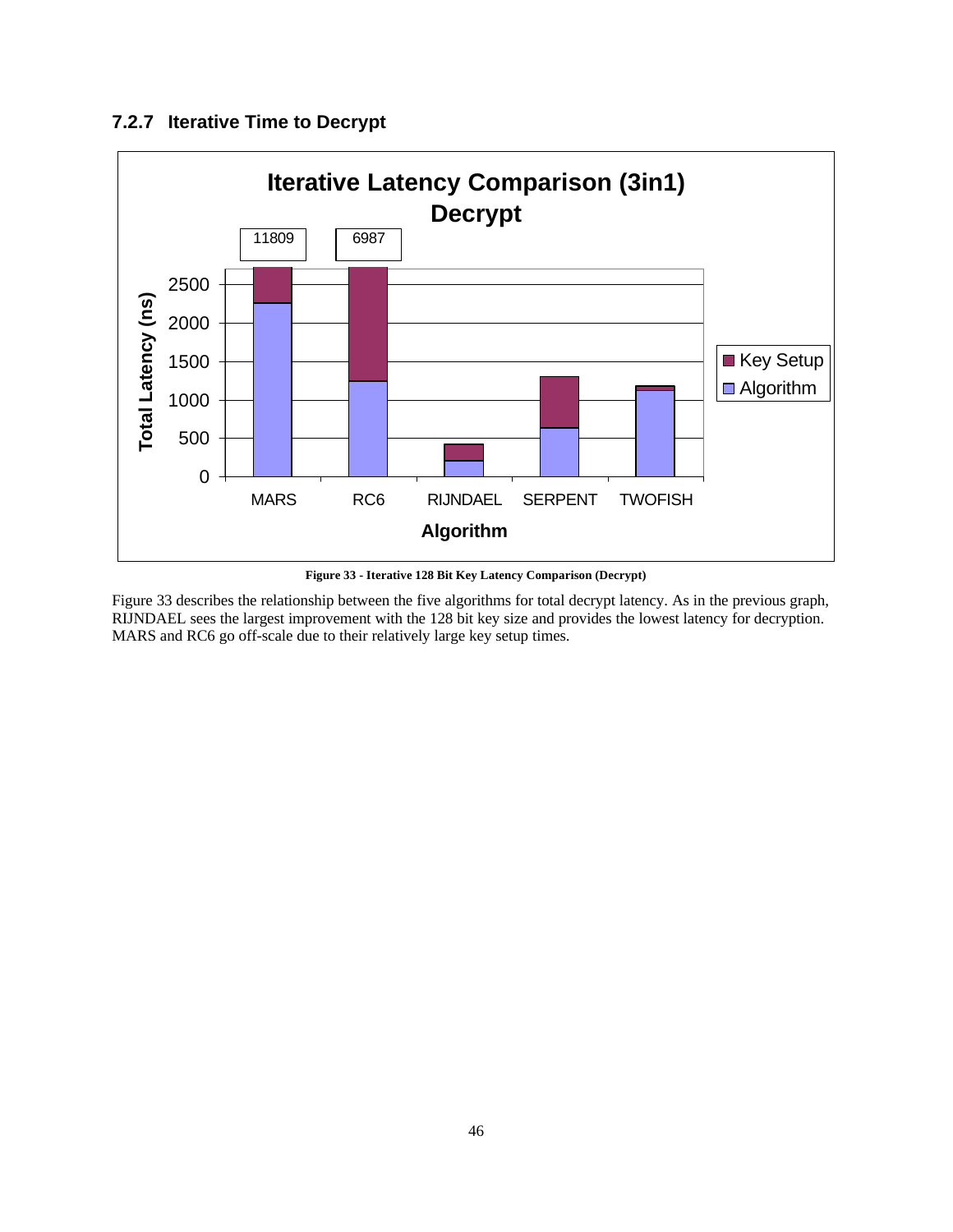## **7.2.8 Pipelined Area**

![](_page_46_Figure_1.jpeg)

**Figure 34 - Pipelined 128 Bit Key Area Comparison**

Figure 34 shows the relationship of 128 bit key area across all five algorithms. In this case, the area required by TWOFISH is reduced dramatically over the corresponding 3-in-1 implementation, as shown in the graph. Also, RC6 and RIJNDAEL see reductions in total area.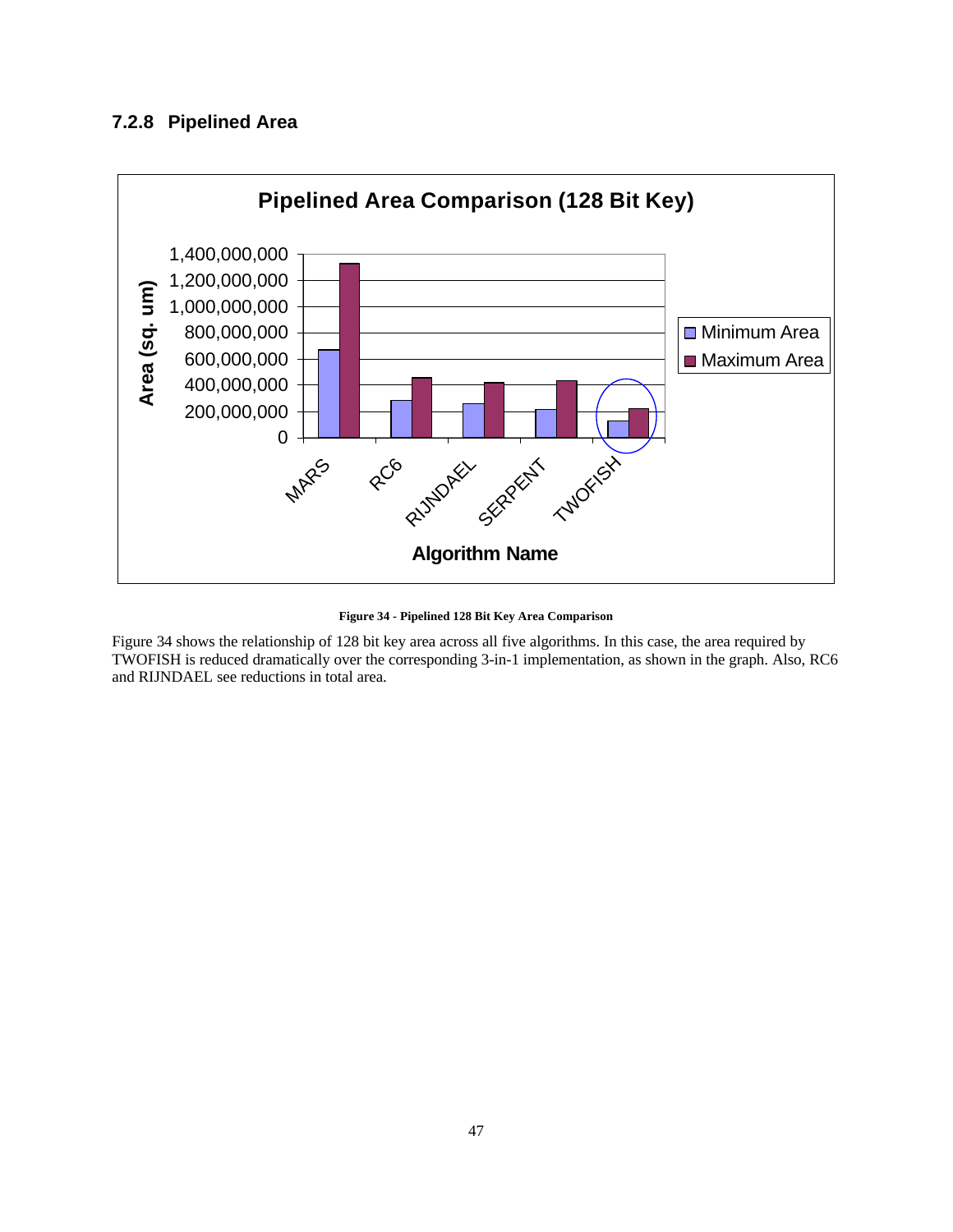## **7.2.9 Pipelined Transistor Count**

![](_page_47_Figure_1.jpeg)

**Figure 35 - Pipelined 128 Bit Key Transistor Count**

As in the case of pipelined area, RC6, RIJNDAEL, and TWOFISH see significant reductions in transistor counts over the 3-in-1 designs while SERPENT and MARS remain the same size.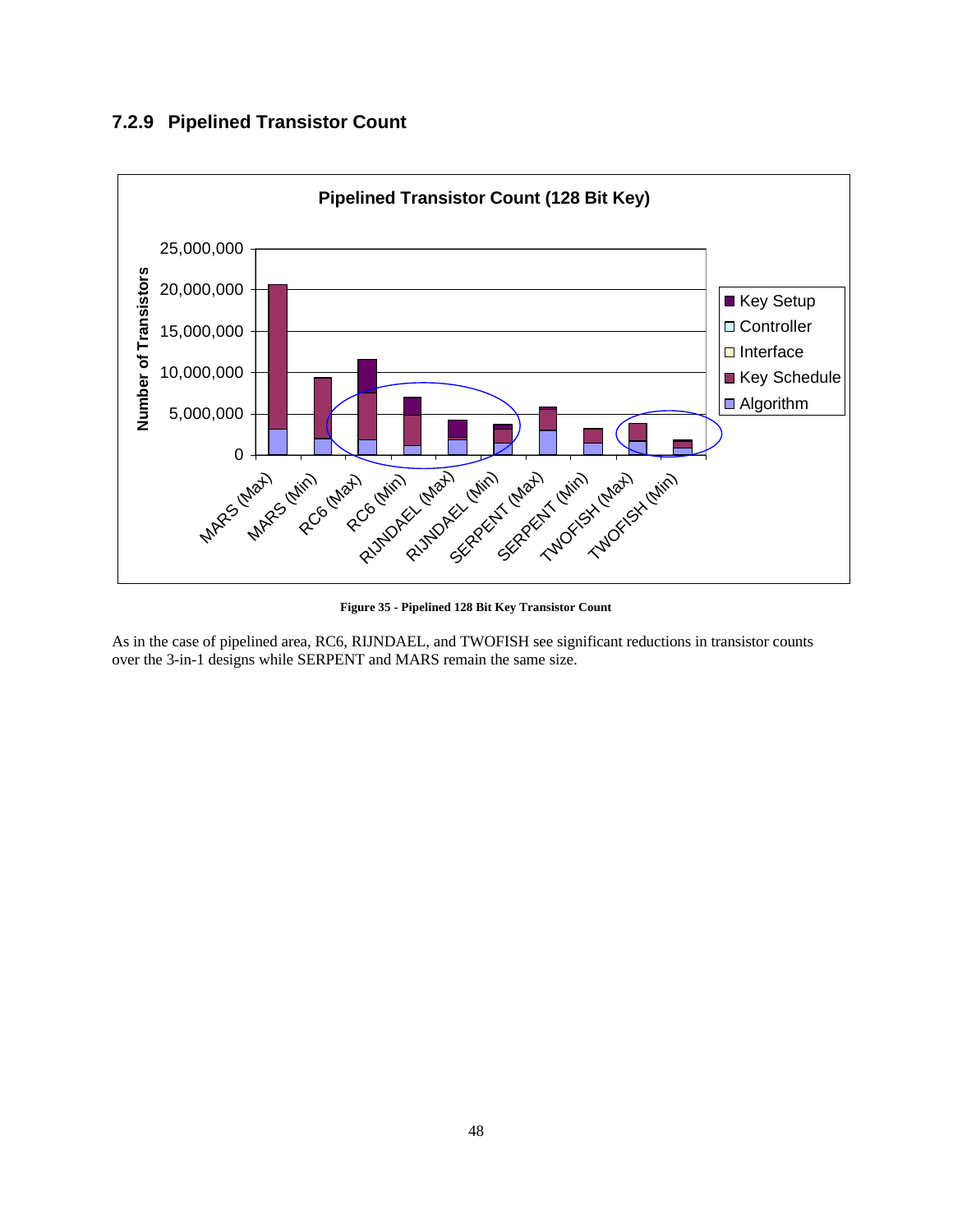## **7.2.10 Pipelined Throughput**

![](_page_48_Figure_1.jpeg)

**Figure 36 - Pipelined 128 Bit Key Throughput Comparison**

An area to bring to light on Figure 36 is the increase in throughput of RIJNDAEL for 128 bit key sizes. Although SERPENT remains the highest throughput at 8 Gbps, RIJNDAEL is increased to approximately 6 Gbps in this design. The minimum throughput for TWOFISH is increased since the minimum throughput for the 3-in-1 case is the smallest throughput for the 256-bit key version. All other algorithms remain unchanged.

![](_page_48_Figure_4.jpeg)

**Figure 37 - Pipelined 128 Bit Key Throughput vs. Area Comparison**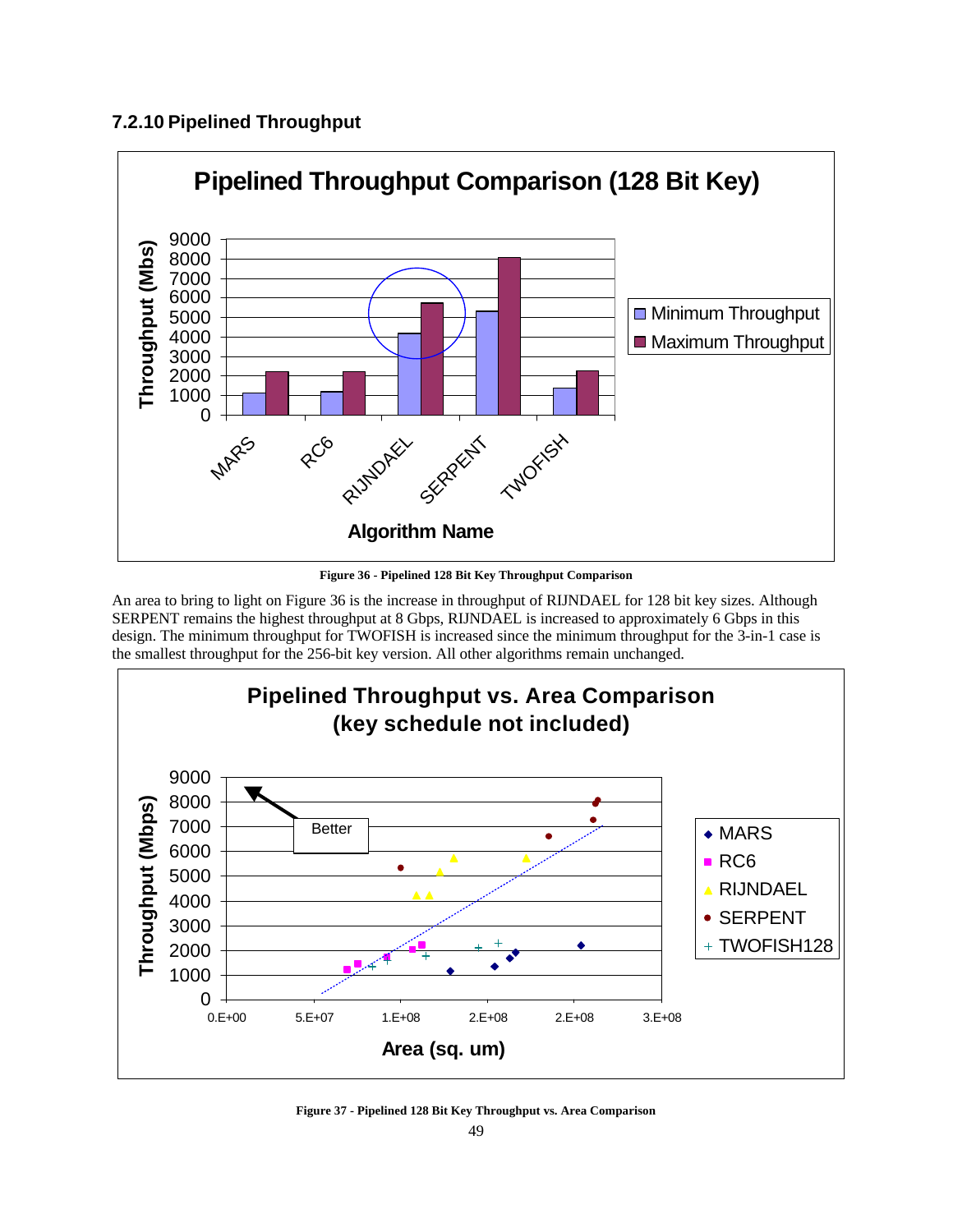In Figure 40, the optimal location on the chart is the upper left where throughput is maximized while area is minimized. The only significant change for this metric relative to the 3-in-1 statistics is the movement of RIJNDAEL towards the upper left – an improvement. However, the best implementation of SERPENT still outperforms RIJNDAEL for this metric.

To elaborate on the performance and area trade-offs, the following table summarizes the expected throughput per unit area.

|                  | Configuration |         |         |         |         | %Change    |
|------------------|---------------|---------|---------|---------|---------|------------|
| <b>Algorithm</b> | Speed 1       | Speed 2 | Speed 3 | Speed 4 | Speed 5 | (high-low) |
| <b>MARS</b>      | 10.754        | 11.236  | 10.235  | 8.717   | 8.728   | 29%        |
| RC <sub>6</sub>  | 19.289        | 18.550  | 18.363  | 18.632  | 17.053  | 13%        |
| <b>RIJNDAEL</b>  | 33.371        | 43.988  | 42.239  | 36.060  | 38.529  | 32%        |
| <b>ISERPENT</b>  | 37.523        | 37.243  | 34.185  | 35.356  | 52.587  | 54%        |
| <b>TWOFISH</b>   | 14.535        | 14.298  | 15.299  | 17.076  | 16.050  | 19%        |

**Table 18 - 128 Bit Key Throughput Per Unit Area**

In Table 18, each of the algorithms are represented for the 128 bit key size design The configurations represent the varying speed grades of the design, where speed 1 is the fastest, highest area design. Conversely, speed5 is the slowest, least area intensive design. Each entry represents the amount of throughput (in bits/sec) that an algorithm will return given a 1 square micron unit of area. In this pipelined case, SERPENT still provides the highest throughput per area and also the greatest increase in throughput from the low speed to high speed, with an increase of 54%. With reduced overhead in RIJNDAEL for the 128 bit key size, the maximum throughput of RIJNDAEL in bits per area starts to approach the high with SERPENT.

## **7.2.11 Pipelined Key Setup Time (Encrypt)**

![](_page_49_Figure_6.jpeg)

**Figure 38 - Pipelined 128 Bit Key Key Setup Comparison (Encrypt)**

There are no significant changes in key setup times for encryption.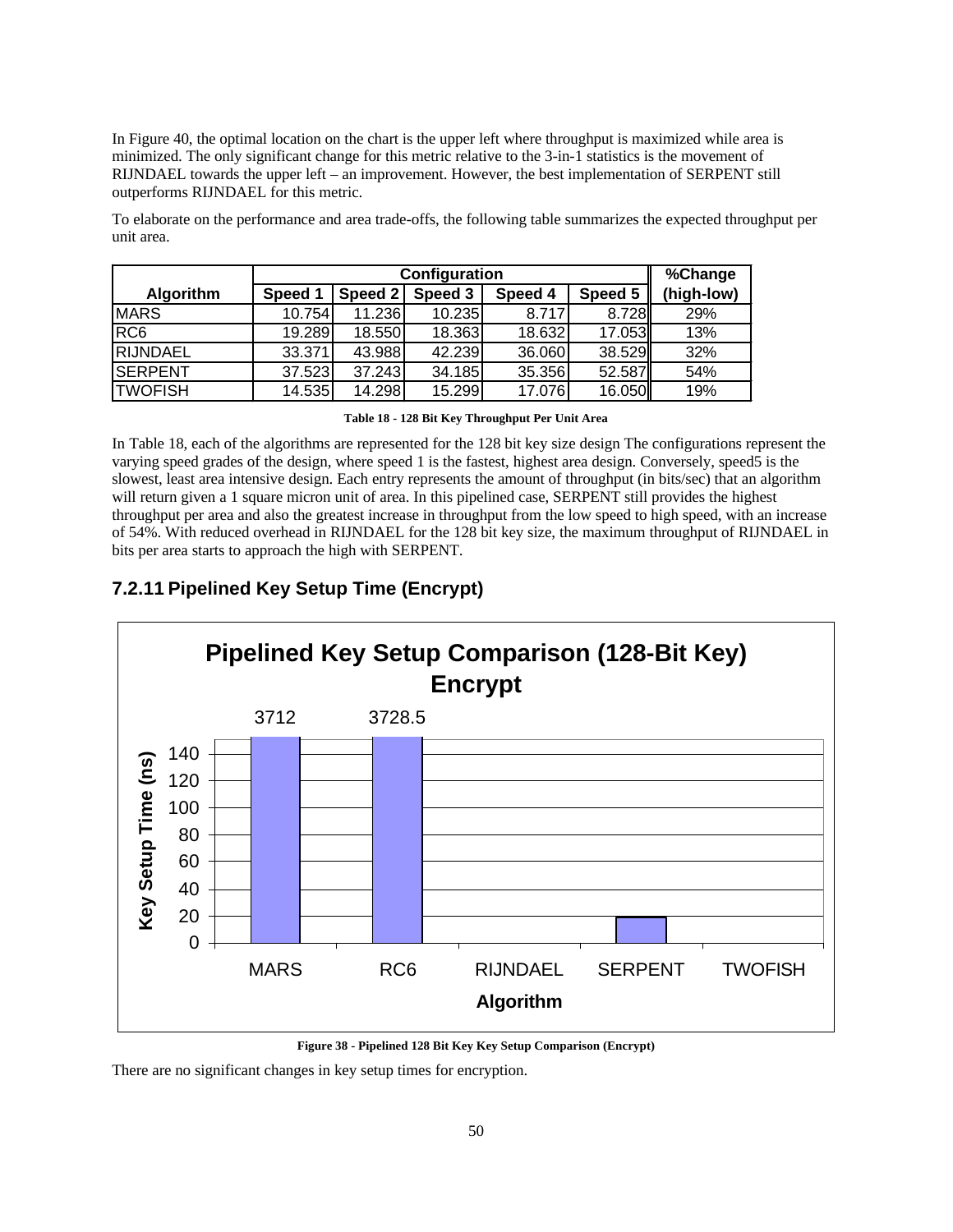![](_page_50_Figure_0.jpeg)

**Figure 39 - Piplined 128-Bit Key Setup vs. Area Comparison (Encrypt)**

Figure 39 shows the trade-off between key setup time and area for the encrypt direction. In this graph, the high end design of TWOFISH (circled) has been reduced from 185M (3-in-1 design) to 119M sq. um (128-bit design). The area performance of TWOFISH in this case has improved to where the largest design of TWOFISH falls at the smallest design of SERPENT, but still at a setup time of 0ns. RIJNDAEL's key setup time remains at 0 ns with approximately the same area as the 3-in-1 design, but as the circled region highlights, does not provide the same level of performance as TWOFISH. In the RIJNDAEL 128-bit design, the number of key scheduling functions that are used is equal to the worst case number of functions required for the 3-in-1 design. Consequently, there is no significant savings in area. However, the 192-bit and 256-bit do not require as many function blocks as compared to the 3-in-1 and 128-bit designs.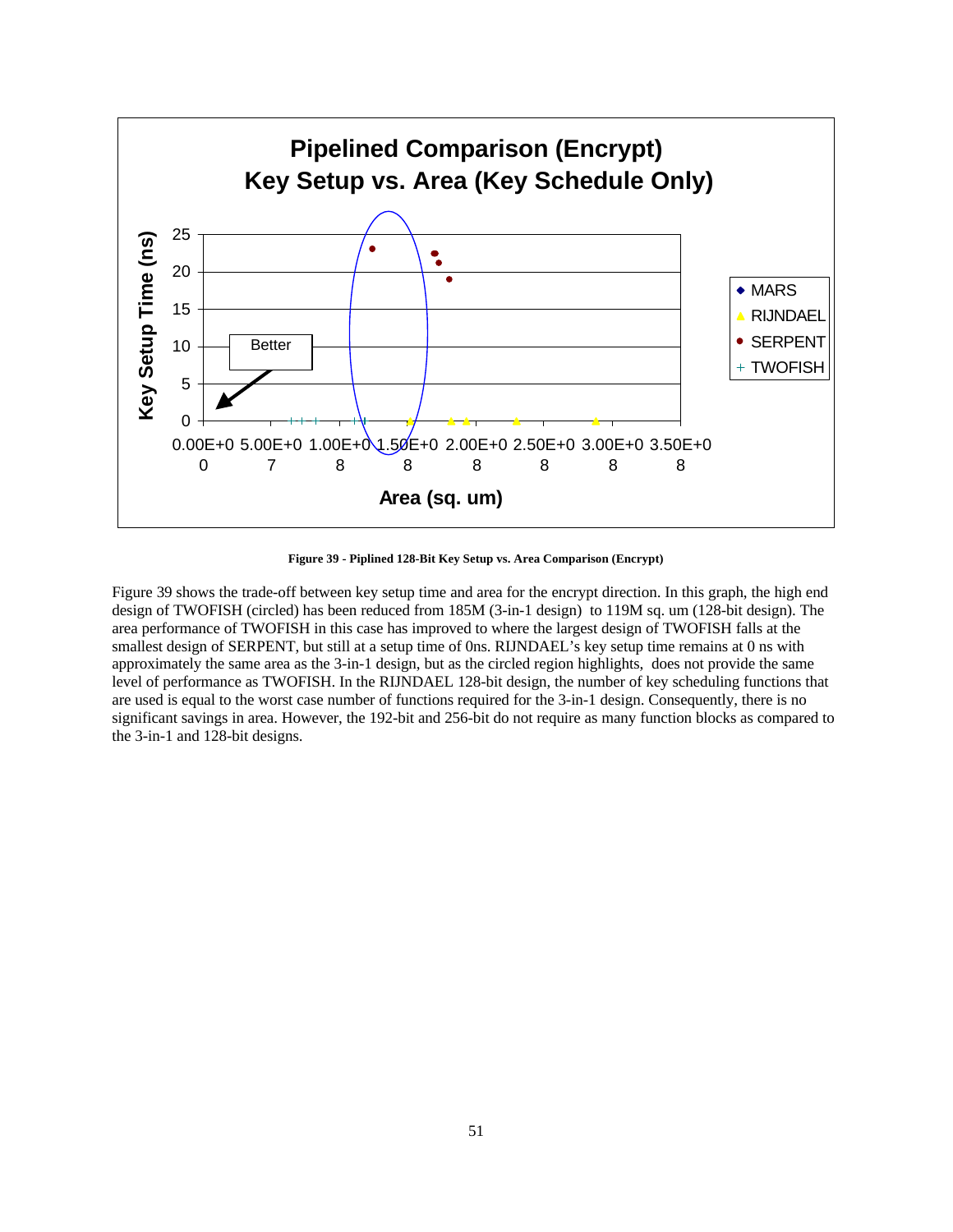![](_page_51_Figure_0.jpeg)

## **7.2.12 Pipelined Key Setup Time (Decrypt)**

**Figure 40 - Pipelined 128 Bit Key Setup Comparison (Decrypt)**

In Figure 40, the most significant time reduction is with the RIJNDAEL algorithm. The remaining algorithms are unchanged.

![](_page_51_Figure_4.jpeg)

**Figure 41 - Pipelined 128-Bit Key Setup vs. Area Comparison (Decrypt)**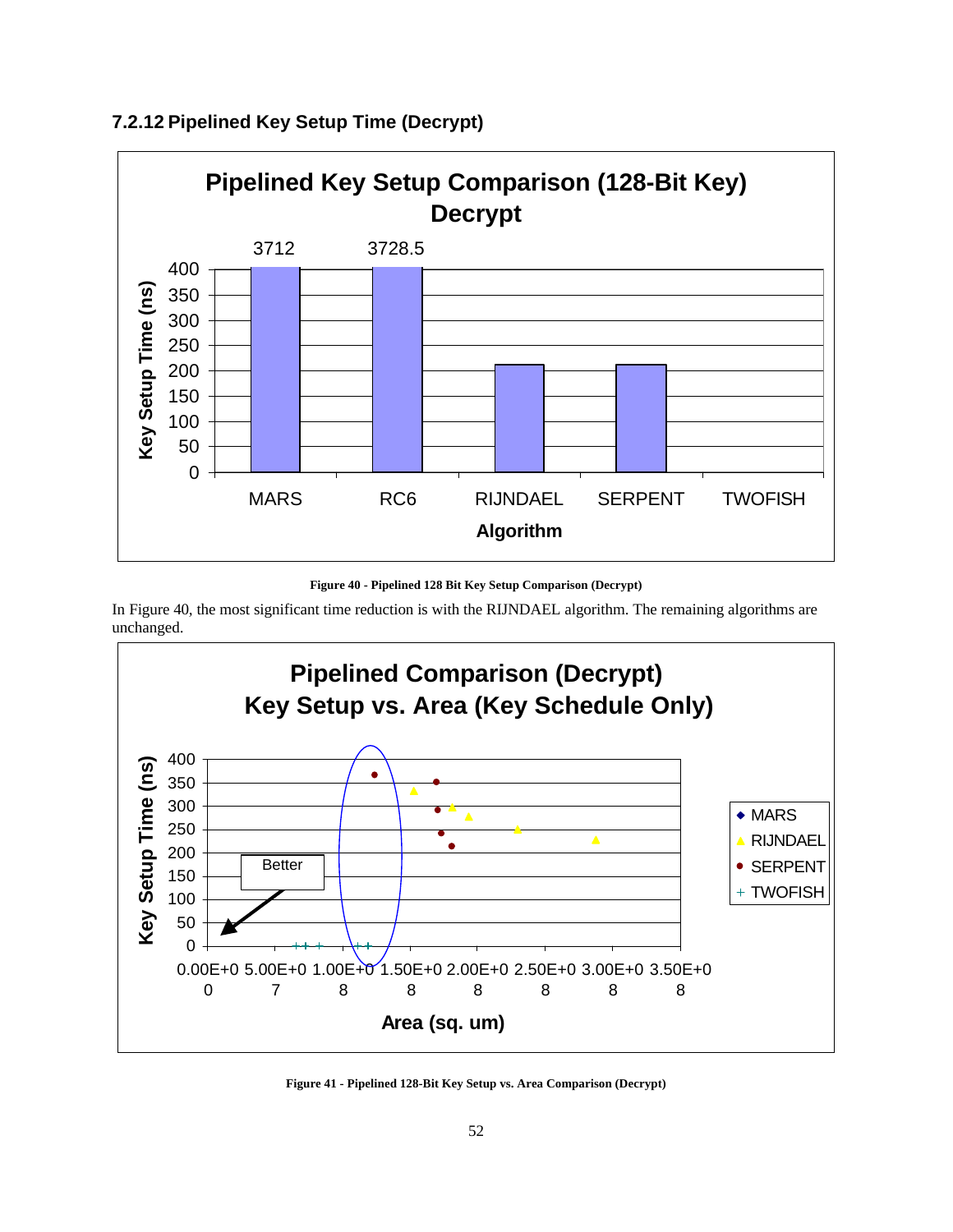Figure 41 shows the trade-off between key setup time and area for the decrypt direction. In this graph, the high end design of TWOFISH (circled) has been reduced from 185M (3-in-1 design) to 119M sq. um (128-bit design). The area performance of TWOFISH in this case has improved to where the largest design of TWOFISH falls at the smallest design of SERPENT, but at a much improved setup time of 0ns. RIJNDAEL improves key setup time by about 4% with little or no change in area, as some of the multiplexing overhead is elminated. In the RIJNDAEL 128-bit design, the number of key scheduling functions that are used is equal to the worst case number of functions required for the 3-in-1 design. Consequently, there is no significant savings in area. However, the 192-bit and 256 bit do not require as many function blocks as compared to the 3-in-1 and 128-bit designs.

![](_page_52_Figure_1.jpeg)

### **7.2.13 Pipelined Time to Encrypt**

**Figure 42 - Pipelined 128 Bit Key Latency Comparison (Encrypt)**

Like the key setup time, the most significant change in the time required to encrypt a block when moving from the 3-in-1 design to the 128-bit key design is a sizeable improvement in the results for RIJNDAEL – approximately 10% improvement. MARS also improved by greater than 10%. However, its total latency remains off-scale and unusually high relative to RIJNDAEL, SERPENT and TWOFISH.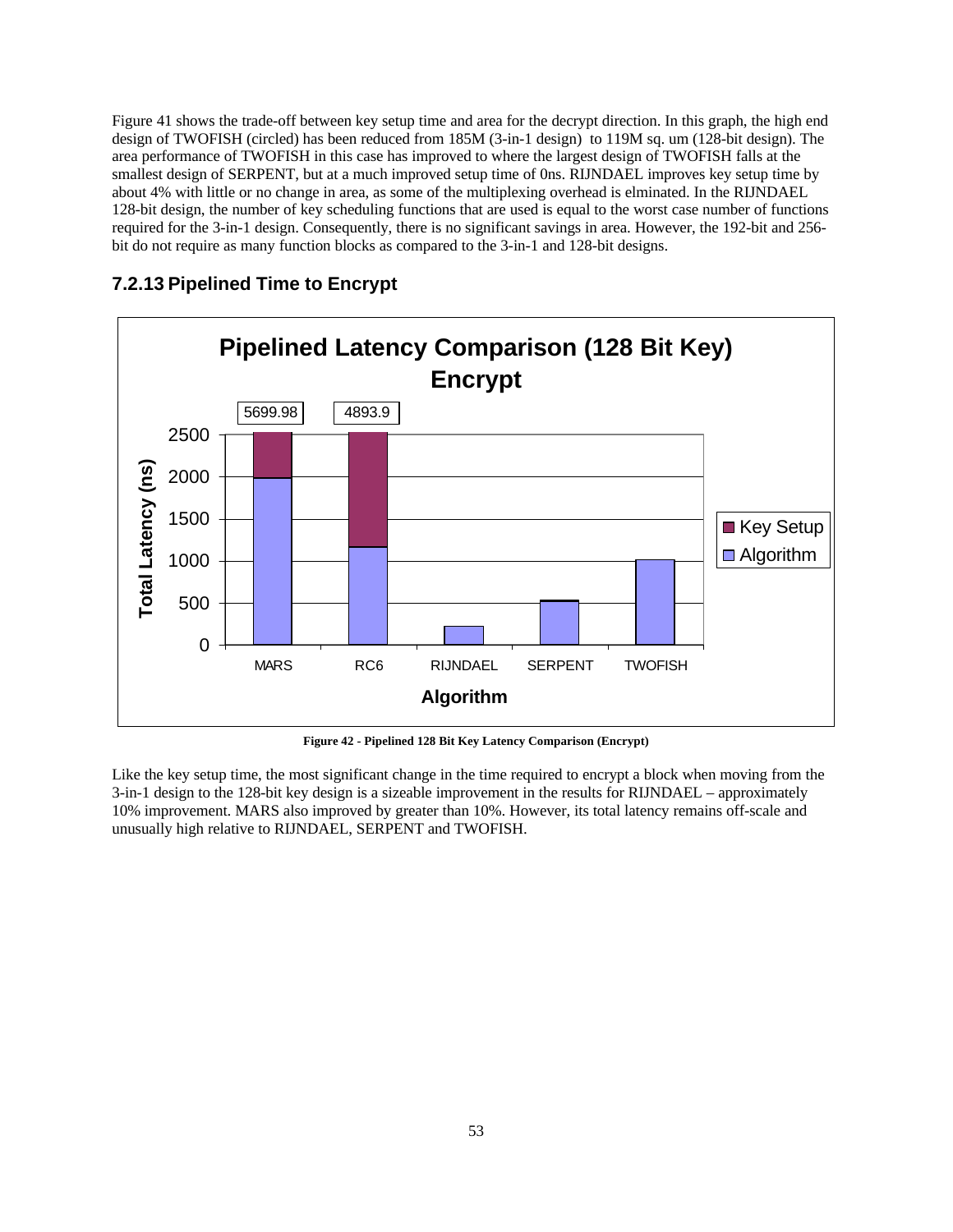## **7.2.14 Pipelined Time to Decrypt**

![](_page_53_Figure_1.jpeg)

**Figure 43 - Pipelined 128 Bit Key Latency Comparison (Decrypt)**

With reductions in both algorithm and key setup for decryption, RIJNDAEL provides the lowest latency for all of the algorithms, with SERPENT following at approximately 700 ns.

# **8 Summary**

This paper has presented an overview of the methods and architectures used for the AES hardware comparison. The primary characteristics used for design tradeoffs in hardware engineering are area and timing. As such, each algorithm was examined from the standpoint of minimum area (iterative architecture) and maximum throughput (pipelined architecture). Further, statistics and data based on area and timing were emphasized and illustrated for each algorithm.

The results (in Section 5.5.3) show vital parameters for both the iterative and pipelined architectures of each algorithm that can be used to evaluate relative performance. The designs were not optimized for any one parameter, but rather they serve as a good testbench scoring of all the algorithms relative to one another, given the same commonly used hardware design practices and procedures

A comparison was made between two varieties of implementations, namely a 3-in-1 where the key size is selectable to 128-bit, 192-bit or 256-bit, and a 128-bit only version. The results between the two implementations were not dramatic for MARS, RC6 or SERPENT. However, RIJNDAEL and TWOFISH showed some improvements worth noting for several metrics such as iterative throughput and overall area.

It should be emphasized that any data point based on a single parameter (e.g. transistor count or throughput) is a relatively narrow view of the algorithm's overall performance or rating. For example, an algorithm with the best transistor count and acceptable throughput may have a very long key setup time thus reducing key agility. For this reason, there was no attempt to rank algorithms in order. Rather, it is left to the cryptographic community to establish a consensus of the most important parameters – in combination or alone – and to draw appropriate conclusions from the data provided herein.